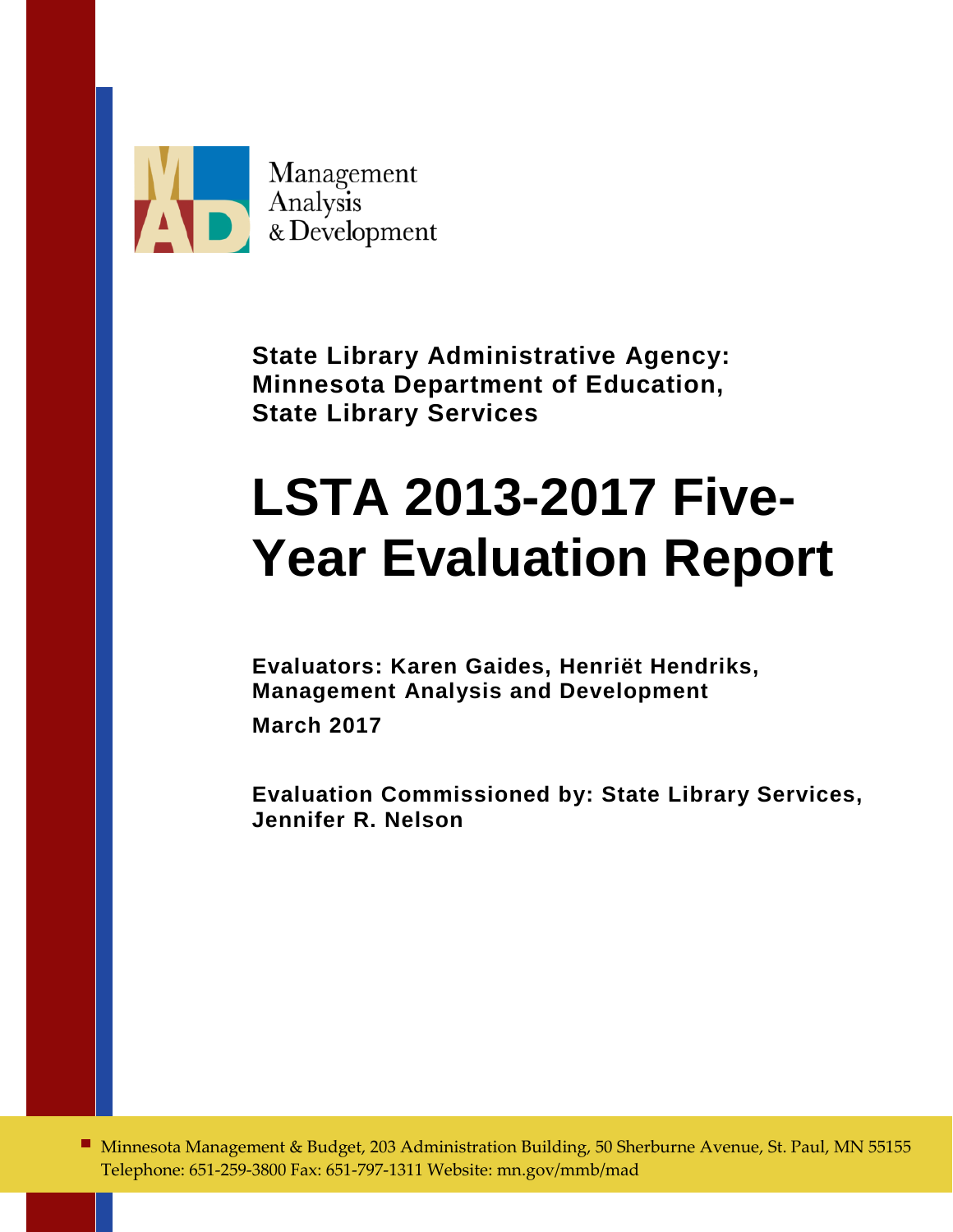### **Project Team**

Karen Gaides, Henriët Hendriks

### **Acting Division Director**

Beth Bibus

### **Contact Information**

Telephone: 651-259-3800 Email: Management.Analysis@state.mn.us Fax: 651-797-1311 Website: mn.gov/mmb/mad Address: 203 Administration Building 50 Sherburne Avenue St. Paul, Minnesota 55155

### **Copies of this report**

For more information or copies of this report, contact the **Client Department**.

### **Management Analysis and Development**

Management Analysis and Development is Minnesota government's in-house fee-for-service management consulting group. We have over 30 years of experience helping public managers increase their organization's effectiveness and efficiency. We provide quality management consultation services to local, regional, state and federal government agencies and public institutions.

### **Alternative Formats**

Upon request, this document can be made available in alternative formats by calling (651) 259-3800.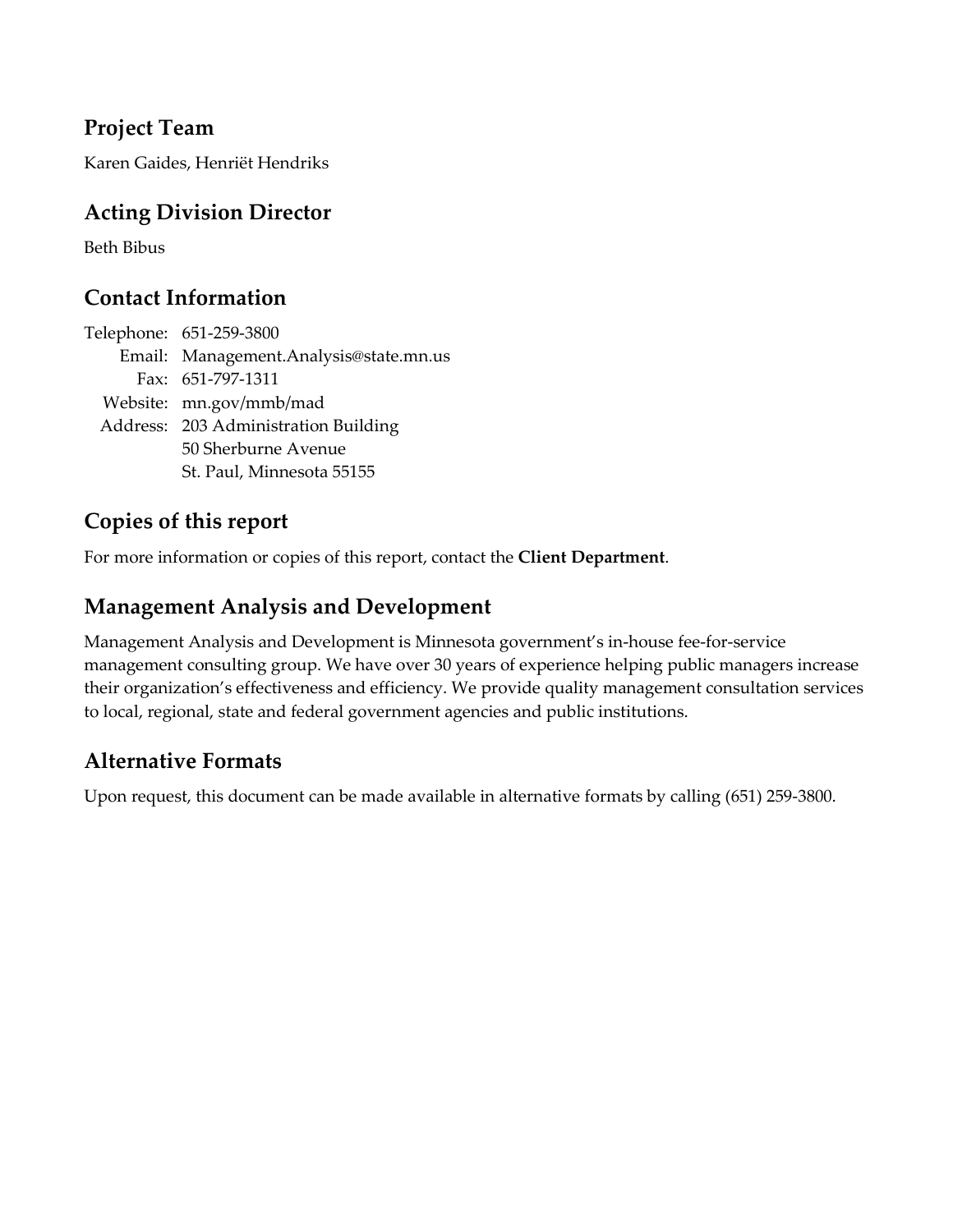# **Table of Contents**

| Discussion of groups that meet the threshold and extent each group was reached21 |  |
|----------------------------------------------------------------------------------|--|
|                                                                                  |  |
|                                                                                  |  |
|                                                                                  |  |
|                                                                                  |  |
|                                                                                  |  |
|                                                                                  |  |
|                                                                                  |  |
|                                                                                  |  |
|                                                                                  |  |
|                                                                                  |  |
|                                                                                  |  |
|                                                                                  |  |
|                                                                                  |  |
|                                                                                  |  |
|                                                                                  |  |
|                                                                                  |  |
|                                                                                  |  |
|                                                                                  |  |
|                                                                                  |  |
|                                                                                  |  |
|                                                                                  |  |
|                                                                                  |  |
|                                                                                  |  |
|                                                                                  |  |
|                                                                                  |  |
|                                                                                  |  |
|                                                                                  |  |
|                                                                                  |  |
|                                                                                  |  |
|                                                                                  |  |
|                                                                                  |  |
|                                                                                  |  |
|                                                                                  |  |
|                                                                                  |  |
|                                                                                  |  |
|                                                                                  |  |
|                                                                                  |  |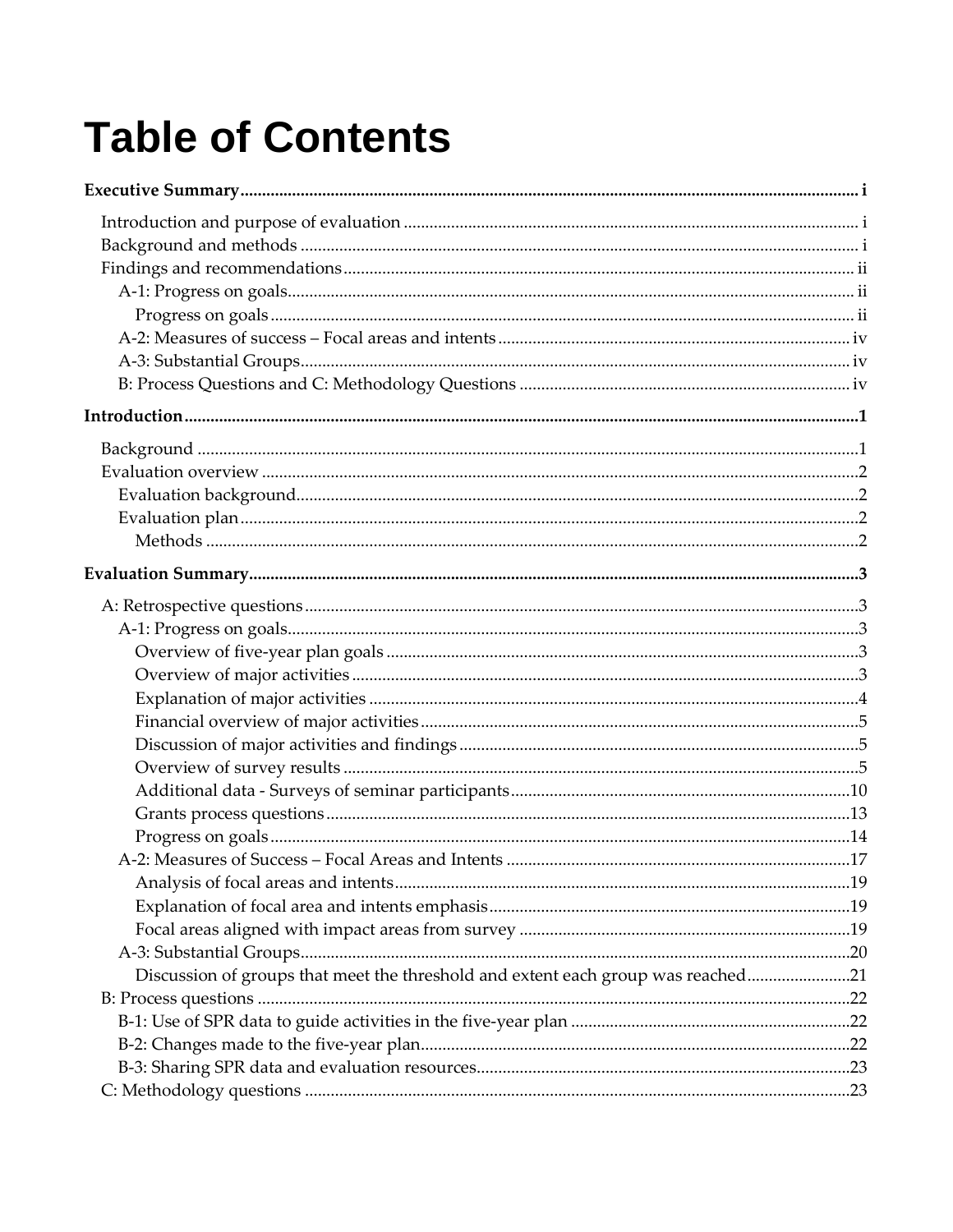| C-2: Types of statistical and qualitative methods used in conducting the five-year evaluation23 |  |
|-------------------------------------------------------------------------------------------------|--|
|                                                                                                 |  |
|                                                                                                 |  |
|                                                                                                 |  |
|                                                                                                 |  |
|                                                                                                 |  |
|                                                                                                 |  |
|                                                                                                 |  |
|                                                                                                 |  |
|                                                                                                 |  |
|                                                                                                 |  |
|                                                                                                 |  |
|                                                                                                 |  |
| Appendix F: Summaries of coding used in qualitative analyses ………………………………………………………45            |  |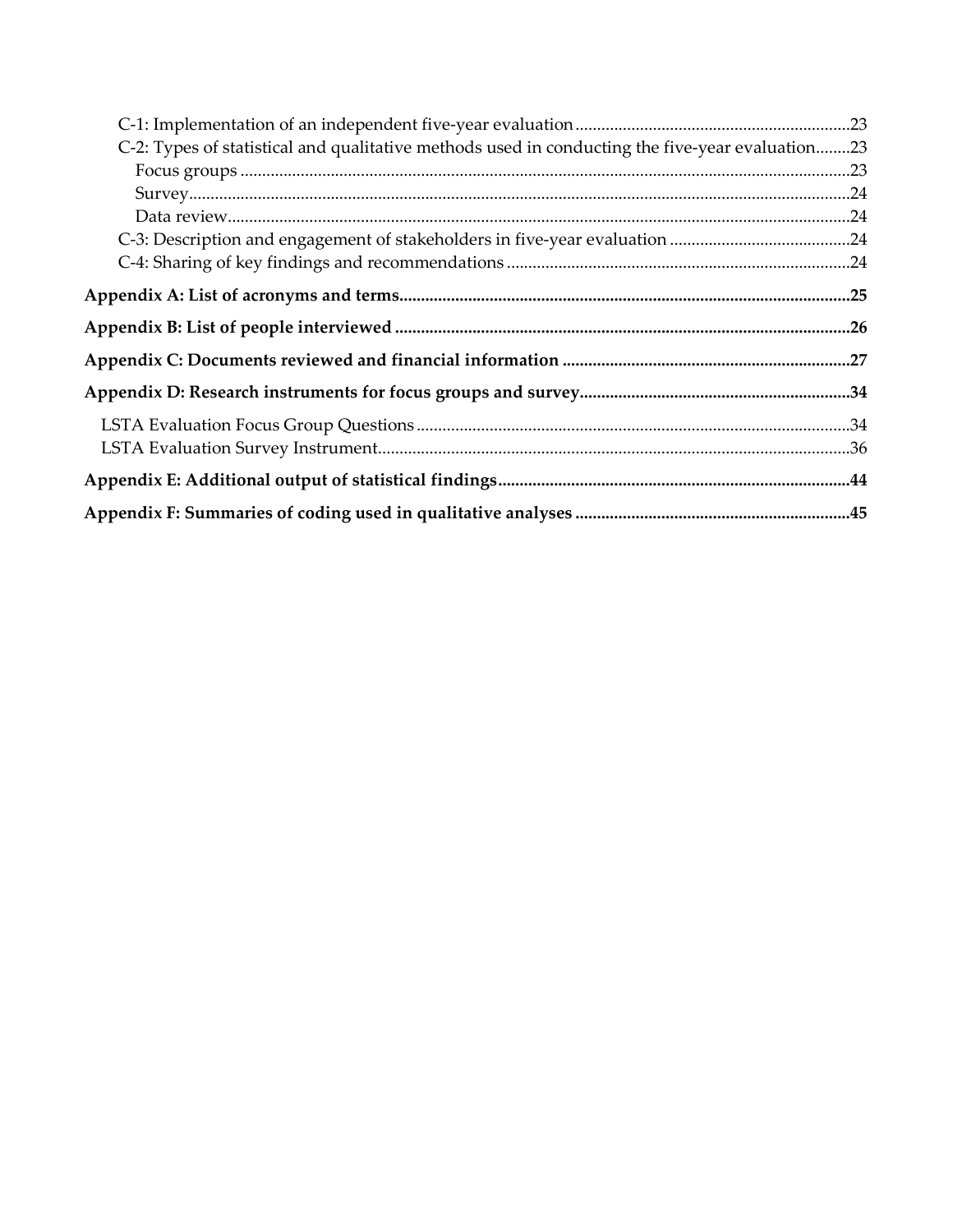# <span id="page-4-0"></span>**Executive Summary**

## <span id="page-4-1"></span>**Introduction and purpose of evaluation**

Minnesota receives federal funds for libraries from the Institute of Museum and Library Services (IMLS). The funds are appropriated through the Library Services and Technology Act (LSTA) and allocated to State Library Administrative Agencies (SLAAs). State Library Services, a division of the Minnesota Department of Education (MDE), operates as a SLAA. Every five years, states or SLAAs outline how the funds will be spent with an IMLS approved LSTA five-year plan.

Entities receiving funding are directed by IMLS' authorizing legislation to perform an independent evaluation prior to the end of the five-year plan. The guidelines for the evaluation are found in the IMLS document, "Guidelines for IMLS Grants to States Five-Year Evaluation." There are three sets of questions in the evaluation guidelines, three retrospective questions, three process questions, and four methodology questions. An independent evaluator, Management Analysis and Development (MAD), led this evaluation. MAD is a division of Minnesota Management and Budget, a Minnesota state agency.

Minnesota's LSTA Five-Year Plan 2013-2017 has two main goals. The evaluation focused on the extent to which the five-year plan activities made progress towards each goal. Evaluators looked at major activities under each of the two goals:

### **Major activities to support Goal One:**

- Building Library Capacity & Partnerships
- Improving Services to Children and Youth
- Grants (that support Goal One strategies)
- Minnesota Braille and Talking Book Library (MBTBL)

### **Major activities to support Goal Two:**

- Interlibrary Loan (ILL)
- Grants (that support Goal Two strategies)

## <span id="page-4-2"></span>**Background and methods**

MAD conducted this evaluation from August 2016 to March 2017 by gathering and analyzing qualitative and quantitative data from survey results, focus groups, meetings with project staff, reports and other documentation. The evaluators conducted three focus groups with stakeholders and an online survey. The survey and focus group discussion questions asked about value, impact, and access to the main activities funded by LSTA in Minnesota. The evaluators reviewed over 200 documents with a focus on the outputs and outcomes in the 93 reports submitted as part of MDE's State Program Report (SPR) to IMLS. MAD reviewed expenditures spreadsheets and surveys of participants in 61 State Library Services staff-led trainings and events. MAD also reviewed information about competitive grants including applications, reviewer forms, and training presentations.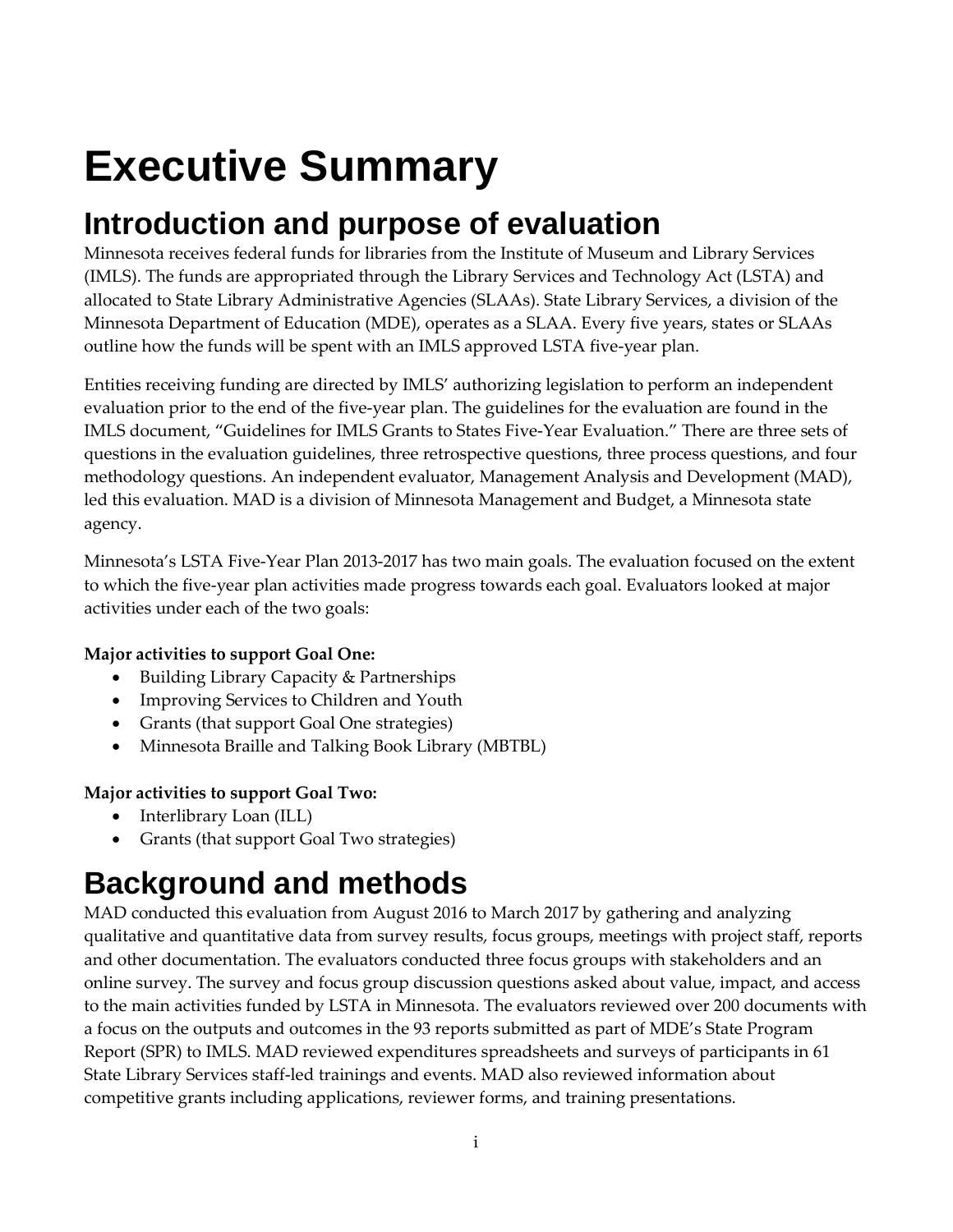## <span id="page-5-0"></span>**Findings and recommendations**

### <span id="page-5-1"></span>**A-1: Progress on goals**

*Evaluation question: To what extent did your Five-Year Plan activities make progress towards each goal?*

### <span id="page-5-2"></span>**Progress on goals**

The evaluators consider Goal One and Goal Two achieved:

- Both Goal One and Goal Two are well-funded at \$3,298,991 for Goal One and \$4,403,360 for Goal Two.
- Project narrative outcomes from each of the 93 projects in the SPR report showed that projects were beneficial and provided innovative ideas and improvements to libraries in Minnesota.
- Project outputs were strong and provided value to patrons and library organizations in Minnesota. LSTA-funded projects served over 130,000 people in Minnesota. Through these projects, over 9,600 electronic materials were acquired, over 275,000 items were digitized, and over 832,000 items circulated.
- The majority of supporting details for the achievement of Goal One and Goal Two are based on feedback from the survey and focus groups' participants on activities, listed below, organized by goals.

### **Major Activities to Support Goal One – Summary of Findings and Recommendations 1) Minnesota Braille and Talking Book Library (MBTBL)**

**Summary:** Focus group and survey participants generally think that MBTBL is an important and necessary resource. However, MBTBL was the only one of the major activities that received lower scores on the survey questions about value and access. A main reason behind the lower scores is that many respondents did not know about or how to access the MBTBL services.

**Recommendations:** MBTBL should provide more information and better promotion on how to access their services. They may want to emphasize in their promotional materials the target populations for MBTBL services and how their technology and delivery offerings support their clients.

### **2) Building Library Capacity and Partnerships**

**Summary:** Participants largely see the programs, services, and professional development opportunities offered by State Library Services (SLS) as positive and helpful. Attendees in 32 SLS-led workshops who completed evaluations support this finding. They overwhelmingly felt that their knowledge and confidence in the subject increased as a result of the workshops and that the workshops were of value. Some participants suggested better promotion of the activities and for SLS to offer more workshops for school library staff. They would also like SLS to look into more programs/services related to continuing education.

**Recommendations:** State Library Services should look at broader promotion of programs and services to reach potential participants who are not on the SLS listserv. SLS should ensure that future program topics benefit schools. For training and professional development of library staff, if it is under the purview of State Library Services, they should look at focusing their efforts in a coordination role with continuing education and offer more career development-related topics.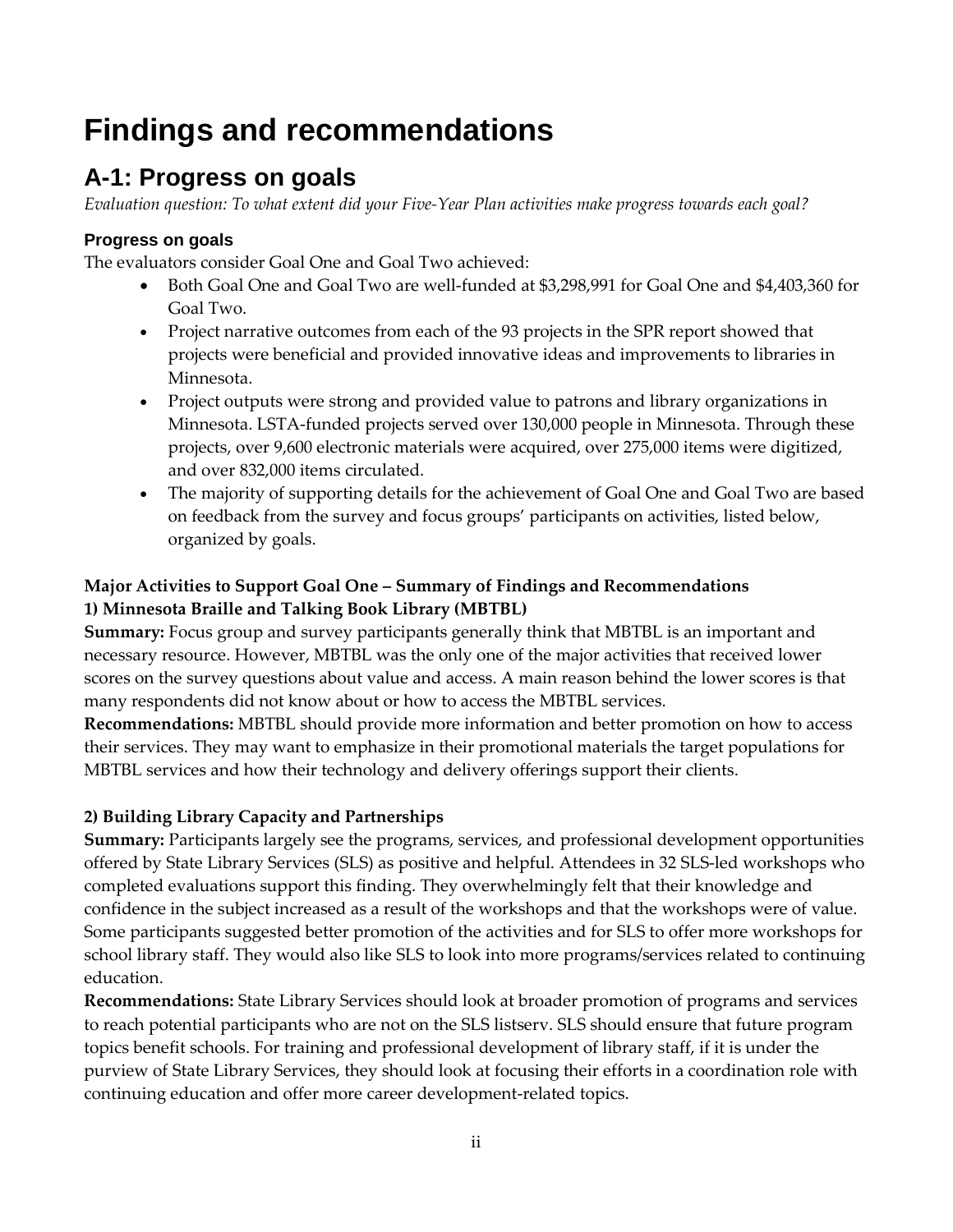#### **3) Improving Services to Children and Youth**

**Summary:** Participants felt very positive about the offerings for "improving services to children and youth" and had good awareness of these programs. Respondents rated this area as the second highest in the survey. Participants expressed the importance of activities to connect public libraries and schools. A few mentioned that training may be too focused in the Twin Cities metro area or that promotion should be improved. Attendees in 23 SLS-led workshops who completed evaluations felt that their understanding and confidence increased and that the workshops were of value. **Recommendations:** State Library Services can improve promotion and geographic distribution of training or identify ways to reach non-metro staff. Again, as with Building Library Capacity and Partnership, SLS should employ strategies for promotion beyond the SLS listserv. State Library Services should also look at ways to facilitate or coordinate partnerships between school libraries and public libraries because of the strong interest in this area.

### **Major Activities to Support Goal Two – Summary of Findings and Recommendations 1) Interlibrary Loan[1](#page-6-0)**

**Summary:** Participants perceive ILL very positively and see much value in ILL services. ILL was the highest rated area on the survey on value and access. Participants mentioned that schools often lack information about ILL and understanding on how to use ILL.

**Recommendations:** Minitex can provide more information on how to utilize the service, especially for schools. The promotional materials should clearly explain how ILL service works, especially the technical aspect, because a few participants wondered if some aspects of ILL are needed with the availability of digital content.

### **Grant Activities Support both Goal One and Goal Two – Summary of Findings and Recommendations**

### **1) Grants**

 $\overline{a}$ 

**Summary:** Participants felt that grants are beneficial, but they sometimes organizational constraints that prevent them from applying for grants (e.g., lack of time or staff). They rated the value and access of grants fairly well in the survey, but between 15-20% said they were not familiar with grants. With the grants process, an even larger number of respondents said they are not familiar enough with the process to answer questions (21-34%). However, in the open-ended questions, respondents provided many positive examples of grant uses and compliments to SLS staff on administration and support. Some participants felt that more training on grant writing and outcome evaluation would be helpful. **Recommendations:** State Library Services can continue to simplify or streamline grants. (SLS did receive a Governor's Continuous Improvement Award in 2014 for their work to simplify the grant application form and processes.) They can promote how to apply for grants and provide as much support as possible. In the future, SLS can offer training on grants application and monitoring as well

<span id="page-6-0"></span><sup>1</sup> Interlibrary Loan is delivered through Minitex located at the University of Minnesota. Minitex is a cooperative organization that provides for resource sharing throughout the state and through grant agreements with the state library agency.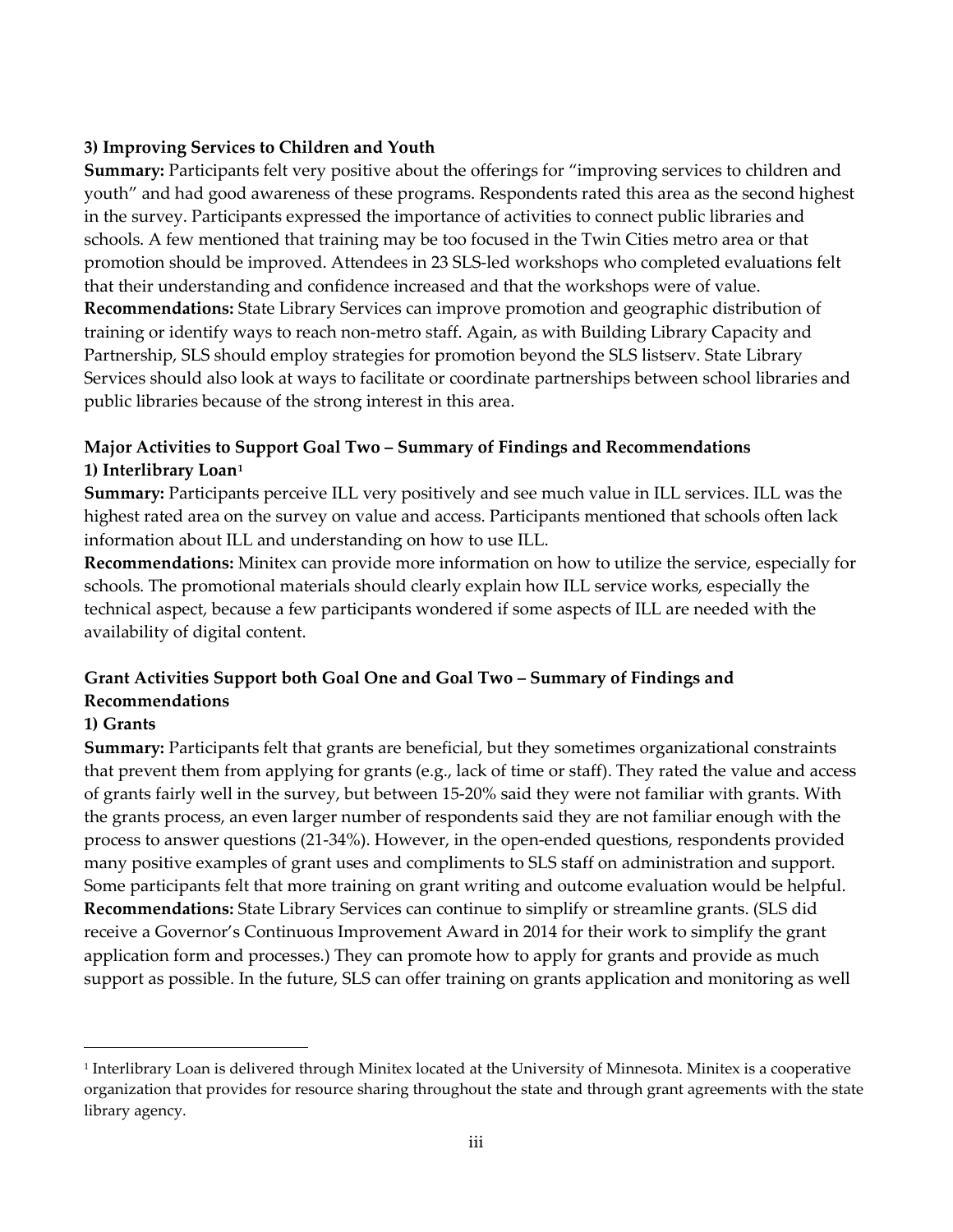as background knowledge around grants, such as grant writing, approaches to evaluation, such as logic models, and measuring or tracking outputs and outcomes.

### <span id="page-7-0"></span>**A-2: Measures of success – Focal areas and intents**

*Evaluation Question: To what extent did your Five-Year Plan activities achieve results that address national priorities associated with the Measuring Success focal areas and their corresponding intents?*

For the purposes of this evaluation, evaluators operationalized "extent" by examining the number and dollar amount of the 93 projects/activities attributed to the Measuring Success Focal Areas and Intents. In terms of dollars allocated, with the primary focal areas, the "Information Access" focal area has the highest dollar amount at \$4,099,058, followed by "Lifelong Learning" at \$2,570,255 and "Institutional Capacity" at \$1,163,476. All focal areas have at least four projects classified under the focal area category (including primary and secondary focal areas). The focal area of "Lifelong Learning" has 69 projects on the high end, and "Civic Engagement" has four projects on the low end.

Including both primary and secondary intents, the highest count is for the focal area for improving "General Knowledge and Skills" with 57 projects, and the second highest count is "Ability to Apply Information that Furthers Their Parenting and Family Skills" with a count of 27 projects.

### <span id="page-7-1"></span>**A-3: Substantial Groups**

*Evaluation question: Did any of the following groups represent a substantial focus for your Five-Year Plan activities? A substantial focus would represent at least ten percent of the total amount of resources committed by the overall plan across multiple years. For groups that meet the threshold, discuss to what extent each group was reached.* 

Evaluators operationalized "extent" by examining the number and dollar amount of the 93 projects/activities attributed to beneficiary groups. Four projects met the threshold of ten percent of \$8,023,283 (i.e., \$802,328). The highest beneficiary group is "Library workforce (23%) with 22 projects totaling \$1,849,153, followed by "School-aged youth" (21%) with 35 projects totaling \$1,686,747, "Individuals with disabilities" (15%) with five projects totaling \$1,232,344, and finally "Individuals below the poverty line"(10%) with 15 projects totaling \$817,304. For the groups that meet the threshold, the extent to which each group was reached is discussed in the report.

### <span id="page-7-2"></span>**B: Process Questions and C: Methodology Questions**

Details on the responses to the process questions are on page [22;](#page-29-0) details on the responses to the methodology questions begin on page [23.](#page-30-1) The process questions section includes information on use of State Program Report data, changes made to the five-year plan and sharing SPR data and evaluation resources. The methodology section includes information on implementation of an independent evaluation, type of statistical and qualitative methods used, stakeholder engagement and sharing of key findings and recommendations.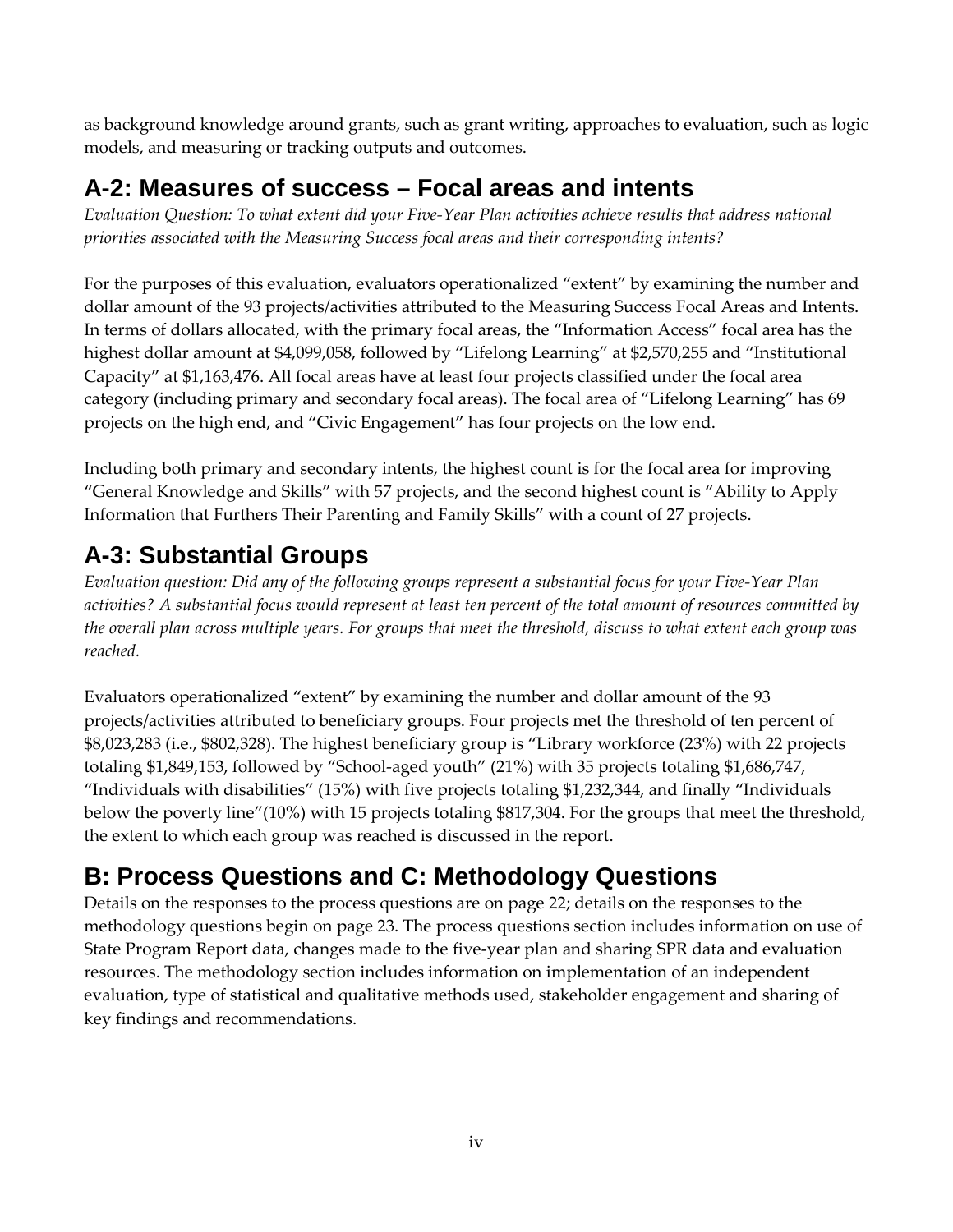# <span id="page-8-0"></span>**Introduction**

## <span id="page-8-1"></span>**Background**

Minnesota receives federal funds for libraries from the Institute of Museum and Library Services (IMLS). The funds are appropriated through the Library Services and Technology Act (LSTA) and allocated to State Library Administrative Agencies (SLAAs). State Library Services (SLA), a division of the Minnesota Department of Education (MDE), operates as a SLAA. Funding is about \$2.6-2.7 million dollars annually. Every five years, states or SLAAs determine how the funds will be spent with a LSTA five-year plan. The current plan being evaluated is the Minnesota LSTA Five-Year Plan 2013-2017[2](#page-8-2) (hereafter referred to as Minnesota LSTA Plan). The Minnesota LSTA Plan identifies the state's current library needs and goals to guide spending based on stakeholder feedback gathered in 2011-2012. The goals also address eight federal LSTA priorities for funding. The Minnesota LSTA Plan contains two goals and six corresponding sub-goals that guide how the funds will be spent:

### **Goal One**

1.0 - To facilitate increased access to resources in all types of eligible libraries, especially through collaborative public and private partnerships, for the purposes of expanding programs and services supporting Minnesotans' needs for education, lifelong learning, continuing education, workforce development, and 21st century and digital literacy skills. (LSTA Priorities 3, 5, 6, 8)

### **Goal One sub-goals**

1.1 - Support literacy, including 21st century and digital literacy.

1.2 - Provide educational opportunities for children from early learning through postsecondary, especially targeting children from birth through age 17 from families living in poverty or facing barriers such as language, race, ability, geography, or access to resources such as technology.

1.3 - Promote lifelong learning and continuing education, including the enhancement and expansion of services and resources relating to health, access to justice, and workforce and community development.

1.4 - Promote training and professional development, including continuing education, to improve and expand the current and future library workforce.

### **Goal Two**

 $\overline{a}$ 

2.0 - Through partnerships and statewide initiatives and networks, facilitate access, preservation, and sharing of resources in all types of eligible libraries locally, regionally, statewide, nationally, and internationally to support research, education, and innovation. (LSTA Priorities 1, 2, 3, 4, 5, 7, 8, 9)

<span id="page-8-2"></span><sup>2</sup> The activities and reporting that contribute to the Minnesota LSTA Five-Year Plan 2013-2017 cover federal fiscal years 2013, 2014, and 2015 (October 1, 2013 to September 30, 2016).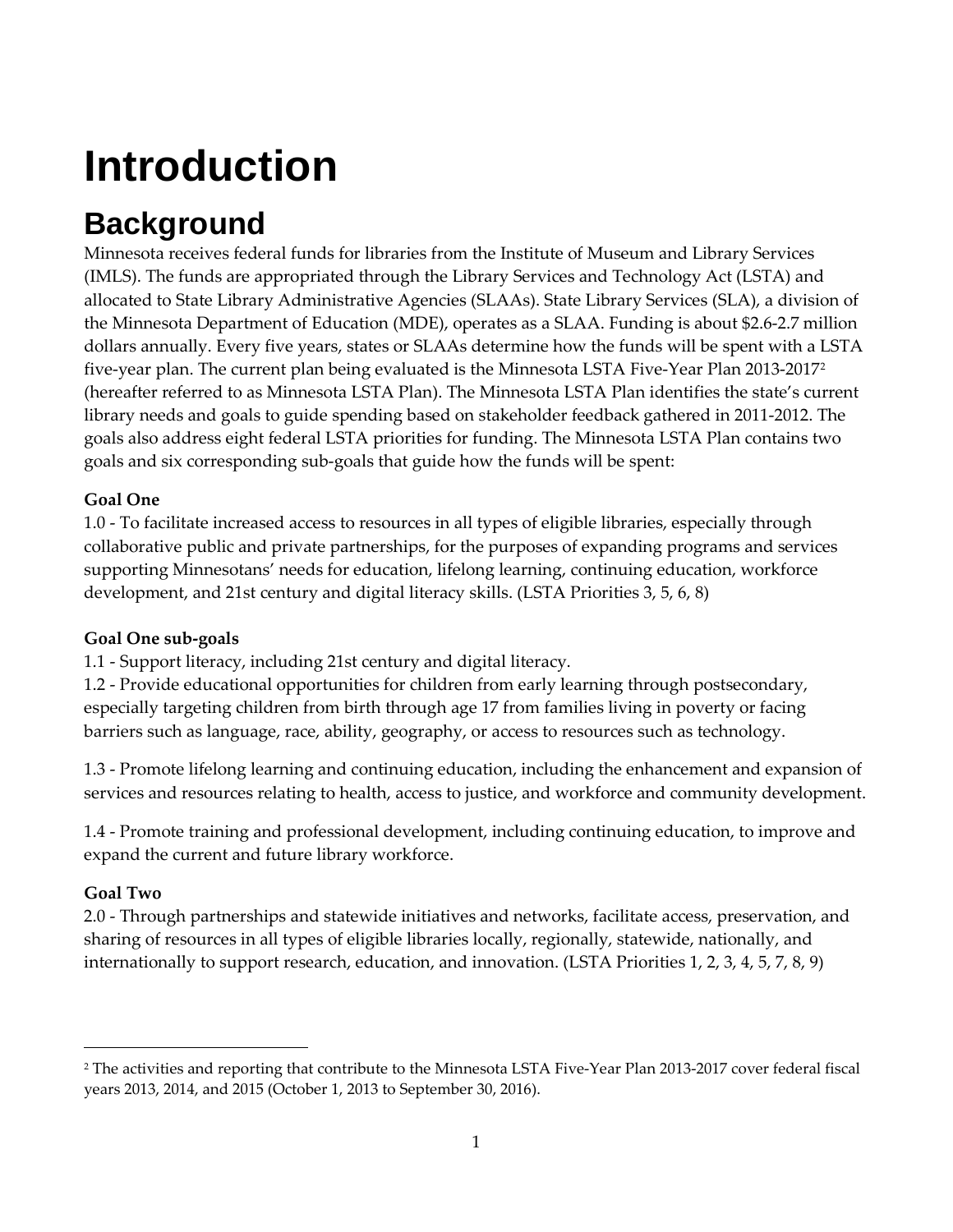### **Goal Two sub-goals**

2.1 - Support technology and infrastructure initiatives and services that build the capacity of Minnesota's libraries to serve their patrons.

2.2 - Support statewide initiatives and services that build the capacity of Minnesota's libraries and their staff to serve their communities.

## <span id="page-9-0"></span>**Evaluation overview**

### <span id="page-9-1"></span>**Evaluation background**

SLAAs are directed by IMLS' authorizing legislation to perform an independent evaluation prior to the end of the five-year plan. The guidelines for the evaluation are found in the IMLS document, "Guidelines for IMLS Grants to States Five-Year Evaluation." There are three sets of questions in the evaluation guidelines, three retrospective questions, three process questions and four methodology questions. The findings in this evaluation report are organized, numbered, and titled according to the ten required evaluation questions.

The independent evaluator, Management Analysis and Development (MAD), led the evaluation. MAD is a division of Minnesota Management and Budget, a Minnesota state agency. More information and background on MAD related to the evaluation can be found in C-1: Implementation of an Independent Five-Year Evaluation on page [23.](#page-30-2)

### <span id="page-9-2"></span>**Evaluation plan**

MAD consultants gathered information to supplement administrative data on program performance. In October and November 2016, MAD conducted three focus groups with stakeholders and also conducted an online survey sent to a broad group of over 1,500 stakeholders in the library community. MAD consultants reviewed related documents, reports submitted to IMLS for fiscal years 2013, 2014, and 2015 as part of the State Program Report (SPR) and a number of other documents, detailed in [Appendix C: Documents reviewed and financial information.](#page-34-0)

### <span id="page-9-3"></span>**Methods**

A complete overview of the evaluation methods can be found in section C-2 on page [23](#page-30-3) describing the types of statistical and qualitative methods used in conducting the evaluation.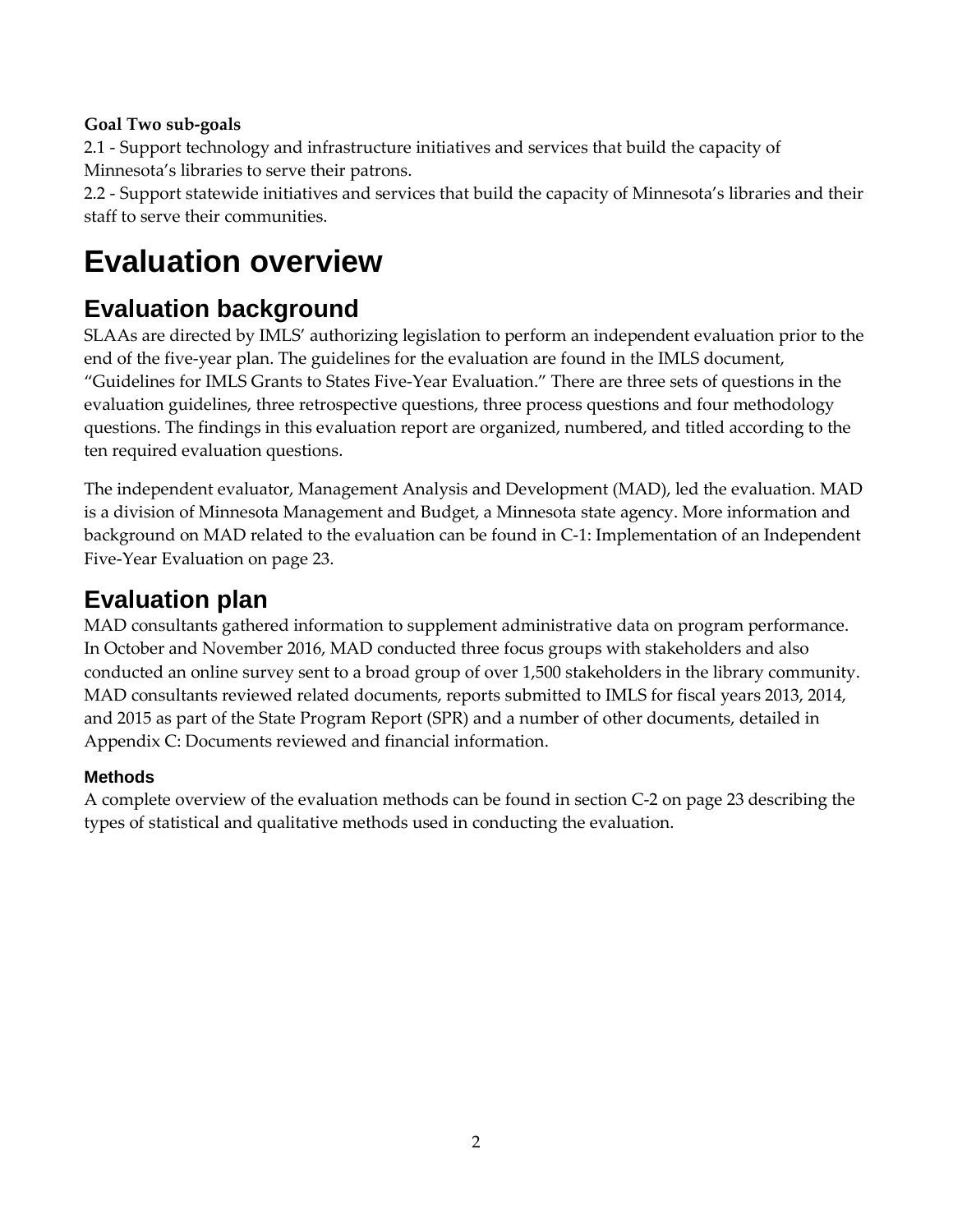# <span id="page-10-0"></span>**Evaluation Summary**

## <span id="page-10-1"></span>**A: Retrospective questions**

### <span id="page-10-2"></span>**A-1: Progress on goals**

### *Question from evaluation guidelines:*

*A-1. To what extent did your Five-Year Plan activities make progress towards each goal? Where progress was not achieved as anticipated, discuss what factors (e.g., staffing, budget, over-ambitious goals, partners) contributed?*

- *Organize findings around each goal of the state's 2013-2017 Five-Year Plan*
- *Categorize each goal as either 1) achieved, 2) partly achieved, or 3) not achieved*

### <span id="page-10-3"></span>**Overview of five-year plan goals**

Minnesota's LSTA Five-Year Plan 2013-2017 has two main goals, each with sub-goals. Goals instead of sub-goals are the unit of analysis in the evaluation.

| Sub-<br>goals/Admin | <b>LSTA funding</b> | Sub-goal<br>Project<br>Count | Goal<br>Total | <b>LSTA funding</b> | Goal<br>Project<br>Count |
|---------------------|---------------------|------------------------------|---------------|---------------------|--------------------------|
|                     |                     |                              | Goal          |                     |                          |
| 1.1                 | \$179,920           | 5                            |               | \$3,298,991         | 73                       |
| 1.2                 | \$1,257,393         | 55                           |               |                     |                          |
| 1.3                 | \$1,699,686         | 11                           |               |                     |                          |
| 1.4                 | \$161,992           | $\overline{2}$               |               |                     |                          |
| 2.1                 | \$3,722,189         | 8                            | Goal<br>2     | \$4,403,360         | 17                       |
| 2.2                 | \$681,172           | 9                            |               |                     |                          |
| Admin               | \$320,932           | 3                            | Admin         | \$320,932           | 3                        |
| Total               | \$8.023.283         | 93                           |               | \$8,023,283         | 93                       |

**Table 1: LSTA spending and projects by goal and sub-goal**

### <span id="page-10-4"></span>**Overview of major activities**

State Library Services had 93 activities/projects over the time period covered by this evaluation, 36 projects in 2013, 34 in 2014, and 23 in 2015. The MAD evaluators analyzed the data (the outputs and narrative outcomes) in the 93 project reports which comprise the State Program Report. The reporting only provided narrative information on outcomes, which was difficult to aggregate, and provided limited information on outputs on disparate topics. As a result, the data alone was not sufficient to determine the extent to which State Library Services' activities made progress toward each sub-goal. The evaluators conducted a survey and focus groups in order to get more in-depth feedback on the impact of activities.

The evaluators also determined that it was necessary to group similar activities together into categories to discuss and align them with the two goals more succinctly (refer to the summary in Table 2). Two of the categories are made up of a single entity (ILL and MBTBL) because these entities received a high percentage of the LSTA funds. The grant activities for Goal One and Goal Two will be discussed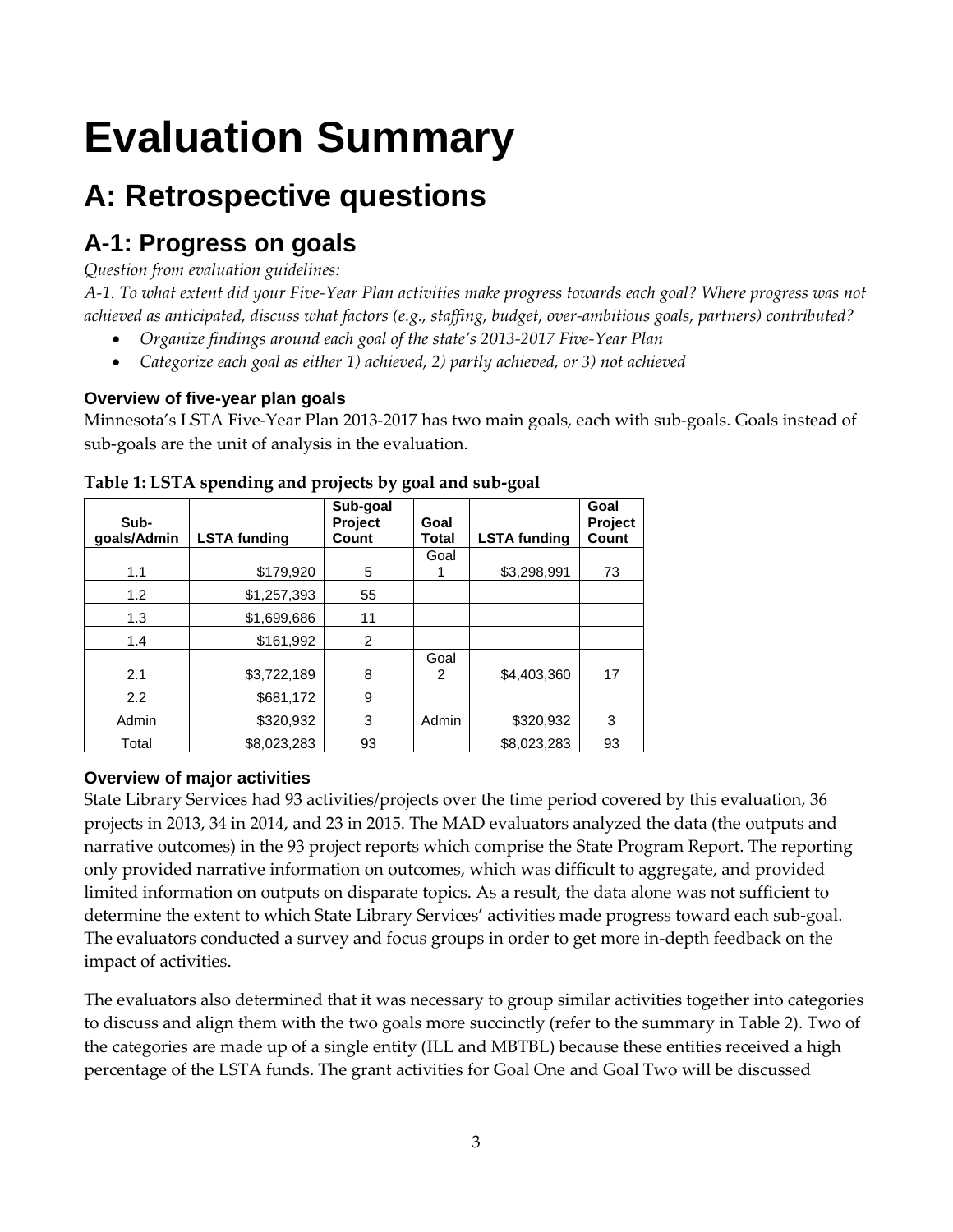together in the report because the grant application, review, and monitoring process is the same. Appendix C lists all of the 93 projects/activities by goal/sub-goal and major activity category.

| <b>Activities</b>                                   | Main sub-goals supported |
|-----------------------------------------------------|--------------------------|
| Major activities to support Goal One                |                          |
| <b>Building Library Capacity &amp; Partnerships</b> | 1.3/1.4                  |
| Improving Services to Children and Youth            | 1.2                      |
| Grants (that support Goal One strategies)           | 1.1, 1.2, 1.3, 1.4       |
| Minnesota Braille and Talking Book Library (MBTBL)  | 1.3                      |
| Major activities to support Goal Two                |                          |
| Interlibrary Loan (ILL)                             | 2.1                      |
| Grants (that support Goal Two strategies)           | 2.1, 2.2                 |

**Table 2: Alignment of major activities aligned with goals**

### <span id="page-11-0"></span>**Explanation of major activities**

- 1) **Interlibrary Loan (ILL)** LSTA funds support a portion of interlibrary loan services delivered through Minitex. Interlibrary Loan allows patrons of participating Minnesota libraries to access a wide array of information resources in a range of formats whenever and wherever the information is needed.
- 2) **Minnesota Braille and Talking Book Library (MBTBL)** MBTBL, a program of the National Library Service for the Blind and Physically Handicapped, provides direct library service to patrons of all ages with visual, physical, or reading disabilities for whom conventional print is a barrier to reading.
- 3) **Building Library Capacity and Partnerships** a portion of the Building Library Capacity and Partnership funding goes to staff salaries as well as programs and services:
	- a. **Training and professional development for library staff in collaboration with other agencies** – topics include information about state income tax, the Affordable Care Act, records retention, and social security.
	- b. **Programs and services delivered in collaboration with other organizations** examples include a database of the Historical Star Tribune in partnership with the Historical Society and work on adult basic education and workforce development with the Department of Employment and Economic Development.
- 4) **Improving Services to Children and Youth** a portion of the Improving Services to Children and Youth funding goes to staff salaries as well as programs and services:
	- a. **Improving library services to children, youth, and families/caregivers** professional development, programs, and resources to improve library services to children, youth, and families/caregivers, especially with enhancing the educational value of storytimes using a train-the-trainer approach.
	- b. **Connecting public libraries and schools** programs and professional development opportunities designed to connect Minnesota's public schools and libraries. For example, the 90 Second Newbery Film Festival, summer meal program collaborations, and the Libraries Serving Youth Meetup.
- 5) **Grants** large, mini, and targeted grants help Minnesota libraries carry out projects that meet a community need and address one or more LSTA sub-goals.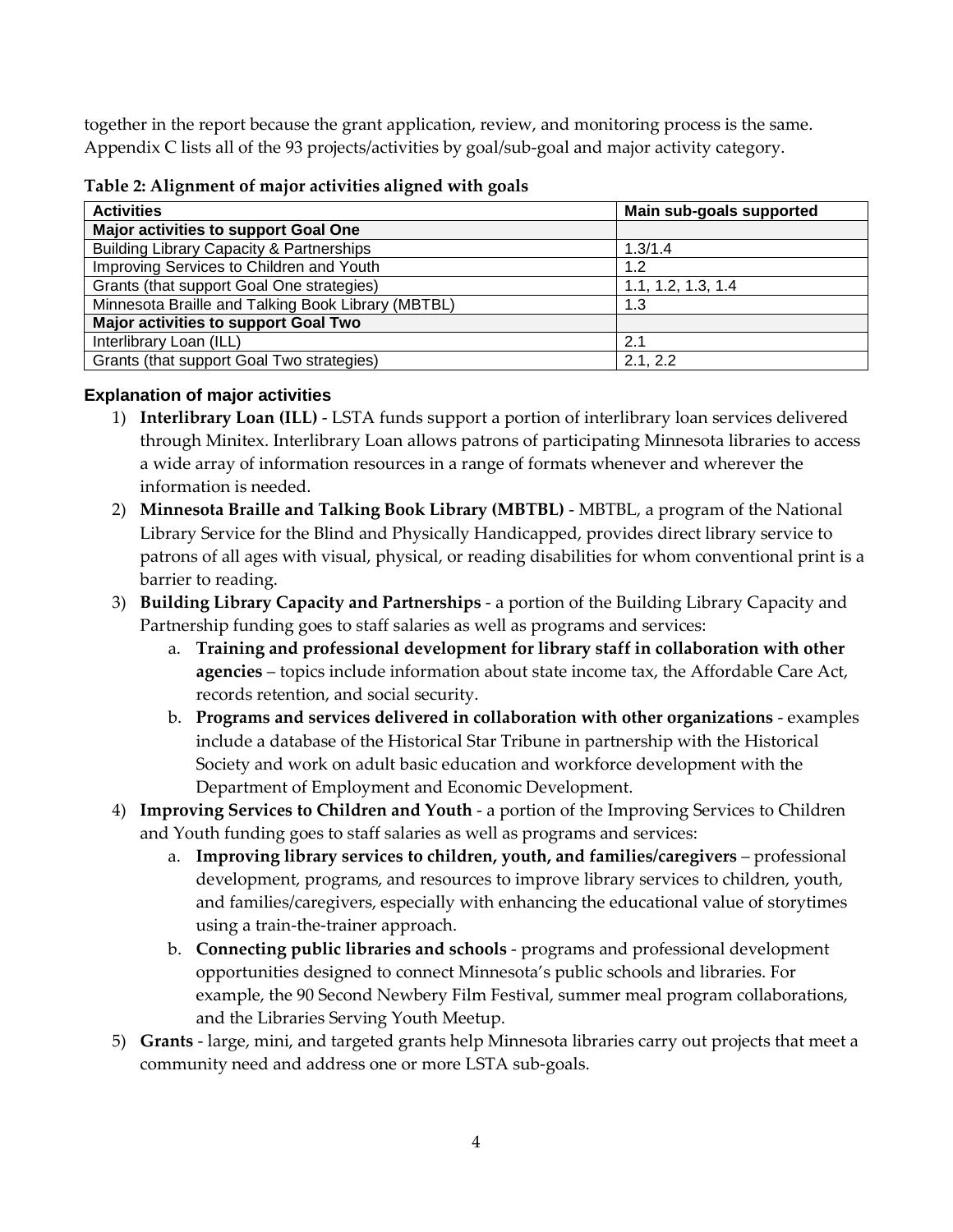6) **Administration** - SLAAs may use 4% of their annual allocation to administer the state's LSTA program. Minnesota's administrative funds pay a portion of the LSTA coordinator's salary as well as agency costs associated with administering the LSTA program.

### <span id="page-12-0"></span>**Financial overview of major activities**

Interlibrary Loan and grants are the two largest expenditure areas for LSTA funding for Minnesota, accounting for 43% and 25% of the funding, respectively. The third highest expenditure area is Minnesota Braille and Talking Book Library (MBTBL) at 15%. Together the top three expenditure categories make up 83% of the LSTA spending in Minnesota.

| <b>Activity</b>                                      | 2013        | 2014        | 2015        | Total       | Average     | <b>Percent</b> |
|------------------------------------------------------|-------------|-------------|-------------|-------------|-------------|----------------|
| Interlibrary Loan (ILL)                              | \$1,167,433 | \$1,088,014 | \$1,175,779 | \$3,431,226 | \$1,143,742 | 43%            |
| Grants                                               | \$568,095   | \$763,111   | \$668,150   | \$1,999,356 | \$666,452   | 25%            |
| <b>MBTBL</b>                                         | \$325,163   | \$398,566   | \$461,399   | \$1,185,128 | \$395,043   | 15%            |
| <b>Building Library Capacity</b><br>and Partnerships | \$381,519   | \$237,028   | \$182,779   | \$801,326   | \$267,109   | 10%            |
| Improving Services to<br>Children and Youth          | \$66,020    | \$114,089   | \$105,207   | \$285,315   | \$95,105    | 4%             |
| Administration                                       | \$104,510   | \$108,367   | \$108,055   | \$320,932   | \$106,977   | 4%             |
| Totals                                               | \$2,612,740 | \$2,709,174 | \$2,701,369 | \$8,023,283 | \$2,674,428 | 101%*          |

| Table 3: Overview of LSTA spending in Minnesota |  |
|-------------------------------------------------|--|
|-------------------------------------------------|--|

\*Total is higher than 100% due to rounding.

State Library Services allocates LSTA funds in a number of ways: competitive grants (large and mini), sole source grants, targeted grants, professional/technical contracts, State Library Services projects, and administration. These funding types are explained in detail in Appendix C.

### <span id="page-12-1"></span>**Discussion of major activities and findings**

This section provides highlights from survey and focus groups' results combined with information from reports to evaluate State Library Services' five major activities and their corresponding goals. Through focus groups and surveys, stakeholders provided information on the activities' value to patrons, organizations, and Minnesota libraries overall, as well as perspective on barriers.

### <span id="page-12-2"></span>**Overview of survey results**

l

Figures 1, 2, 3, and 4 show that survey respondents rated six of the seven activities positively (above 60% for positive responses of strongly agree/agree) in terms of providing value to their organization, their patrons, and in contributing to strengthening Minnesota's libraries. MBTBL was the only activity that was rated lower and that rating can be attributed mainly to the large number of survey respondents who responded "did not know" about MBTBL. When the "do not know" responses were excluded, responses about MBTBL were more positive.[3](#page-12-3)

<span id="page-12-3"></span><sup>3</sup> For MBTBL with "did not know" excluded, the positive responses increased: value to organization (47%), value to patrons (60%), and a significant increase on "strengthens Minnesota's libraries" to 81%.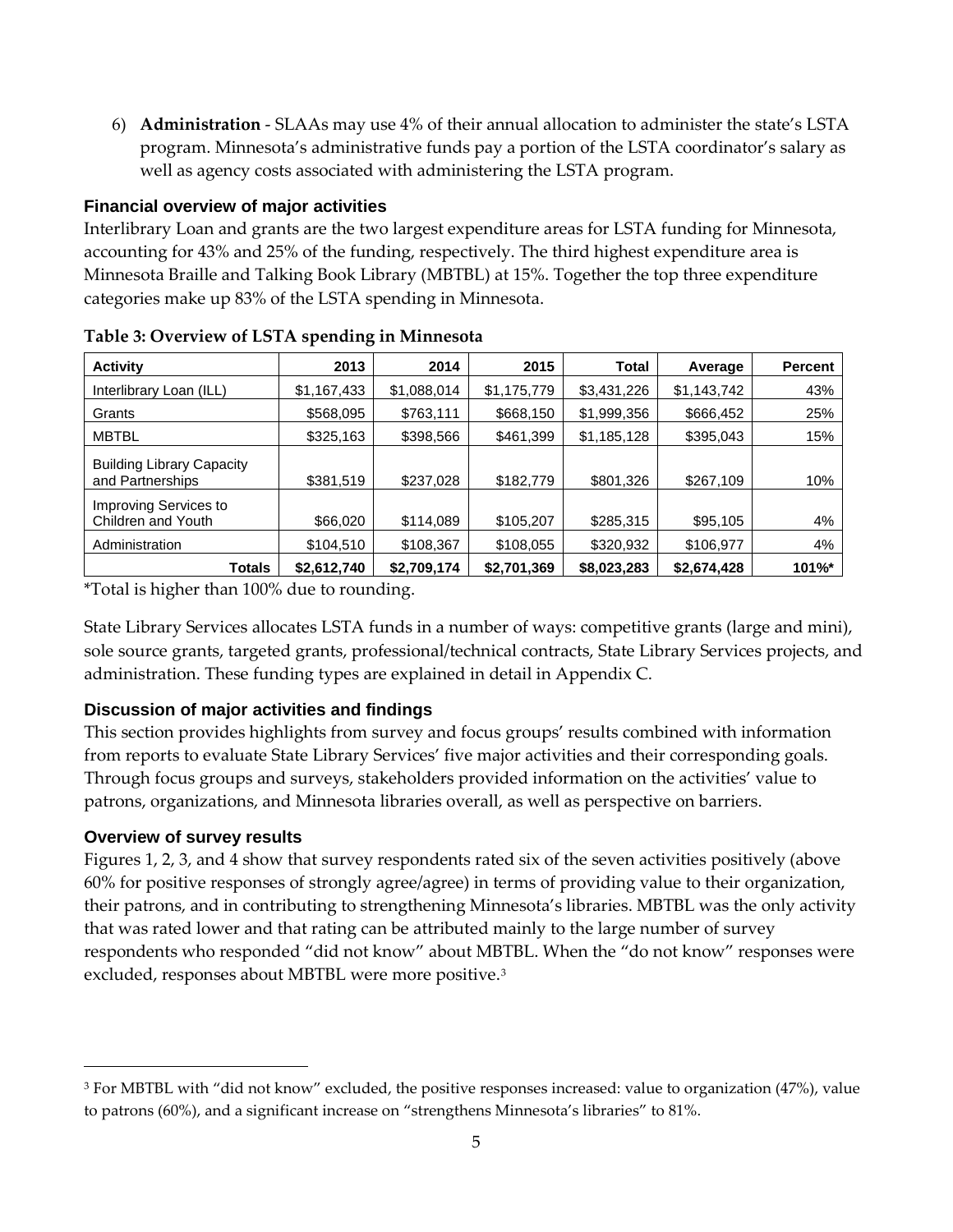Respondents rated the question about "activities having few barriers" somewhat lower than the three value questions. Respondents rated all but two areas (MBTBL and programs and services) above 40% for positive responses of strongly agree/agree. ILL was the highest rated at 78%, followed by children/youth activities at 62%.





**Figure 2: Percent of respondents (strongly) agreeing that activity provides value to their patrons**



**Figure 3: Percent of respondents (strongly) agreeing that activity strengthens Minnesota's libraries**

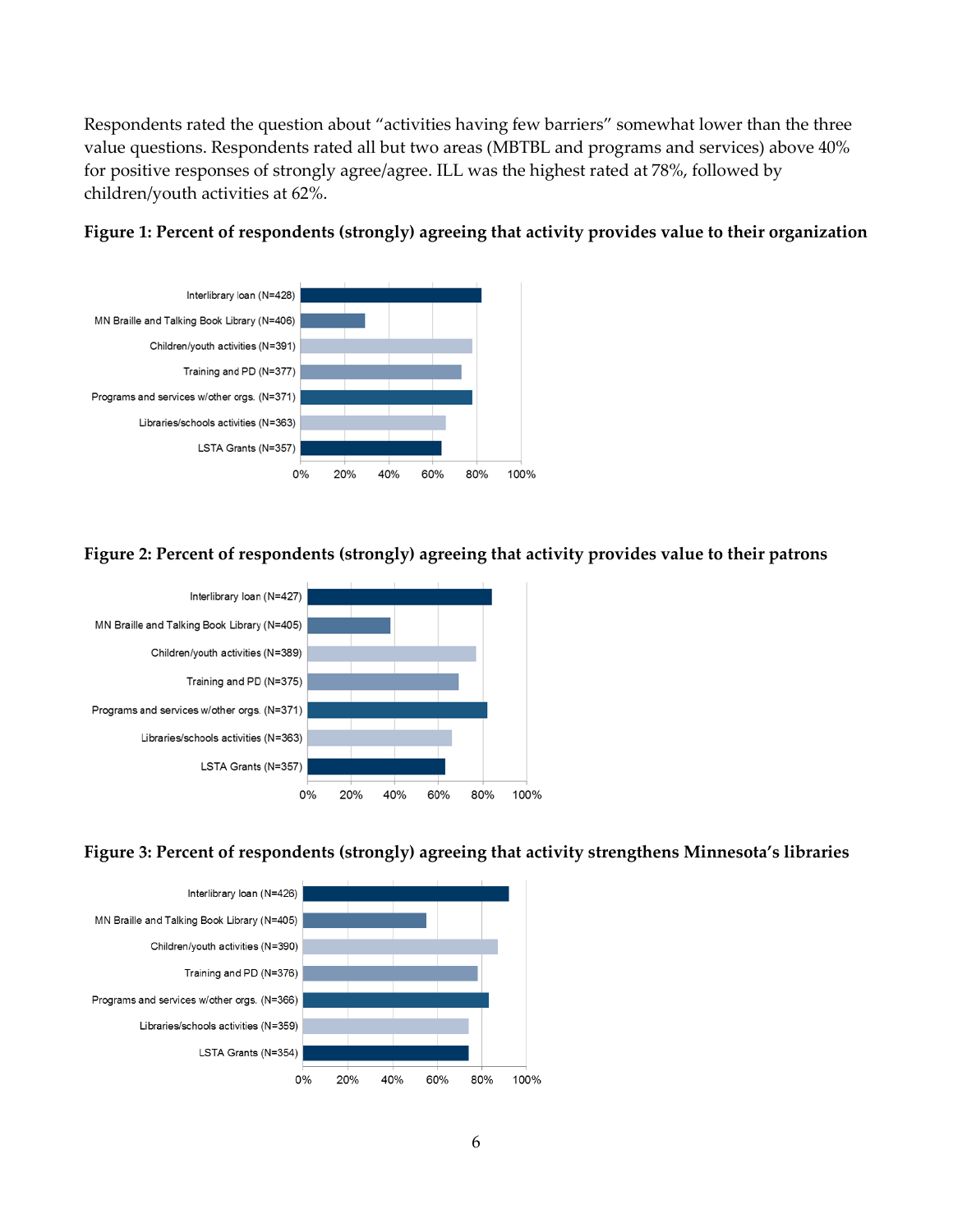

#### **Figure 4: Percent of respondents (strongly) agreeing that activity has few barriers to access**

### **1) Interlibrary Loan (ILL)**

Minitex staff, who coordinate ILL, received an average of 168,455 requests for materials (including those that were not filled) during FY13-15. Staff were able to fill an average of 95,121 requests per year during FY13-15. The fill rate for public libraries averaged 59% during this same time period. Items were not filled for reasons such as they were already in use or not available in the Minitex region. Over 98% of the requests come from public libraries rather than school libraries. But many public libraries, especially outside the metro area, provide some level of ILL service to schools in the area and so some public library requests may have been for school recipients.

### **Interlibrary Loan – Survey Analysis**

|                                                       | <b>Strongly</b> |       |       |                |    | <b>Strongly</b>   | Don't |            |
|-------------------------------------------------------|-----------------|-------|-------|----------------|----|-------------------|-------|------------|
|                                                       | N               | Agree | Agree | <b>Neutral</b> |    | Disagree Disagree | Know  | Comparison |
| Provides value to my<br>organization, including staff | 428             | 58%   | 23%   | 10%            | 2% | 2%                | 5%    |            |
| Provides value to my patrons                          |                 |       |       |                |    |                   |       |            |
|                                                       | 427             | 65%   | 19%   | 8%             | 2% | 2%                | 5%    |            |
| Strengthens Minnesota's                               |                 |       |       |                |    |                   |       |            |
| libraries                                             | 426             | 74%   | 18%   | 4%             | 1% | 0%                | 3%    |            |

#### **Figure 5: Value of Interlibrary Loan**

Interlibrary loan (ILL) received the highest rating for positive responses (strongly agree and agree responses combined) on the four questions. The ratings are: providing value to respondents' organizations (81%) and patrons (84%). Respondents also gave ILL the highest rating on the question about strengthens Minnesota libraries (92%) and few barriers to access (78%). A quote from a survey open-ended question seemed to summarize the feeling of many survey respondents: "Interlibrary loan is a vital service and one heavily used by our patrons."

For Interlibrary loan, survey respondents rated the following as the top three positive impacts on patrons, organization or staff. ILL helps them to:

- 1) Participate in lifelong learning (68%)
- 2) Obtain materials/access to digital resources (63%)
- 3) Engage in learning opportunities (61%)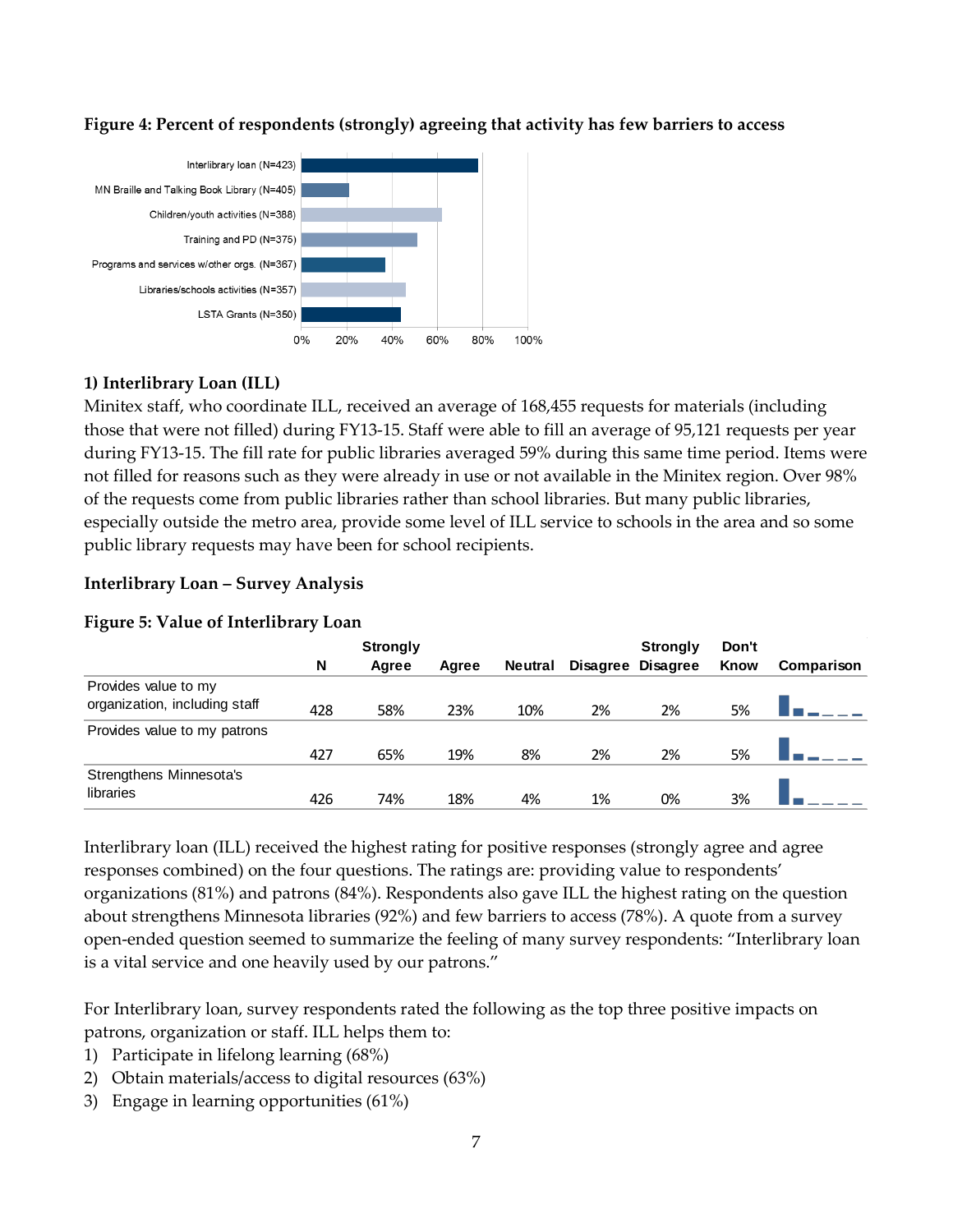### **Interlibrary Loan – Focus Groups Analysis**

Participants perceived ILL very positively and saw value in the ILL service. One participant said, "Our (large metro area county's) service would collapse without ILL. Our libraries' physical spaces limit the collection size. Our patrons are very appreciative of ILL." Overall, there is good awareness of ILL except by some schools participants; participants from schools said they need more information on if and how they can use ILL. Participants did acknowledge that ILL is a large portion of the LSTA budget. A few participants expressed surprise at the percentage of the budget spent on ILL and wanted to ensure that ILL is keeping up with emerging technology trends.

### **2) Minnesota Braille and Talking Book Library (MBTBL)**

During the time period FY13-15, over 10,000 patrons used MBTBL services and MBTBL served about 920 institutions. The average number of items circulated was 289,711 (mainly digital books) of which 66,818 were downloads from the MN BARD mobile app for audio and braille books, magazines and music-related items. While MBTBL serves people of all ages, around 62% of its patrons are over the age of 65 and about 89% are blind or visually impaired.

### **MBTBL – Survey Analysis**

#### **Strongly Strongly Don't Know Comparison N Agree Agree Neutral Disagree Disagree** Provides value to my organization, including staff  $\begin{array}{cccc} 406 & 13\% & 16\% & 27\% & 5\% & 1\% & 38\% \end{array}$ -- 8 - - 8 Provides value to my patrons 405 19% 19% 20% 4% 1% 37% -----**1** Strengthens Minnesota's libraries 405 29% 26% 12% 1% 0% 32% 88 - L - B

#### **Figure 6: Value of MN Braille and Talking Book Library**

A large percentage of survey respondents selected "did not know" as their response to questions on value and barriers. For example, 38% of respondents responded "do not know" to the question about providing "value to my organization," "value to patrons" (37%), "strengthen libraries" (32%) and "few barriers to access" (46%). When the "do not know" responses are excluded, two of the MBTBL metrics had positive responses of 60% or over—"value to patrons" (60%) and "strengthens Minnesota's libraries" (81%). Two areas remained below 60% even with the exclusion of the "do not know" responses: "value to organization" (47%) and "has few barriers" (40%).

For MBTBL, survey respondents rated the following as the top three positive impacts on patrons, organization or staff. MBTBL helps them to:

- 1) Participate in lifelong learning (51%)
- 2) Engage in learning opportunities (44%)
- 3) Obtain materials/access to digital resources (43%)

### **MBTBL – Focus Group Analysis**

Participants felt that MBTBL is an important resource, especially with an aging population. However, many participants do not understand how to access or make referrals to MBTBL. Some feel it may be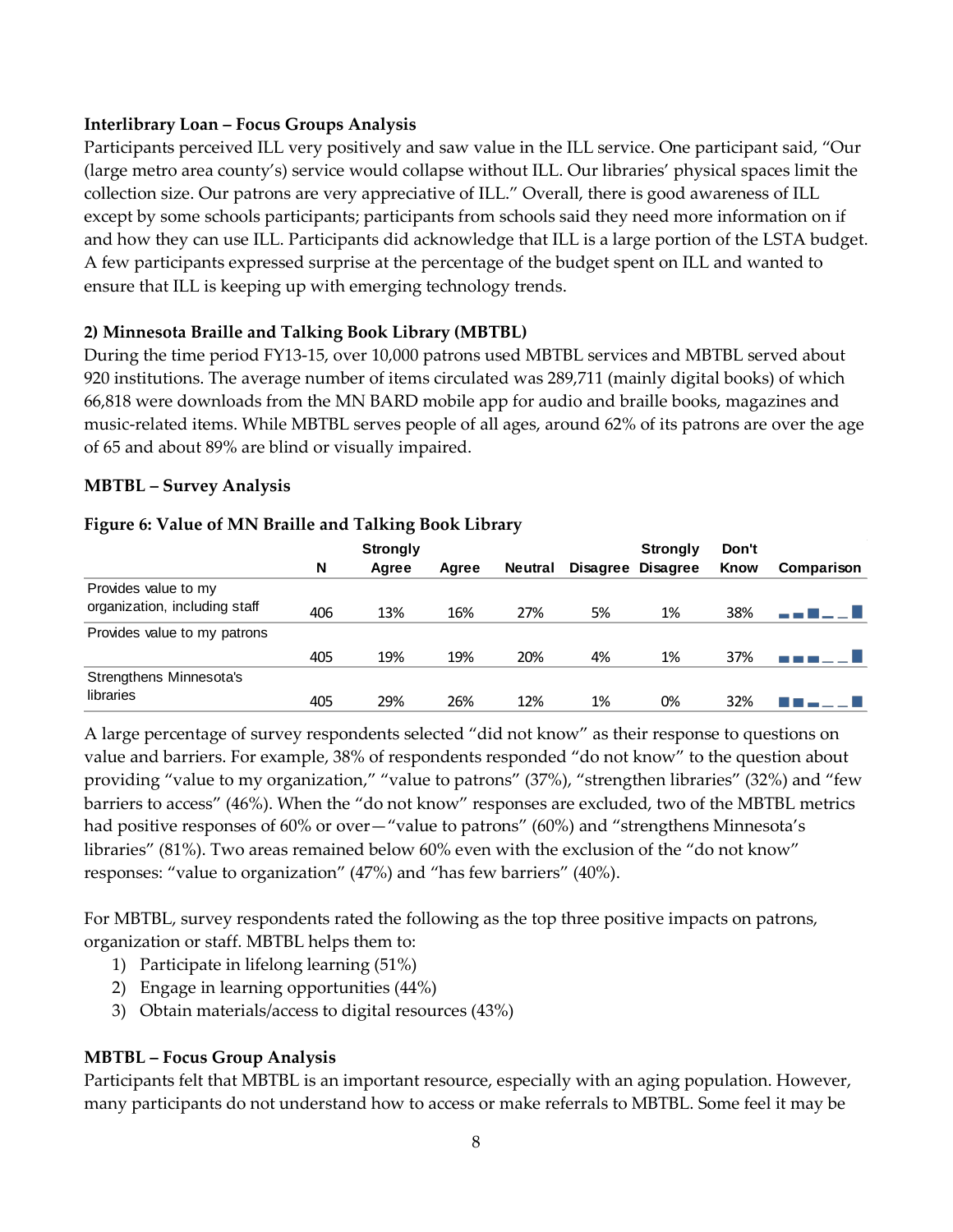underutilized because of a lack of information on how to access MBTBL. A focus group participant said, "Libraries would benefit from more promotion of MBTBL and learning about who's eligible for services." A few participants expressed doubt if the technology at MBTBL is keeping up with the times. One said, "An aging population is likely to increase use, but computer technology and ebooks are supplanting need for these types of special services."

### **3) Building Library Capacity and Partnerships**

There are two topics in the survey and focus groups that relate to this category: Programs and Services Delivered in Collaboration with Other Organizations (programs and services), and Training and Professional Development in Collaboration with Other Organizations (training and professional development). Both of these areas involve programs led by State Library Services staff as well as grants/contracts with external organizations.

### **Survey Analysis**

Programs and services were rated higher than training and professional development (PD) in relation to "value to organization" (78% vs. 73%), "value to patrons" (82% vs. 69%) and "strengthens Minnesota libraries" (83% vs. 78%). Relative to other areas on the value questions, respondents rated programs and services the third highest and rated training and PD around the middle of the response ratings.

|                               |     | <b>Strongly</b> |       |                |    | <b>Strongly</b>   | Don't |            |
|-------------------------------|-----|-----------------|-------|----------------|----|-------------------|-------|------------|
|                               | N   | Agree           | Agree | <b>Neutral</b> |    | Disagree Disagree | Know  | Comparison |
| Provides value to my          |     |                 |       |                |    |                   |       |            |
| organization, including staff | 371 | 42%             | 36%   | 11%            | 2% | 1%                | 8%    |            |
| Provides value to my patrons  |     |                 |       |                |    |                   |       |            |
|                               | 371 | 46%             | 36%   | 8%             | 2% | 1%                | 8%    |            |
| Strengthens Minnesota's       |     |                 |       |                |    |                   |       |            |
| libraries                     | 366 | 51%             | 32%   | 9%             | 1% | 0%                | 7%    |            |

#### **Figure 7: Value of programs/services delivered in collaboration with other organizations**

For programs and services, survey respondents rated the following as the top three positive impacts on patrons, organization, or staff. Programs and services help them to:

- 1) Obtain materials/access to digital resources (74%)
- 2) Participate in lifelong learning (73%)
- 3) Engage in learning opportunities (72%)

#### **Figure 8: Value of training and professional development for library staff**

| ີ<br>ີ                        |   |     | <b>Strongly</b> |       |                |    | <b>Strongly</b>   | Don't |                   |  |
|-------------------------------|---|-----|-----------------|-------|----------------|----|-------------------|-------|-------------------|--|
|                               | N |     | Agree           | Agree | <b>Neutral</b> |    | Disagree Disagree | Know  | <b>Comparison</b> |  |
| Provides value to my          |   |     |                 |       |                |    |                   |       |                   |  |
| organization, including staff |   | 377 | 39%             | 34%   | 11%            | 3% | 0%                | 13%   | .                 |  |
| Provides value to my patrons  |   |     |                 |       |                |    |                   |       |                   |  |
|                               |   | 375 | 34%             | 35%   | 15%            | 4% | 0%                | 13%   |                   |  |
| Strengthens Minnesota's       |   |     |                 |       |                |    |                   |       |                   |  |
| libraries                     |   | 376 | 44%             | 34%   | 7%             | 2% | 0%                | 12%   |                   |  |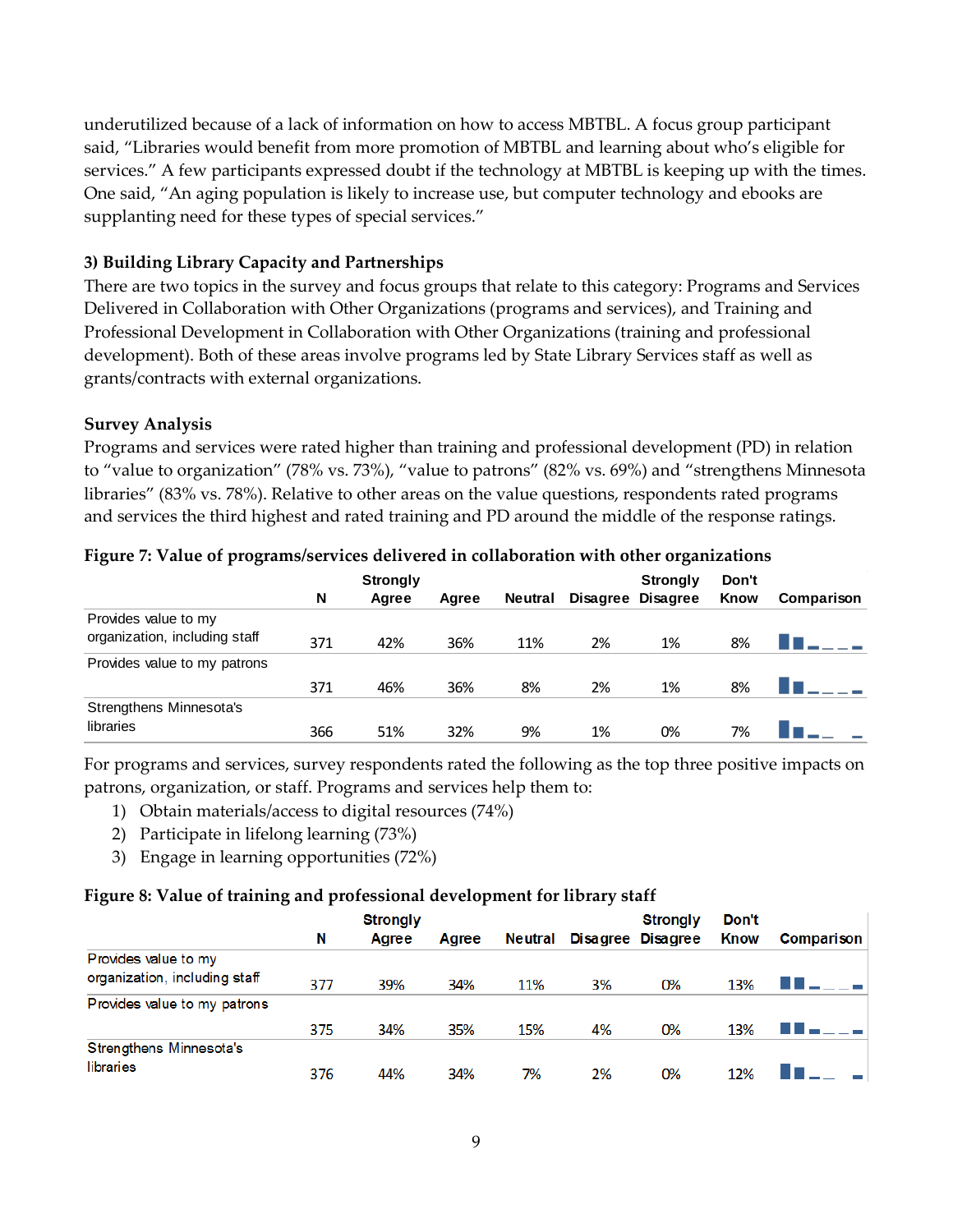For training and PD, survey respondents rated the following as the top three positive impacts on patrons, organization, or staff. Training and PD helps them to:

- 1) Improve skills in the library workforce (71%)
- 2) Engage in learning opportunities (69%)
- 3) Participate in lifelong learning (58%)

### **Focus Group Analysis**

**Programs and Services Delivered in Collaboration with Other Organizations (programs and services)** Participants generally saw value in programs and services. In some cases, participants knew about the program but not the link to State Library Services. One participant said, "I'm aware of programs, but unaware that LSTA funds them." Some participants mentioned that program promotion was an issue. The main means of promoting programs to library staff is the State Library Services listserv and some participants do not receive the listserv mailings. Also, some participants felt that these programs are more relevant to public libraries than school libraries.

### **Professional Development in Collaboration with Other Organizations (training and PD)**

Professional development activities (workshops on different topics) presented by State Library Services were fairly well received by some participants. For other participants, the professional development offerings did not have the content that participants were looking for to gain skills and information needed for their career or positions. Some participants wanted State Library Services to focus more on continuing education and play a leadership/coordination role, such as coordinating a training calendar. One participant said, "The continuing education piece is huge. State Library Services should seek it out, look for opportunities and advocate for it."

### <span id="page-17-0"></span>**Additional data - Surveys of seminar participants**

Survey results from participants in SLS-led workshops on programs and services, training/PD, and children/youth activities were quite positive. The aggregated results are based on surveys of attendees of 61 programs: 32 programs under building capacity, 23 supporting youth, and 6 trainings on LSTA grant opportunities. The data in Table 4 illustrates the generally positive feedback from workshop participants.

| Percent agree or<br>strongly agree | <b>Topic</b>                                  |
|------------------------------------|-----------------------------------------------|
| 100%                               | Increase in awareness of subject              |
| 95%                                | Increase in motivation to apply learning      |
| 91%                                | Increase in understanding of subject          |
| 90%                                | Appreciation of opportunity                   |
| 86%                                | Appreciation of subject                       |
| 85%                                | Value (participate again/recommend to others) |
| 84%                                | New experience                                |
| 80%                                | Increase in interest for subject              |
| 76%                                | Increase in knowledge of subject              |
| 56%                                | Increase in confidence for applying learning  |

| Table 4: Survey results from State Library Services-led programs |  |  |  |  |
|------------------------------------------------------------------|--|--|--|--|
|------------------------------------------------------------------|--|--|--|--|

N=419 for survey response. Total attendees: 2,698. Response rate: 16%.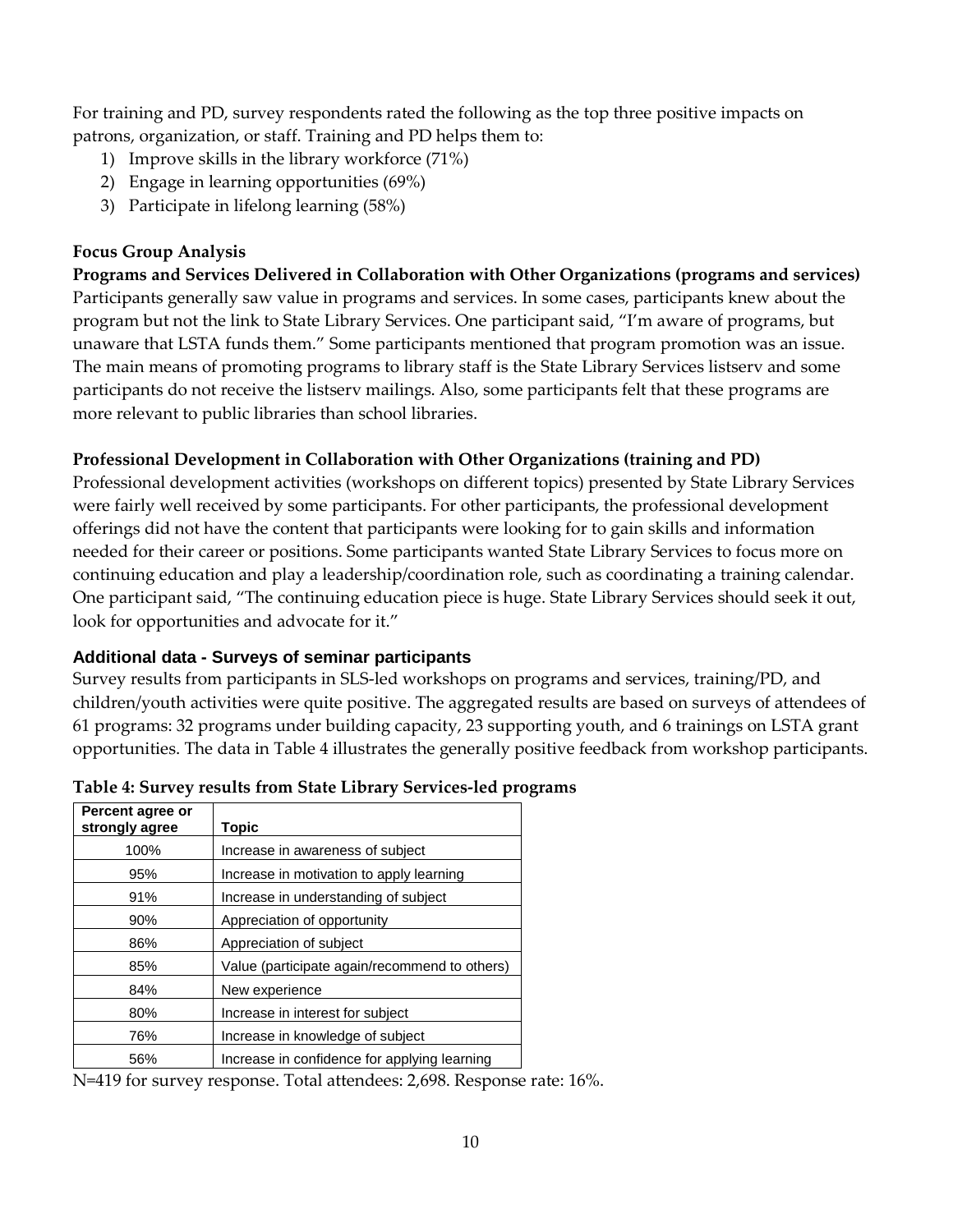### **4) Improving Services to Children and Youth**

There are two topics in the survey and focus groups that relate to activities that improve library services to children, youth, and families/caregivers and activities that connect public libraries and schools.

#### **Survey Analysis**

The respondents' rating of children and youth activities was the second highest of any category, after ILL, while the rating of libraries and schools was one of the lower ratings. The comparison of children/youth activities and libraries and schools for positive ratings is: "value to organization" (78% vs. 66%), "patrons" (77% vs. 66%) and "strengthens libraries" (87% vs. 74%).

|                               | <b>Strongly</b> |       |       |         |    | <b>Strongly</b>   | Don't |            |
|-------------------------------|-----------------|-------|-------|---------|----|-------------------|-------|------------|
|                               | N               | Agree | Agree | Neutral |    | Disagree Disagree | Know  | Comparison |
| Provides value to my          |                 |       |       |         |    |                   |       |            |
| organization, including staff | 391             | 54%   | 24%   | 10%     | 2% | 0%                | 11%   |            |
| Provides value to my patrons  |                 |       |       |         |    |                   |       |            |
|                               | 389             | 55%   | 22%   | 10%     | 2% | 0%                | 10%   |            |
| Strengthens Minnesota's       |                 |       |       |         |    |                   |       |            |
| libraries                     | 390             | 23%   | 6%    | 0%      | 1% | 0%                | 8%    |            |

#### **Figure 9: Value of activities that improve library services to children**

For children/youth activities, survey respondents rated the following as the top three positive impacts on patrons, organization, or staff:

- 1) Engage in learning opportunities (83%)
- 2) Improve their literacy including digital and  $21<sup>st</sup>$  century literacy skills (81%)
- 3) Engage with their community (73%)

#### **Figure 10: Value of activities that connect libraries and schools**

|                               |     | <b>Strongly</b> |       |                |    | <b>Strongly</b>   | Don't       |            |
|-------------------------------|-----|-----------------|-------|----------------|----|-------------------|-------------|------------|
|                               | N   | Agree           | Agree | <b>Neutral</b> |    | Disagree Disagree | <b>Know</b> | Comparison |
| Provides value to my          |     |                 |       |                |    |                   |             |            |
| organization, including staff | 363 | 39%             | 27%   | 15%            | 3% | 1%                | 14%         |            |
| Provides value to my patrons  |     |                 |       |                |    |                   |             |            |
|                               | 363 | 40%             | 26%   | 15%            | 3% | 2%                | 15%         |            |
| Strengthens Minnesota's       |     |                 |       |                |    |                   |             |            |
| libraries                     | 359 | 44%             | 30%   | 12%            | 1% | 1%                | 13%         |            |

For activities that connect public libraries and schools, survey respondents rated the following as the top three positive impacts on patrons, organization, or staff:

- 1) Engage with their community (72%)
- 2) Engage in learning opportunities (71%)
- 3) Participate in lifelong learning (60%)

#### **Focus Group Analysis**

### **Activities that improve library services to children, youth, and families/caregivers**

Participants are generally aware of children/youth activities and like the programs offered, especially the storytime-related programs or resources. A few participants mentioned barriers, such as the driving distance to training and the difficulty of taking time off work; these participants preferred webinars.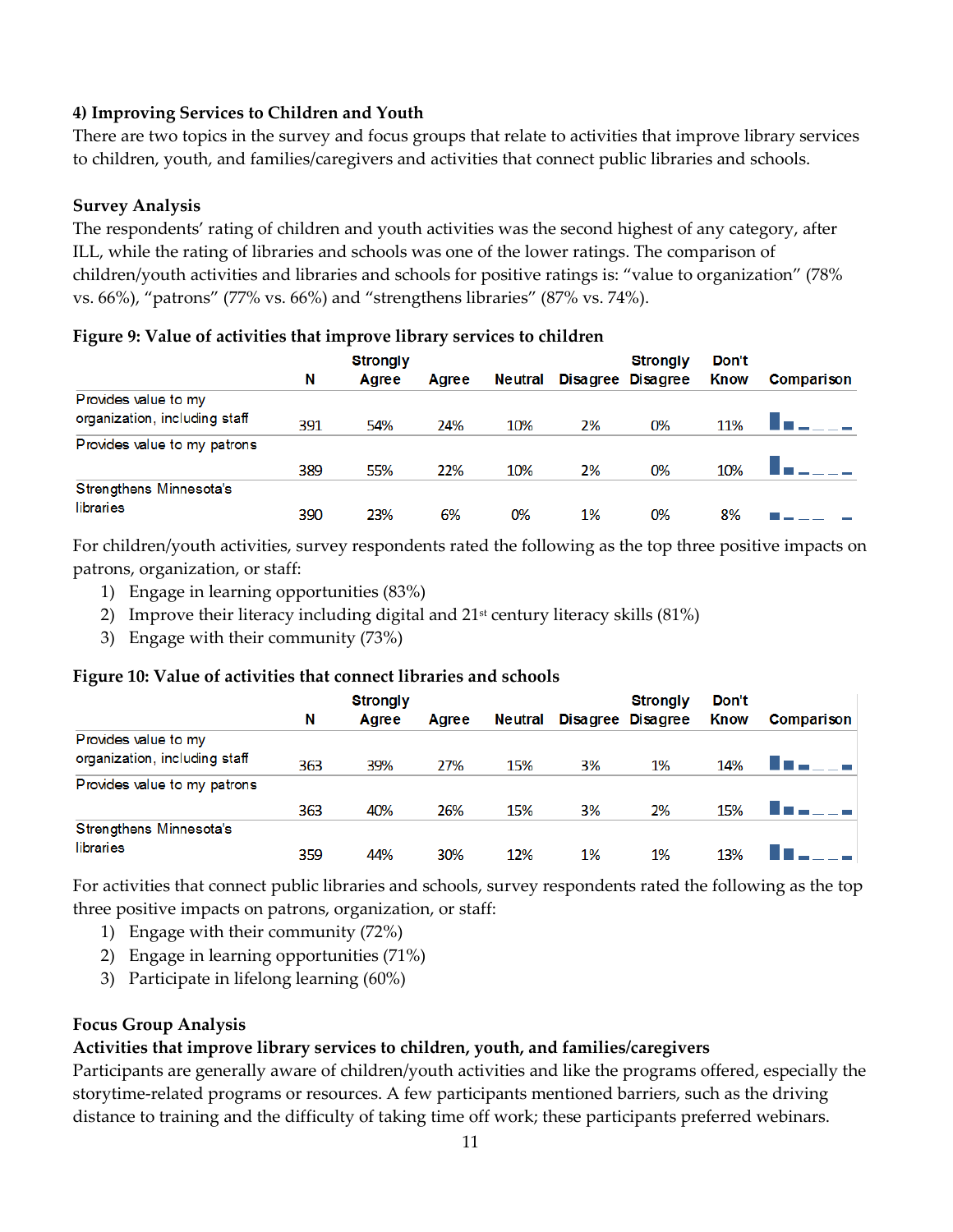However, most participants preferred in-person training to webinars. There were also a few comments about the training/events being held most often in the metro area. The primary means of promotion for the activities is the SLS listserv. Most participants were familiar with listserv and receive update emails, but if a participant was not on listserv, they were usually not aware of the programs.

Evaluators analyzed surveys of participants in SLS-led workshops that included workshops on children/youth activities. See Table 4 above. Results were positive, such as an 85% rating on value (participate again/recommend to others) and a 95% increase in motivation to apply learning.

### **Activities that connect public libraries and schools**

Participants generally felt positive about the activities to connect public libraries and schools, such as the 90 Second Newbery Film Festival, summer meal program collaborations, and the Libraries Serving Youth Meetup. Participants emphasized the importance of public library and school partnerships and commented on the challenges with partnerships. However, they did not provide many specifics or ideas on how to achieve the partnerships. A few related quotes from participants include:

- "We should use resources of public librarians to support school librarians. Most school librarians are not licensed. Could we find ways for public librarians to 'educate and inspire' school librarians?"
- "Since school and public libraries operate under MDE, it's important for them to strengthen those partnerships. MDE should make it clear why collaboration is important and how to best share resources."

### **5) Grants**

Competitive grants are awarded to grantees who apply for either large grants or mini grants. The large grants are \$10,000 to \$100,000 and align with a five-year plan goal. The mini grants are \$1,000 to \$10,000 and align with a five-year plan goal and support several library-based projects that meet an identified purpose.

### **Grants - Survey Analysis**

Positive responses about the value of grants were lower relative to most other activities, but still over 60%. The positive response ratings are for "value to organization" (64%), "value to patrons" (63%) and "strengthens Minnesota's libraries" (74%). Based on the high "do not know" responses for grants (16- 19%); lack of familiarity could partially explain the slightly lower ratings.

|                               |     | <b>Strongly</b> |       |                |    | <b>Strongly</b>   | Don't       |            |
|-------------------------------|-----|-----------------|-------|----------------|----|-------------------|-------------|------------|
|                               | N   | Agree           | Agree | <b>Neutral</b> |    | Disagree Disagree | <b>Know</b> | Comparison |
| Provides value to my          |     |                 |       |                |    |                   |             |            |
| organization, including staff | 357 | 40%             | 24%   | 14%            | 3% | 0%                | 18%         |            |
| Provides value to my patrons  |     |                 |       |                |    |                   |             |            |
|                               | 357 | 40%             | 23%   | 15%            | 3% | 0%                | 19%         |            |
| Strengthens Minnesota's       |     |                 |       |                |    |                   |             |            |
| libraries                     | 354 | 49%             | 25%   | 10%            | 1% | 0%                | 16%         |            |

### **Figure 11: Value of LSTA Grants**

For LSTA grants, survey respondents rated the following as the top three positive impacts on patrons, organization, or staff: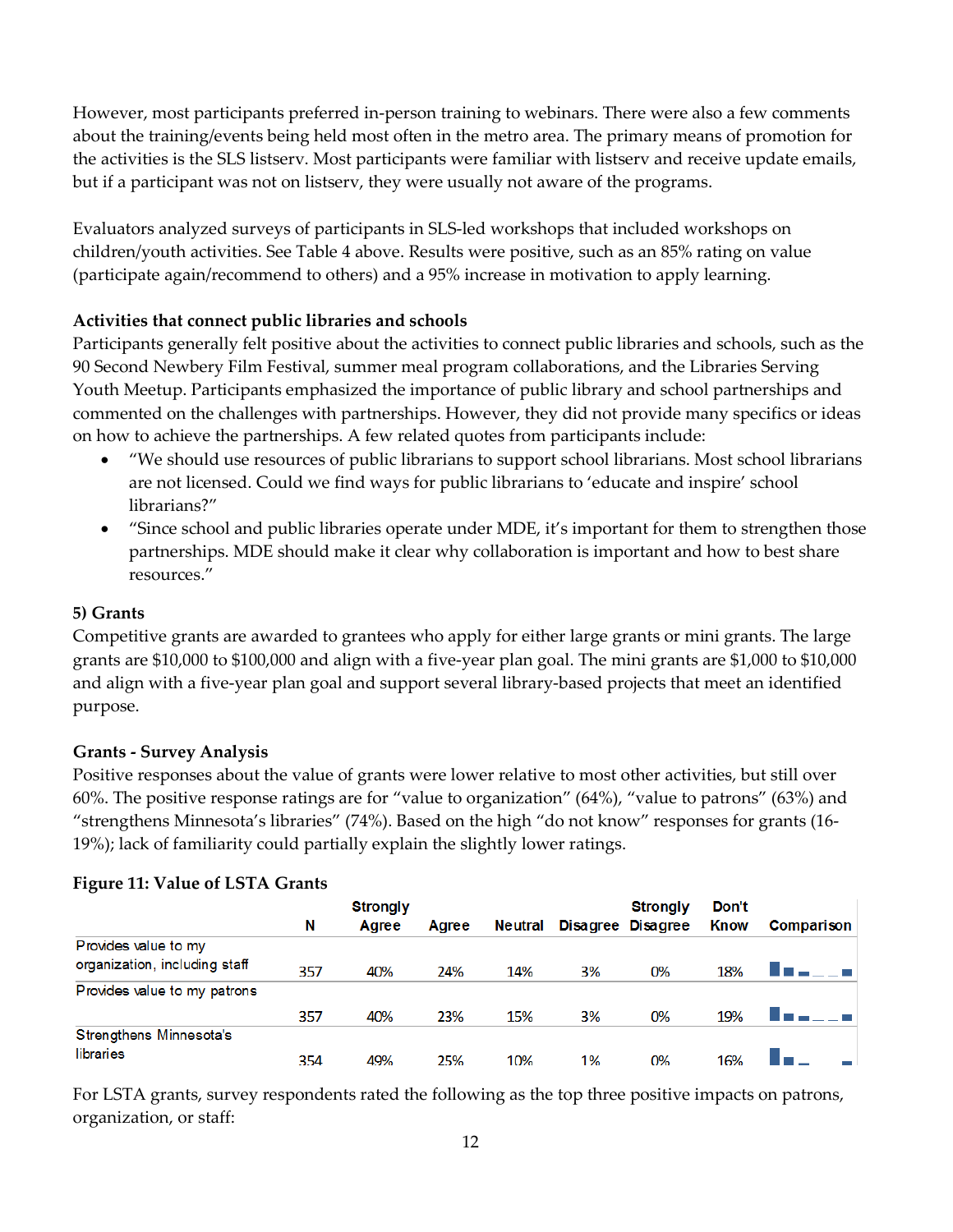- 1) Engage in learning opportunities (67%)
- 2) Engage with their community (65%)
- 3) Expand access to technology (64%)

#### <span id="page-20-0"></span>**Grants process questions**

-

Two survey questions sought information about the grants process: a question about reasons for not applying for a competitive grant, and a question about the respondent's understanding of the various aspects of the competitive grant process. Table 12 shows that many respondents were unfamiliar with the grants process, with "don't know" responses ranging from 21% to 36%. This may be because survey respondents may not work with grants. As shown in [Figure 13,](#page-20-1) of those who are familiar with the grants process, many find the grants to be beneficial (57% positive response). However, the positive responses are much lower for respondent understanding of application (42%) and selection (31%) processes as well as feeling there is enough support (31%) and communication (31%).

### **Figure 12: Reasons for not applying to a competitive LSTA grant process (Multiple answers possible) (N=233)[4](#page-20-2)**



### <span id="page-20-1"></span>**Figure 13: Respondents' views on the competitive LSTA grants (N=340)**



<span id="page-20-2"></span><sup>4</sup> If a respondent answered "other," they had an opportunity to explain the "other" response. These open-ended responses mirrored response options to the actual question—"did not feel they would be eligible," "lack resources to complete application," "lack knowledge," "lack interest/opportunity," and "too complicated or time consuming." A complete coded list of responses can be found in Appendix F.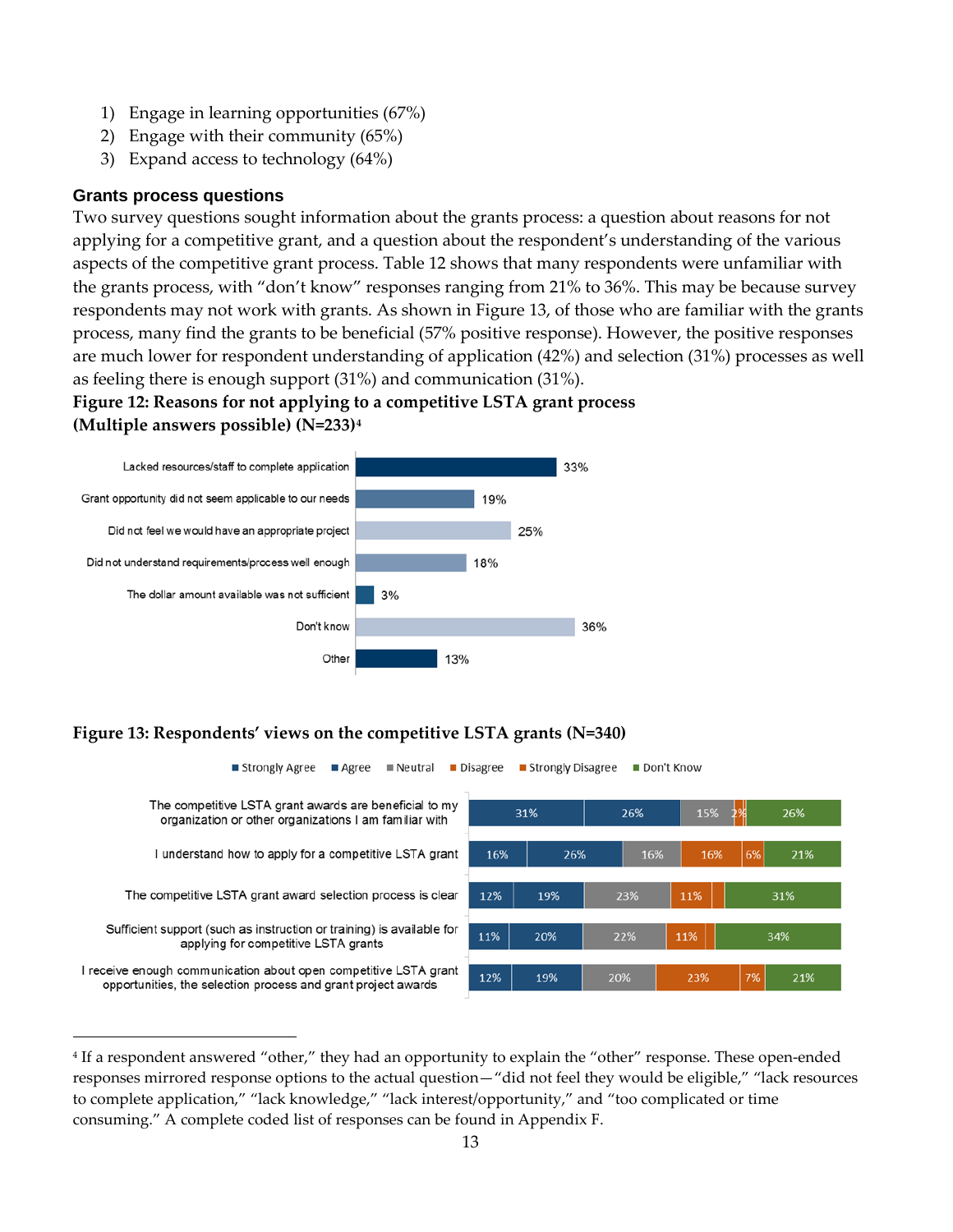#### **Other comments about grants**

The survey included the open-ended question, "Do you have comments about how LSTA funded activities since July 1, 2013 have been helpful to you, your organization or patrons?" Survey respondents answered this question almost exclusively with comments about grants. All of the responses to this question can be found in Appendix F. Respondents had many positive examples of grants uses. Respondents also provided direct compliments to SLS staff on doing a good job with administering and supporting the grants process. However, respondents had negative feedback on the grants on topics similar to the areas in Figure 12 such as lack of resources for grant writing or lack knowledge about grants or if they have an applicable project.

#### **Grants - Focus Group Analysis**

Participants felt that the grants are beneficial because they encourage innovation and allow libraries to take risks. One respondent said, "Grants make you think about outcomes and highlight innovations. They make you more disciplined about telling your story." Participants generally gave positive feedback about the grants process, acknowledged process improvements with the simplification of the application, and felt that good support is available from State Library Services. Another participant said, "State Library Services staff are very good to work with. They offer clarifications and answer all our questions."

Some participants felt the application is too long, even with improvements, and organizations often lack staff resources to apply for grants, especially small libraries. Timeframes or deadlines can be an issue, but it depends on the type of library. For example, an application due the first week of school is not compatible with the school calendar. A few participants commented that they would prefer to see the grants focused more on core services and less on innovation. Some participants felt they lack sufficient training on grant writing and also on evaluation and outcomes.

### <span id="page-21-0"></span>**Progress on goals**

The evaluators consider Goal One as achieved and Goal Two as achieved. The rationale and supporting evidence:

- Both Goal One and Goal Two are well-funded at \$3,298,991 for Goal One and \$4,403,360 for Goal Two.
- Project narrative outcomes from each of the 93 projects in the SPR report all showed that projects were beneficial and provided innovative ideas and improvements to libraries in Minnesota. Grantees had various project outcomes that were differentiated and not easily aggregated since each grant or project is unique. A full list of outcomes for all 93 projects can be found in Appendix C. Some examples of outcomes for Goal One projects:
	- o Resulted in a number of well-received educational opportunities, available both in person and online, that improved the knowledge and skills of library staff.
	- o Provided library services to people with disabilities who cannot read standard print materials.
	- o Provided the mechanism for 10 public libraries and 18 library branches to create and market "Play and Learn Spaces" to establish the libraries' efforts to offer more welcoming and engaging spaces supportive of early learning and literacy.
	- o Enhanced student and teachers' skills in the use of technology.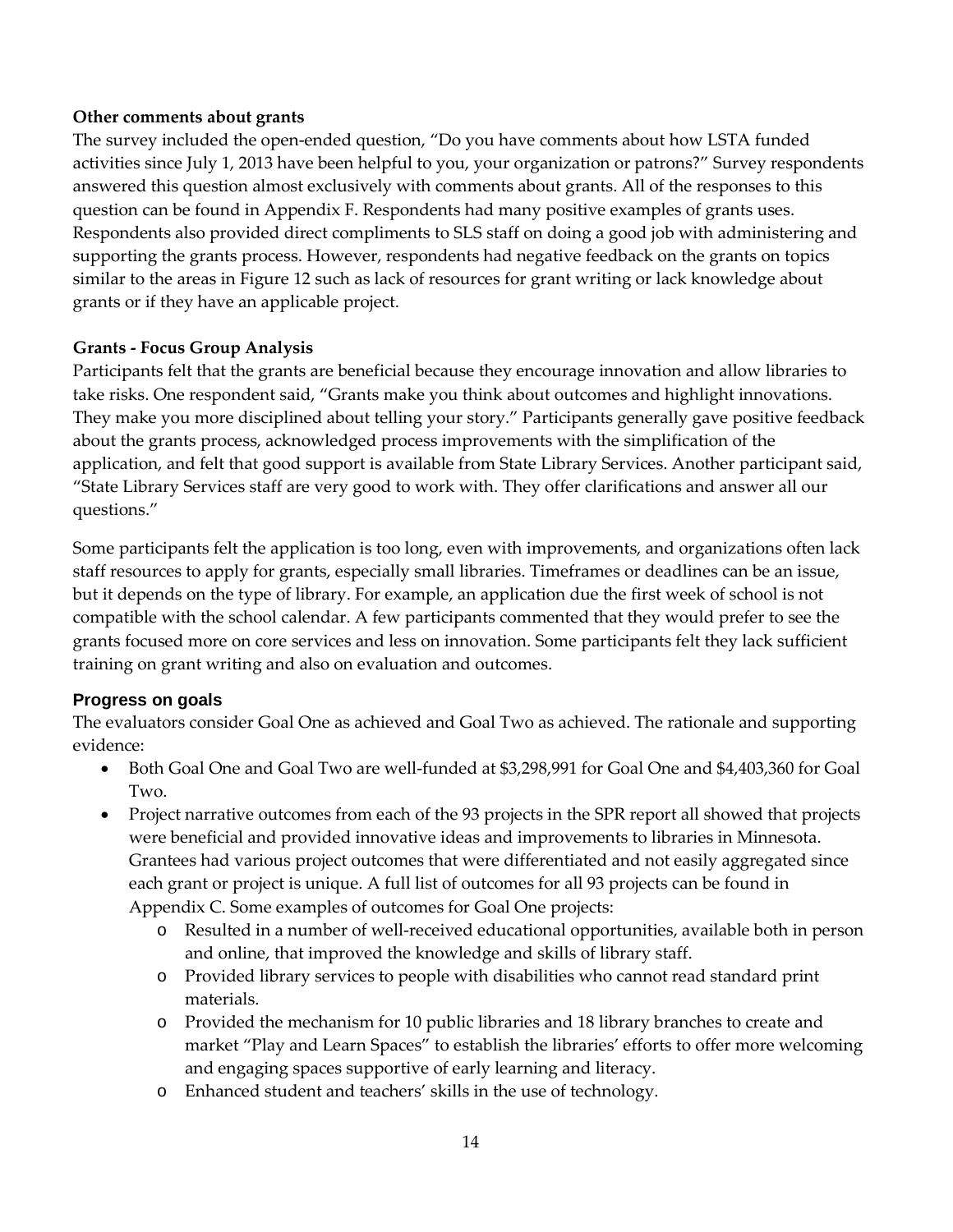- o Students grew in their ability to find and use appropriate digital materials throughout the school year.
- Examples of outcomes for Goal Two projects:
	- o Library staff increased their understanding of data-driven collection development.
	- o Increased adult basic digital literacy through implementing the Northstar Digital Literacy Assessment and strengthening collaborations between libraries and literacy organizations.
	- o Interlibrary Loan remained popular in Minnesota for physical and digital materials, and the Minitex ILL and delivery system continued to be robust and efficient.
- Project outputs as shown in Table 5 provided value in many ways to patrons and library organizations in Minnesota. Both Goal One and Goal Two outputs were solid and showed contributions appropriate to the types of projects classified under each goal. LSTA-funded projects served over 130,000 people in Minnesota. Through these projects, over 9,600 electronic materials were acquired, over 275,000 items were digitized, and over 832,000 items circulated.

#### **Table 5: Project outputs of 93 LSTA -funded projects FY13-15**

| Outputs                                                   | Outputs that support | Outputs that support | Total   |
|-----------------------------------------------------------|----------------------|----------------------|---------|
|                                                           | Goal One projects    | Goal Two projects    | outputs |
| Number of hardware acquired                               | 836                  |                      | 837     |
| Number of software acquired                               | 4                    | $\mathfrak{p}$       | 6       |
| Number of licensed databases acquired                     | $\mathcal{P}$        | $\Omega$             | 2       |
| Number of print materials (books & government             | 2,330                | 751                  | 3,081   |
| documents) acquired                                       |                      |                      |         |
| Number of electronic materials acquired                   | 4,403                | 5,253                | 9,656   |
| Number of audio/visual units (audio discs, talking books, | 83                   | 599                  | 682     |
| other recordings) acquired                                |                      |                      |         |
| Number of items digitized                                 | $\Omega$             | 275,475              | 275,475 |
| Total number of items circulated (includes ebook          | 544.271              | 288.625              | 832,896 |
| checkouts)                                                |                      |                      |         |
| Retrievables (articles accessed, titles downloaded, songs | 65,000               | 156,465              | 221,465 |
| downloaded, etc. but not ebooks checked out through the   |                      |                      |         |
| traditional library model)                                |                      |                      |         |
| Total number of ILL transactions                          | 1,799                | 486,755              | 488,554 |
| Number of persons served                                  | 129,512              | 9,696                | 139,208 |
| Number of learning resources created (online learning     | 182                  | 4                    | 186     |
| quides, toolkits)                                         |                      |                      |         |

#### **Summary of findings from survey and focus groups and recommendations**

The majority of supporting details for the achievement of Goal One and Goal Two are based on the survey and focus groups' feedback on activities. This can be found in the discussion of major activities and findings section starting on page [5.](#page-12-1) Summaries of the findings for the major activities and recommendations below are organized by goals.

### **Major Activities to Support Goal One – Summary of Findings and Recommendations**

### **1) Minnesota Braille and Talking Book Library (MBTBL)**

**Summary:** Focus group and survey participants generally think that MBTBL is an important and necessary resource. However, MBTBL was the only one of the major activities that received lower scores on the survey questions about value and access. A main reason behind the lower scores is that many respondents did not know about or how to access the MBTBL services.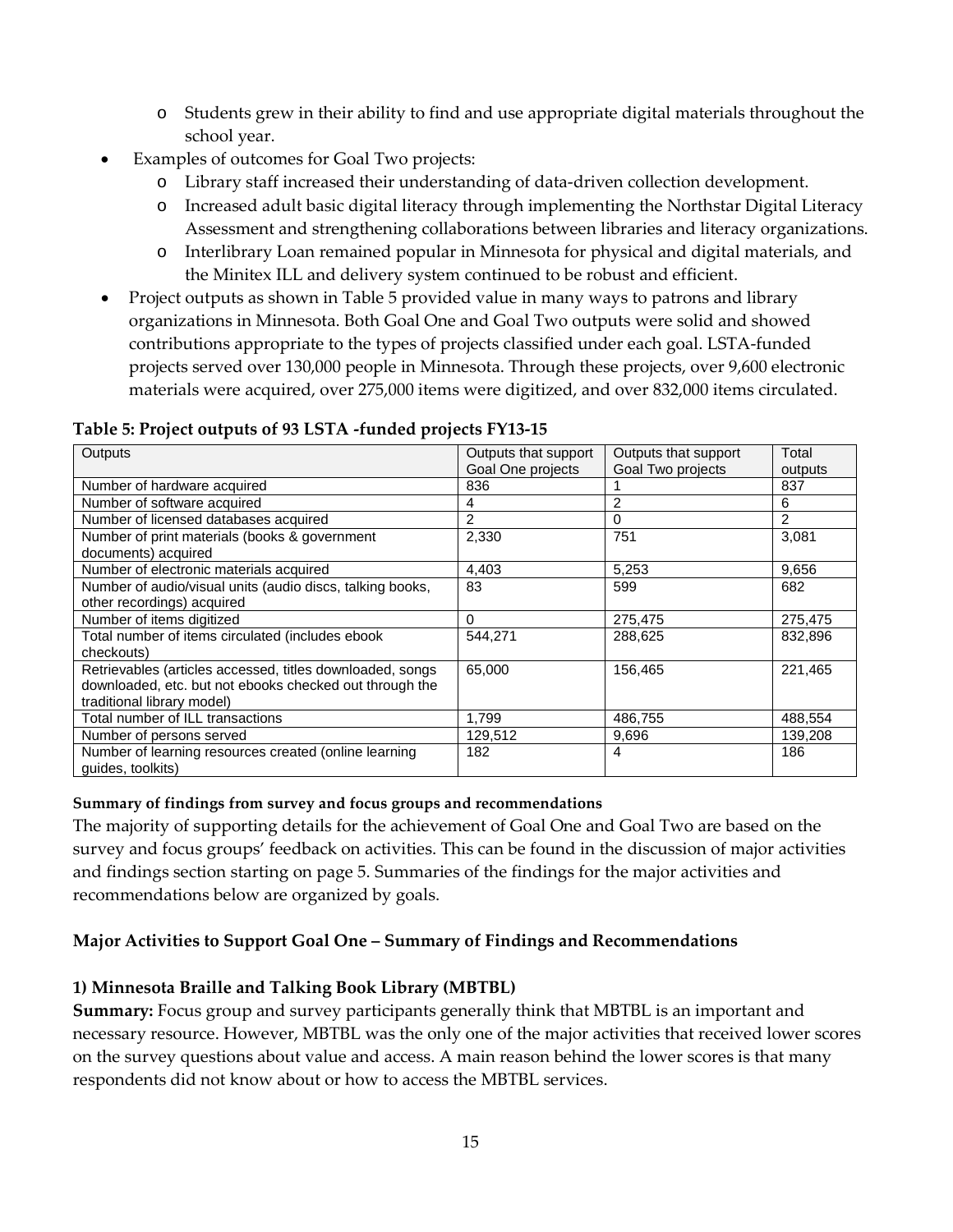**Recommendations:** MBTBL should provide more information and better promotion on how to access their services. They may want to emphasize in their promotional materials the target populations for MBTBL services and how their technology and delivery offerings support their clients.

### **2) Building Library Capacity and Partnerships**

**Summary:** Participants largely see the programs, services, and professional development opportunities offered by State Library Services (SLS) as positive and helpful. Attendees in 32 SLS-led workshops who completed evaluations support this finding. They overwhelmingly felt that their knowledge and confidence in the subject increased as a result of the workshops and that the workshops were of value. Some participants suggested better promotion of the activities and for SLS to offer more workshops for school library staff. They would also like SLS to look into more programs/services related to continuing education.

**Recommendations:** State Library Services should look at broader promotion of programs and services to reach potential participants who are not on the SLS listserv. SLS should ensure that future program topics benefit schools. For training and professional development of library staff, if it is under the purview of State Library Services, they should look at focusing their efforts in a coordination role with continuing education and offer more career development-related topics.

### **3) Improving Services to Children and Youth**

**Summary:** Participants felt very positive about the offerings for "improving services to children and youth" and had good awareness of these programs. Respondents rated this area as the second highest in the survey. Participants expressed the importance of activities to connect public libraries and schools. A few mentioned that training may be too focused in the Twin Cities metro area or that promotion should be improved. Attendees in 23 SLS-led workshops who completed evaluations felt that their understanding and confidence increased and that the workshops were of value.

**Recommendations:** State Library Services can improve promotion and geographic distribution of training or identify ways to reach non-metro staff. Again, as with Building Library Capacity and Partnership, SLS should employ strategies for promotion beyond the SLS listserv. State Library Services should also look at ways to facilitate or coordinate partnerships between school libraries and public libraries because of the strong interest in this area.

### **Major Activities to Support Goal Two – Summary of Findings and Recommendations**

### **1) Interlibrary Loan[5](#page-23-0)**

<u>.</u>

**Summary:** Participants perceive ILL very positively and see much value in ILL services. ILL was the highest rated area on the survey on value and access. Participants mentioned that schools often lack information about ILL and understanding on how to use ILL.

**Recommendations:** Minitex can provide more information on how to utilize the service, especially for schools. The promotional materials should clearly explain how ILL service works, especially the

<span id="page-23-0"></span><sup>5</sup> Interlibrary Loan is delivered through Minitex located at the University of Minnesota. Minitex is a cooperative organization that provides for resource sharing throughout the state and through grant agreements with the state library agency.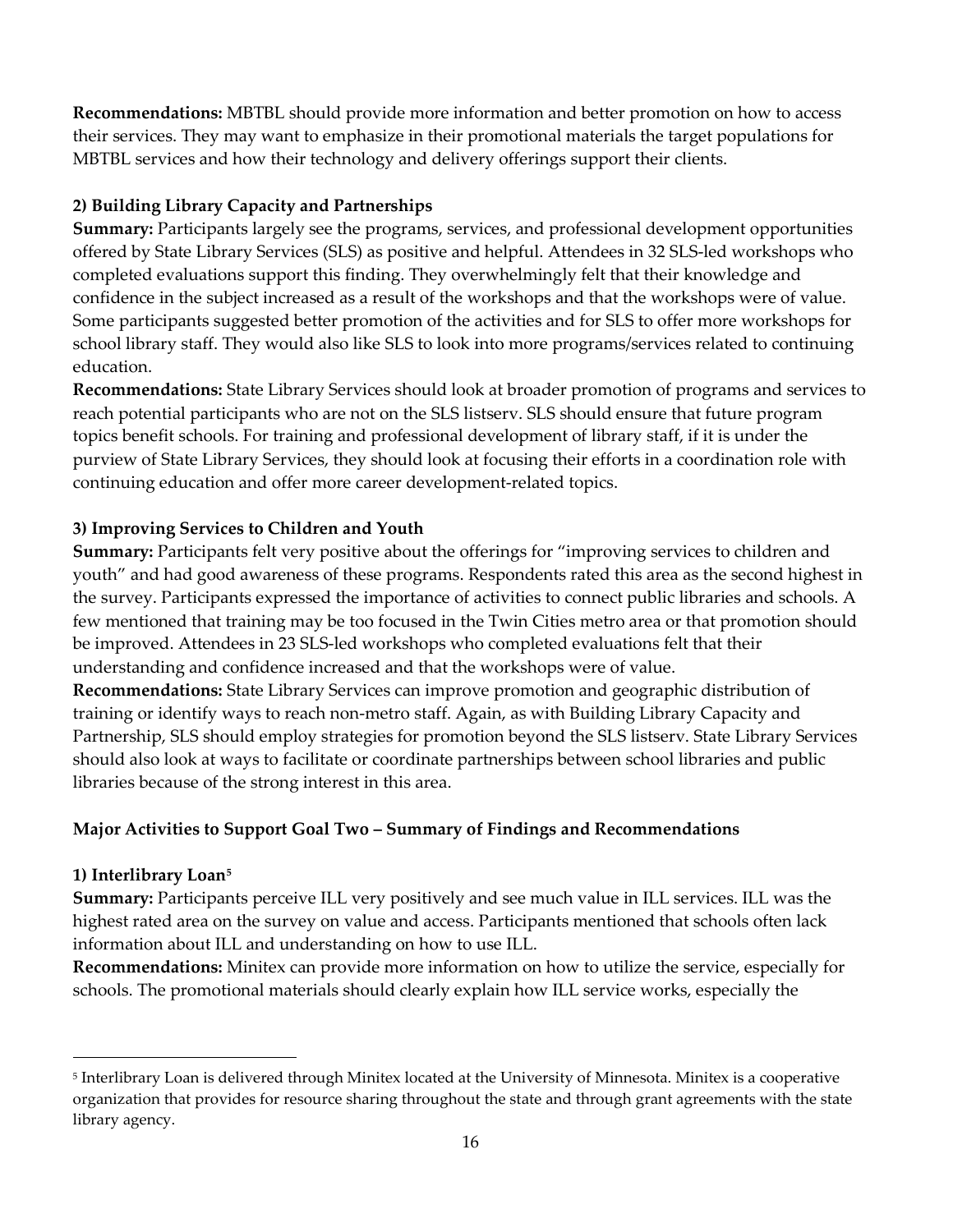technical aspect, because a few participants wondered if some aspects of ILL are needed with the availability of digital content.

### **Grant Activities Support both Goal One and Goal Two – Summary of Findings and Recommendations**

### **1) Grants**

**Summary:** Participants felt that grants are beneficial, but they sometimes have organizational constraints that prevent them from applying for grants (e.g., lack of time or staff). They rated the value and access of grants fairly well in the survey, but between 15-20% said they were not familiar with grants. With the grants process, an even larger number of respondents said they are not familiar enough with the process to answer questions (21-34%). However, in the open-ended questions, respondents provided many positive examples of grant uses and compliments to SLS staff on administration and support. Some participants felt that more training on grant writing and outcome evaluation would be helpful. **Recommendations:** State Library Services can continue to simplify or streamline grants. (SLS did receive a Governor's Continuous Improvement Award in 2014 for their work to simplify the grant application form and processes). They can promote how to apply for grants and provide as much support as possible. In the future, SLS can offer training on grants application and monitoring as well as background knowledge around grants, such as grant writing, approaches to evaluation, such as logic models, and measuring or tracking outputs and outcomes.

### **Note about internal grant review and monitoring process in support of achieving goals:**

Evaluators partially based their determination that the grants achieved the goals in the Minnesota LSTA Plan based on a comprehensive, rigorous process that SLS has established for grants. The grants are structured to align with the goals in the LSTA plan. Grantees who apply for the competitive grants select a LSTA goal or sub-goal as part of their application process. State Library Services and the Minnesota Department of Education have a stringent grants monitoring and review process. The grants are awarded based on how well projects will help Minnesota achieve the selected five-year plan sub-goal. Grant applications go through a rigorous, impartial scoring and review process. Once grantees are selected, SLS provides guidance on expectations and monitors grantees though site visits, fiscal monitoring, and quarterly review of financial reports and bi-annual review of narrative reports. Grantees submit final narrative and financial reports that include project outputs and impact statements.

### <span id="page-24-0"></span>**A-2: Measures of Success – Focal Areas and Intents**

*Evaluation Question: To what extent did your Five-Year Plan activities achieve results that address national priorities associated with the Measuring Success focal areas and their corresponding intents?*

For Tables 6 and 7, evaluators operationalized "extent" by examining the number and dollar amount of the 93 projects/activities attributed to the Measuring Success Focal Areas and Intents. Most of the activities and projects in Minnesota have both a primary and secondary focal area and corresponding intent. Projects are often complex and encompass several different goals and outcomes. Therefore, to capture the fuller impact of projects, there are two summary tables, one of primary focal areas and intents, and one with secondary focal areas and intents. The tables contain information on total dollar amounts that fall under focal areas and intents. However, dollars allocated across primary and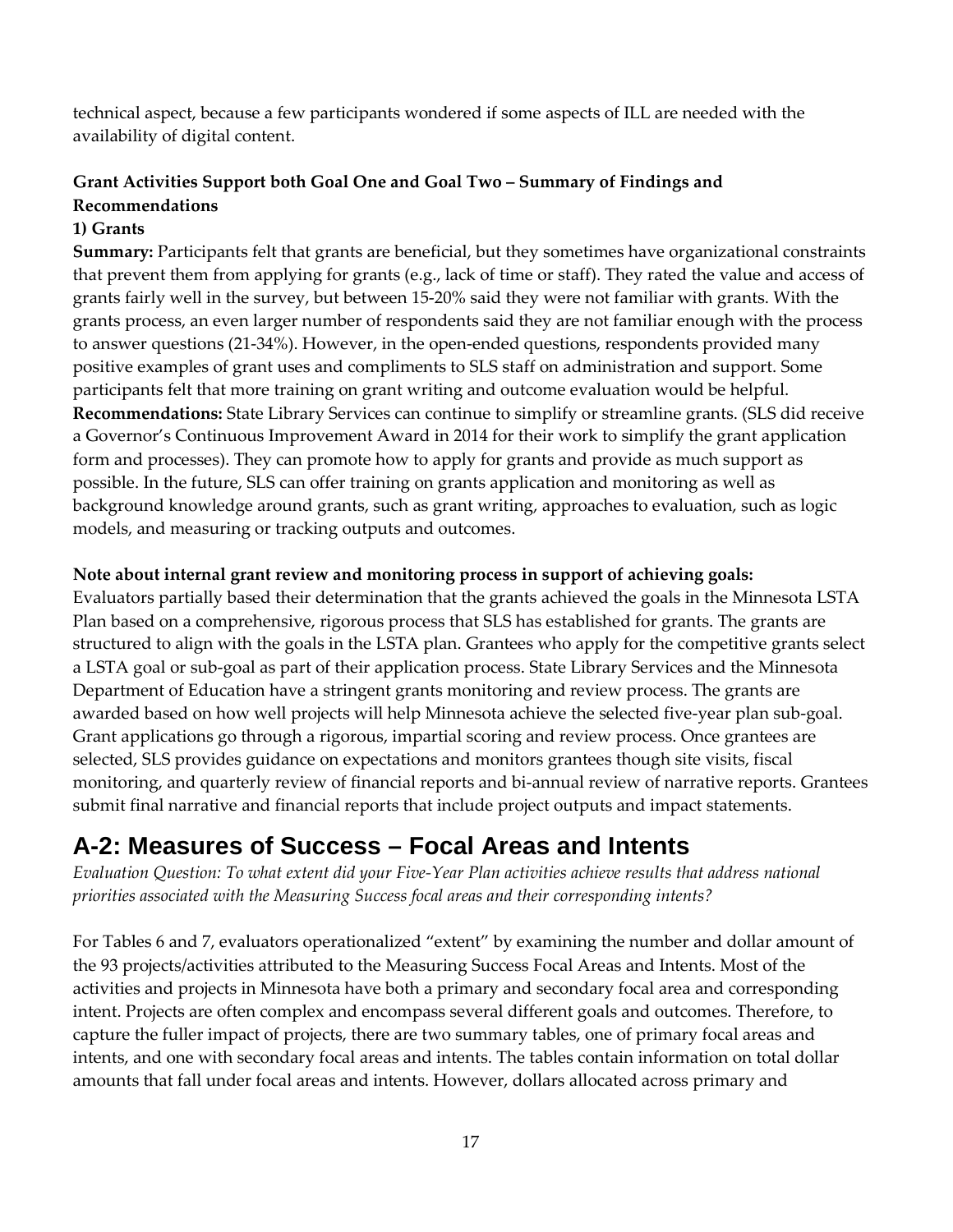secondary focal areas/intent are not totaled because the total is well beyond the roughly \$8 million dollars in LSTA funding for the evaluation period.

| <b>Focal Area</b>         | Count of<br><b>Projects</b><br>by Focal | Sum of<br><b>LSTA</b><br>dollars by | <b>Corresponding Intents</b>                                                                | Count of<br>Projects<br>by Intent | Sum of<br><b>LSTA</b><br>dollars by |
|---------------------------|-----------------------------------------|-------------------------------------|---------------------------------------------------------------------------------------------|-----------------------------------|-------------------------------------|
|                           | Area                                    | <b>Focal Area</b>                   | Improve users':                                                                             |                                   | Intent                              |
| Lifelong Learning         | 62                                      | \$2,570,254                         | Formal education                                                                            | 13                                | \$880,982                           |
|                           |                                         |                                     | General knowledge and skills                                                                | 53                                | \$1,928,149                         |
| Information<br>Access     | 14                                      | \$4,099,058                         | Ability to discover information resources                                                   | $\Omega$                          |                                     |
|                           |                                         |                                     | Ability to obtain and/or use information<br>resources                                       | 11                                | \$3,965,387                         |
| Institutional<br>Capacity | 13                                      | \$1,163,475                         | Improve the library workforce                                                               | 10                                | \$906,287                           |
|                           |                                         |                                     | Improve the library's physical and<br>technological infrastructure                          | $\mathbf{1}$                      | \$100,000                           |
|                           |                                         |                                     | Improve library operations                                                                  | 1                                 | \$51,981                            |
| Economic &<br>Employment  | 3                                       | \$186,028                           | Ability to use resources and apply information<br>for employment support                    | 3                                 | \$186,028                           |
| Development               |                                         |                                     |                                                                                             |                                   |                                     |
|                           |                                         |                                     | Ability to use and apply business resources                                                 | $\Omega$                          |                                     |
| <b>Human Services</b>     | 0                                       |                                     | Ability to apply information that furthers their<br>personal, family, or household finances | $\Omega$                          |                                     |
|                           |                                         |                                     | Ability to apply information that furthers their<br>personal or family health & wellness    | $\Omega$                          |                                     |
|                           |                                         |                                     | Ability to apply information that furthers their<br>parenting and family skills             | $\Omega$                          |                                     |
| Civic Engagement          | $\mathbf{1}$                            | \$4,466                             | Ability to participate in their community                                                   | 1                                 | \$4,466                             |
| Civic Engagement          |                                         |                                     | Ability to participate in community<br>conversations around topics of concern               | $\Omega$                          |                                     |
| Total                     | 93                                      | \$8,023,283                         |                                                                                             | 93                                | \$8,023,283                         |
|                           |                                         |                                     |                                                                                             |                                   |                                     |

### **Table 6: Primary Focal Areas and Intents for Projects and Activities**

Note that focal areas were assigned separately from intents, so focal area totals and their corresponding intents count and dollar totals do not necessarily match.

#### **Table 7: Secondary Focal Areas and Intents**

| <b>Focal Area</b>         | <b>Count of</b><br><b>Projects</b> | Sum of<br><b>LSTA</b> | <b>Corresponding Intents</b>                          | <b>Count of</b><br>Project by | Sum of<br><b>LSTA</b> |
|---------------------------|------------------------------------|-----------------------|-------------------------------------------------------|-------------------------------|-----------------------|
|                           | by Focal                           | dollars by            |                                                       | <b>Intents</b>                | dollars by            |
|                           | Area                               | <b>Focal Area</b>     | Improve users':                                       |                               | <b>Intents</b>        |
| Lifelong Learning         | 7                                  | \$610,158             | Formal education                                      | 0                             | $\Omega$              |
|                           |                                    |                       | General knowledge and skills                          | 4                             | \$344,449             |
| Information               | 8                                  | \$1,634,605           | Ability to discover information resources             | $\Omega$                      | $\Omega$              |
| Access                    |                                    |                       |                                                       |                               |                       |
|                           |                                    |                       | Ability to obtain and/or use information<br>resources | 10                            | \$1,761,500           |
| Institutional<br>Capacity | 12                                 | \$3,976,744           | Improve the library workforce                         | 2                             | \$147,536             |
|                           |                                    |                       | Improve the library's physical and                    | 8                             | \$3,798,507           |
|                           |                                    |                       | technological infrastructure                          |                               |                       |
|                           |                                    |                       | Improve library operations                            | $\overline{2}$                | \$30,701              |
| Economic &                | $\overline{7}$                     | \$132,833             | Ability to use resources and apply                    | 8                             | \$271,647             |
| Employment                |                                    |                       | information for employment support                    |                               |                       |
| Development               |                                    |                       |                                                       |                               |                       |
|                           |                                    |                       | Ability to use and apply business resources           | $\Omega$                      | 0                     |
| <b>Human Services</b>     | 27                                 | \$196,287             | Ability to apply information that furthers their      | $\Omega$                      | $\Omega$              |
|                           |                                    |                       | personal, family, or household finances               |                               |                       |
|                           |                                    |                       | Ability to apply information that furthers their      | $\Omega$                      | $\Omega$              |
|                           |                                    |                       | personal or family health & wellness                  |                               |                       |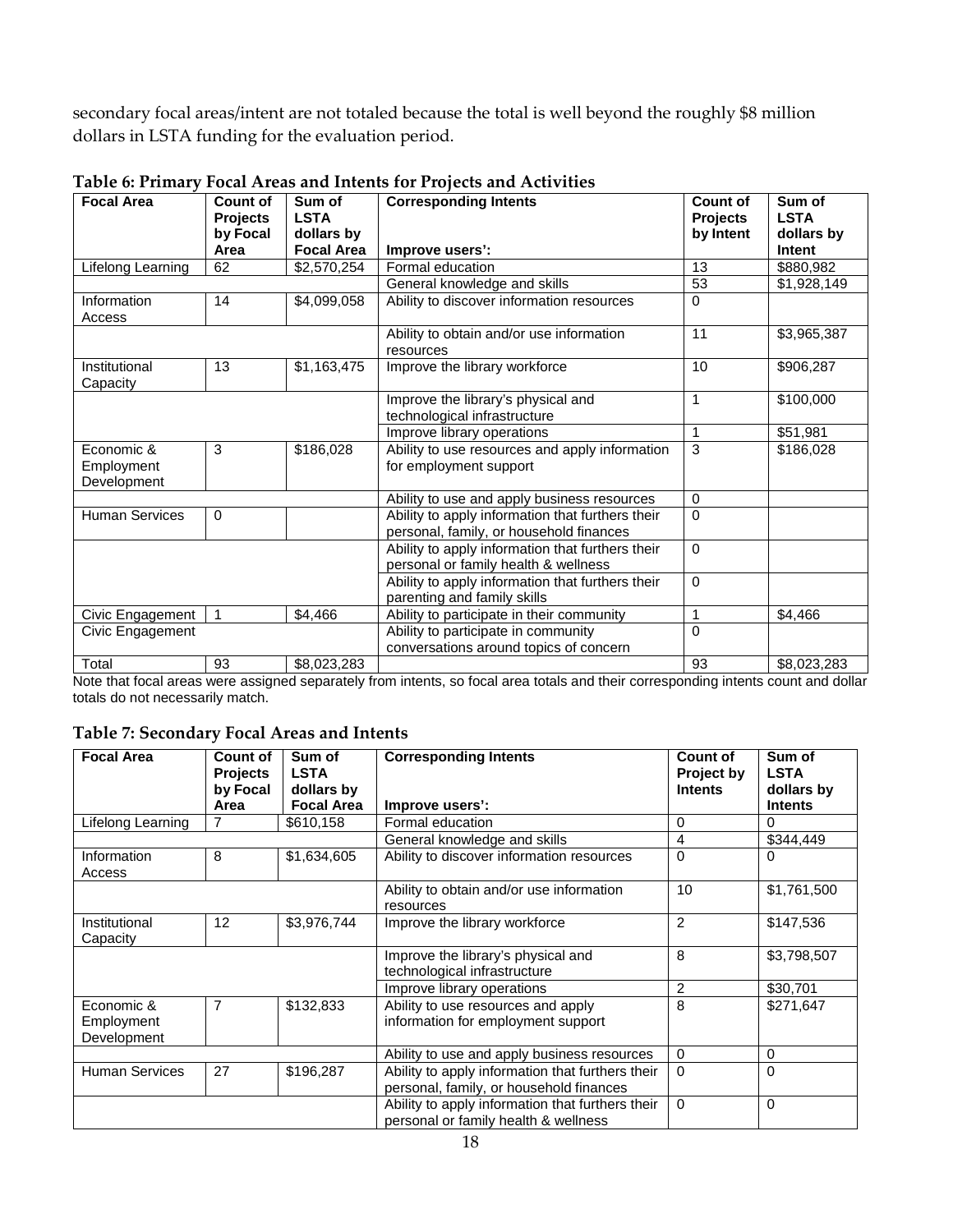| <b>Focal Area</b> | Count of<br><b>Projects</b><br>by Focal | Sum of<br><b>LSTA</b><br>dollars by | <b>Corresponding Intents</b>                                                    | <b>Count of</b><br>Project by<br><b>Intents</b> | Sum of<br><b>LSTA</b><br>dollars by |
|-------------------|-----------------------------------------|-------------------------------------|---------------------------------------------------------------------------------|-------------------------------------------------|-------------------------------------|
|                   | Area                                    | <b>Focal Area</b>                   | Improve users':                                                                 |                                                 | <b>Intents</b>                      |
|                   |                                         |                                     | Ability to apply information that furthers their<br>parenting and family skills | 27                                              | \$196,287                           |
| Civic Engagement  | 3                                       | \$120.674                           | Ability to participate in their community                                       |                                                 | \$120.674                           |
|                   |                                         |                                     | Ability to participate in community<br>conversations around topics of concern   | $\Omega$                                        | $\Omega$                            |
| Total             | 64                                      | \$6,671,301                         |                                                                                 | 64                                              | \$6,671,301                         |

Note that focal areas were assigned separately from intents, so focal area totals and their corresponding intents count and dollar totals do not necessarily match.

#### <span id="page-26-0"></span>**Analysis of focal areas and intents**

In terms of dollars allocated, with the primary focal areas and intents, the "Information Access" focal area has the highest dollar amount at \$4,099,058, followed by "Lifelong Learning" at \$2,570,255 and "Institutional Capacity" at \$1,163,476. All focal areas have at least four projects classified under the focal area category (including primary and secondary focal areas). The focal area of "Lifelong Learning" has the most with 69 projects and "Civic Engagement" has the least with four projects. With the intents including both primary and secondary intents, the highest count is for the focal area for improving "General Knowledge and Skills" with 57 projects and the second highest count is "Ability to Apply Information that Furthers Their Parenting and Family Skills" with a count of 27 projects.

#### <span id="page-26-1"></span>**Explanation of focal area and intents emphasis**

The majority of the projects/activities and funding that support the goals in the Minnesota LSTA Plan relate to the focal areas/corresponding intents of "Lifelong Learning," "Information Access," and "Institutional Capacity." The other three focal areas do not relate as well to the goals in the Minnesota LSTA Plan. Therefore, there are fewer projects and less funding classified under the focal areas/intents of "Economic and Employment Development," "Human Services," and "Civic Engagement" especially for the primary focal areas and intents.

Other reasons why there are fewer projects and dollars under these second three focal areas:

- The establishment of the 2013-2017 Minnesota LSTA Plan predates the development of focal areas by IMLS, so SLS staff did not purposely plan initiatives or target their grant funding around these areas.
- State Library Services does not provide direct service to library patrons. It is an administrative agency so it has less opportunity to affect patron's lives directly.

#### <span id="page-26-2"></span>**Focal areas aligned with impact areas from survey**

<span id="page-26-3"></span>Table 8 and Figure 14 show how survey respondents rated the focal area impacts. Some impacts relate to multiple focal areas, so the survey results give a general idea of the respondent ratings. [Table 8](#page-26-3) shows the results between the focal area counts and respondents' view of which activities have positive impacts on patrons, organization, or staff. The focal area of "Lifelong Learning" emerged as the area with the most projects and also was aligned with the three top impact areas from the survey.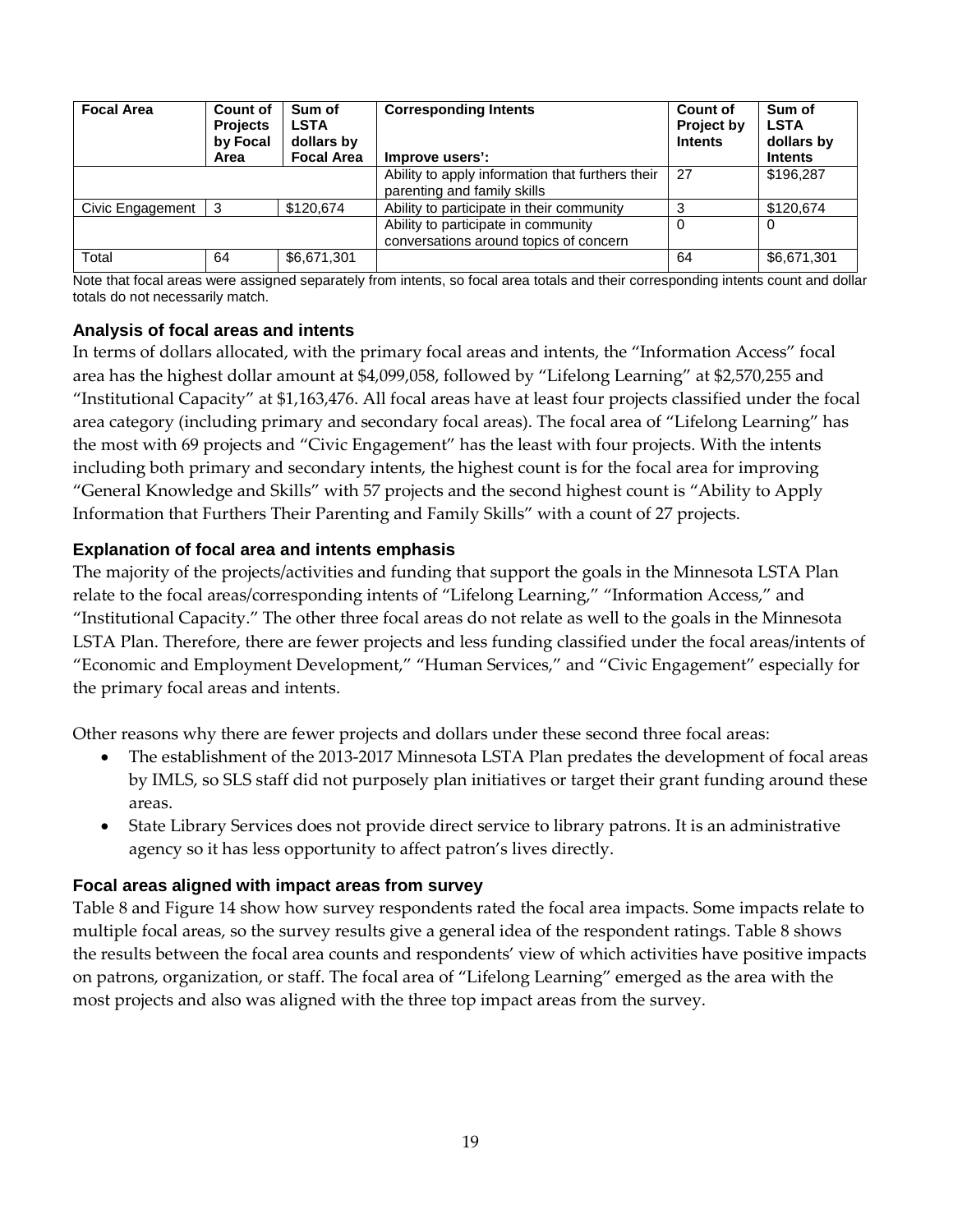| Table 8: Focal areas aligned with impact areas from survey |  |  |  |
|------------------------------------------------------------|--|--|--|
|                                                            |  |  |  |

| Impact area from survey<br>(combined positive impacts of activities on<br>patrons, organization or staff) | <b>Count of impacts</b> | <b>Alignment with Focal Area</b>                                                  |
|-----------------------------------------------------------------------------------------------------------|-------------------------|-----------------------------------------------------------------------------------|
| Improve skills in the library workforce                                                                   | 972                     | Institutional capacity                                                            |
| Expand access to technology                                                                               | 1036                    | Information access & Institutional capacity                                       |
| Overcome barriers to academic achievement                                                                 | 1185                    | Lifelong learning, Information access & Human<br>services                         |
| Engage with their community                                                                               | 1285                    | Civic engagement                                                                  |
| Obtain materials/access to digital resources                                                              | 1315                    | Information access, Institutional capacity &<br>Economic & Employment Development |
| Improve their literacy                                                                                    | 1396                    | Lifelong learning                                                                 |
| Participate in lifelong learning                                                                          | 1502                    | Lifelong learning                                                                 |
| Engage in learning opportunities                                                                          | 1583                    | Lifelong learning                                                                 |

**Figure 14: Total number of times respondents indicated the seven library activities had these positive impacts on their patrons, organization, or staff (Note: responses are shown in order from least to most responses)**



### <span id="page-27-0"></span>**A-3: Substantial Groups**

*Evaluation question: Did any of the following groups represent a substantial focus for your Five-Year Plan activities? A substantial focus would represent at least ten percent of the total amount of resources committed by the overall plan across multiple years. For groups that meet the threshold, discuss to what extent each group was reached.* 

In Table 9, evaluators operationalized "extent" by examining the number and dollar amount of the 93 projects/activities attributed to beneficiary groups. Since projects are often complex, they can have multiple beneficiaries and benefit more than one group. To determine which groups represented a substantial focus of the five-year plan activities, evaluators assigned projects to beneficiary groups and often more than one group. Then a total of the dollars allocated by the beneficiary group was divided by the total amount of dollars spent over the three fiscal years (\$8,023,283) to arrive at the percentages.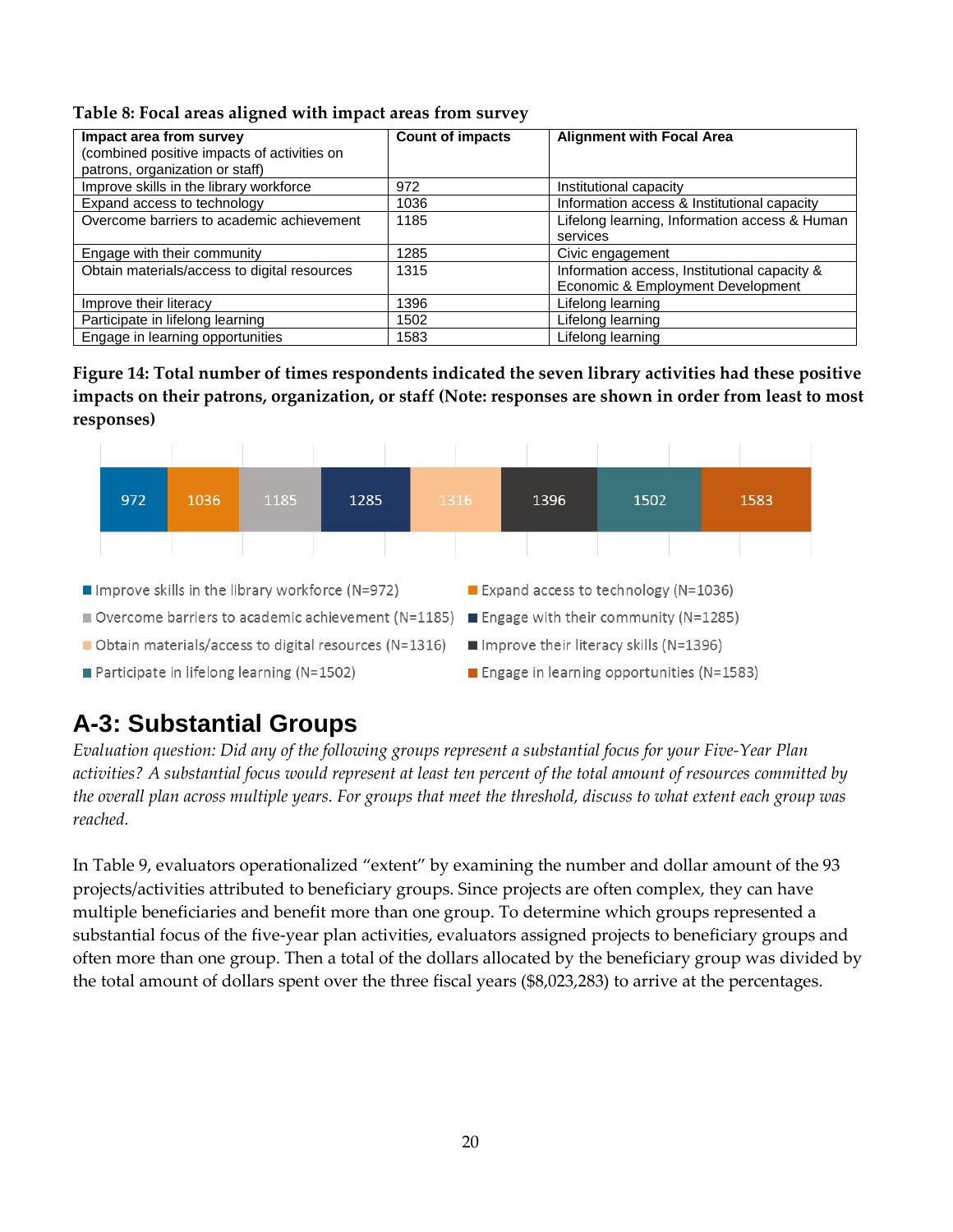| <b>Beneficiary Groups</b>                                          | <b>LSTA</b>           | Percentage | Count* |
|--------------------------------------------------------------------|-----------------------|------------|--------|
|                                                                    | <b>Dollar Amount*</b> |            |        |
| Library workforce (current and future)                             | \$1,849,153           | 23%        | 22     |
| Individuals living below the poverty line                          | \$817.304             | 10%        | 15     |
| Individuals that are unemployed/ underemployed                     | \$173,290             | 2%         | 3      |
| Ethnic or minority populations                                     | \$119,826             | 1%         |        |
| Immigrants/refugees                                                | \$169,173             | 2%         | 5      |
| Individuals with disabilities                                      | \$1,232,344           | 15%        | 5      |
| Individuals with limited functional literacy or information skills | \$215,620             | 3%         |        |
| <b>Families</b>                                                    | \$588,309             | 7%         | 34     |
| Children (aged 0-5)                                                | \$583,912             | 7%         | 33     |
| School-aged youth (aged 6-17)                                      | \$1,686,747           | 21%        | 35     |

**Table 9: Analysis of groups with a substantial focus of LSTA Plan activities**

\*Dollars and counts are higher than the total dollars and count of projects because projects were attributed to more than one beneficiary group.

#### <span id="page-28-0"></span>**Discussion of groups that meet the threshold and extent each group was reached**

Four projects met the threshold of ten percent of \$8,023,283 (i.e., \$802,328). The highest is "Library workforce" (23%), followed by "School-aged youth" (21%), "Individuals with disabilities" (15%), and "Individuals below the poverty line" (10%).

#### **Library Workforce (current and future) – 22 projects**

For the "Library Workforce" group, there were 22 projects totaling \$1,849,153. The majority of the dollars allocated were at the capacity-building/systems level, such as the State Library Services annual initiatives of "Building Library Capacity" and "Partnerships and Improving Library Services to Children/Youth." These projects have elements that serve the library workforce, including webinars and training, connecting library staff with key information, and resources for early literacy programming, such as posters and bookmarks in multiple languages. Examples of other projects that benefited the library workforce included grant projects such as Electronic Library for Minnesota (ELM) Instruction, which included training and workshops on effective use of ELM, a suite of state-funded research and information resources and databases. The Collective Learning Online Training Hub (CLOTH) project enabled Southeastern Libraries Cooperating to implement enhanced online training.

#### **Individuals living below the poverty line – 15 projects**

For the "Individuals living below the poverty line" group there were 15 projects totaling \$817,304. The majority of the projects for this group involved digital literacy. Some examples of projects that benefited students living below the poverty line:

- Libraries and Literacy Agencies United for Digital Literacy: partnerships between public libraries and adult education organizations to help individuals with limited digital literacy gain skills.
- Accessible Digital Literacy for All Middle School Learners: a project that helped students to grow in their ability to find and use appropriate digital materials.
- Project 2M: a project that increased access to technology and library materials in school media centers in the district with technology purchases.

An example of a smaller project was "Playful Learning in St. James, Community Connectors: Services for Underserved English Speaking Urban Populations," which involved outreach efforts to remove language, economic, and transportation barriers to library use for families with limited resources.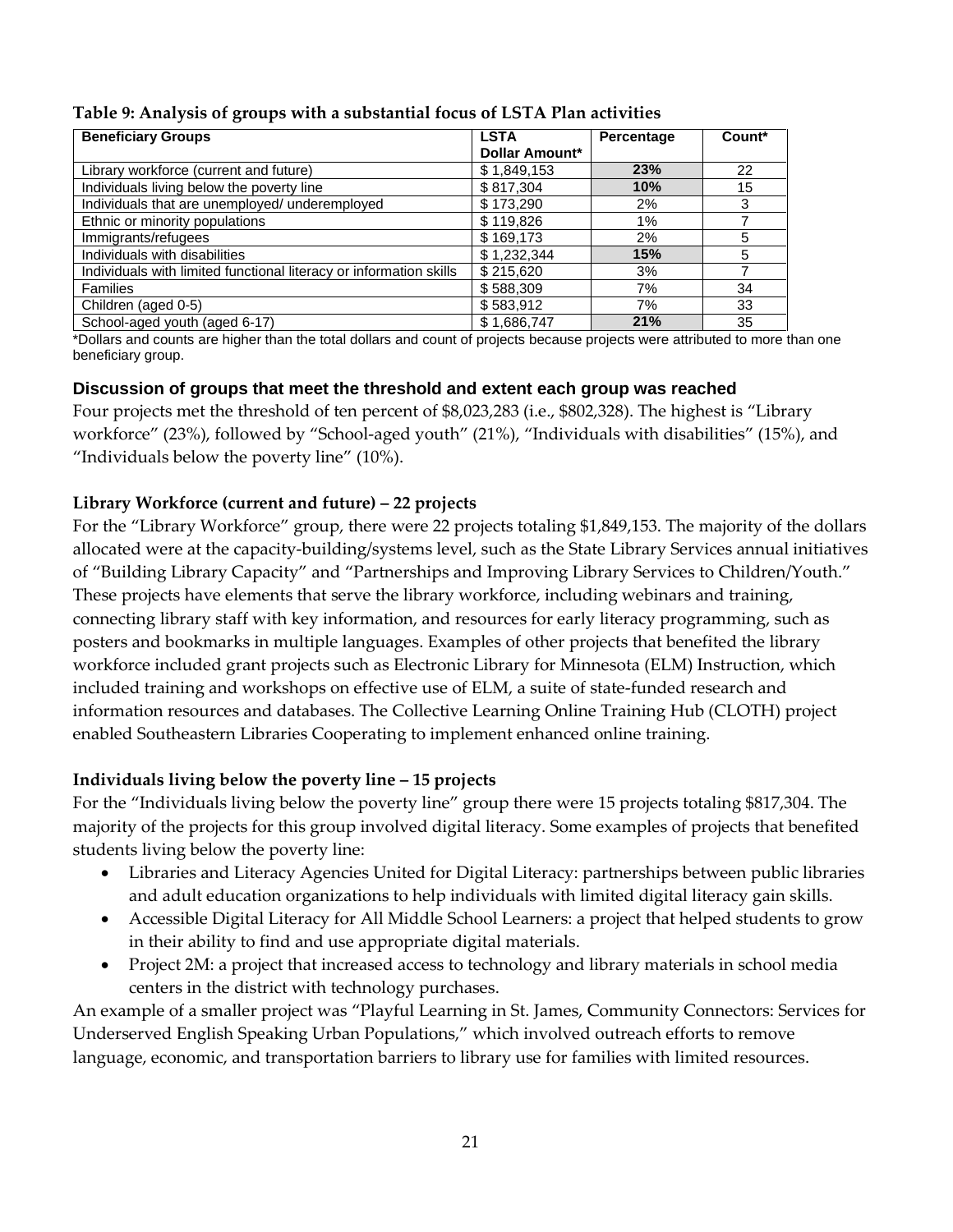### **Individuals with disabilities – 5 projects**

For the "Individuals with disabilities" group there were five projects totaling \$1,232,344. The majority of the funding/resources for this group was annual funding for the Minnesota Braille and Talking Book Library. Other programs included Sensory Storytime, a pilot of monthly storytimes for children ages 3-8 with activities specially designed for children who may experience sensory integration issues. The Access for Engagement project included exploring new ways for children and teachers in grades 3-6 to use digital text to enhance learning for learners, including children in special education.

### **School-aged youth – 35 projects**

For the "School-aged youth" group there were 35 projects totaling \$1,686,747. Most of the projects benefiting school-aged youth included elements of digital literacy and/or technology. Some examples of projects include:

- The Waconia Digital Navigators project improved the  $21<sup>st</sup>$  century and digital literacy skills of students and families by developing/implementing supports for students on technology and provided for the purchase of new apps and software.
- The Bridging Literacy through Targeted Instruction project gave struggling elementary school readers more access to reading materials and resources through an extended after-school program, new summer library hours, and targeted outreach efforts.
- The Expanded Extra Reading at the Library (ERL2) project allowed elementary school students to participate in summer reading tutoring services to avoid the "summer slide" and gain reading fluency.

## <span id="page-29-0"></span>**B: Process questions**

### <span id="page-29-1"></span>**B-1: Use of SPR data to guide activities in the five-year plan**

State Library Services utilized data from the SPR to track the number of awards and amount of funds spent on projects that address each of the five-year plan goals and sub-goals. SPR data identified the goals and sub-goals for the library development activities and statewide single source grants and ensured they were adequately addressing them. The data helped narrow the focus of the competitive grant opportunities to specific sub-goals that needed additional resources and were best accomplished through local library projects.

### <span id="page-29-2"></span>**B-2: Changes made to the five-year plan**

State Library Services' original LSTA 2013-2017 Five-Year Plan was developed through a stakeholder engagement process in early 2012. With new leadership at State Library Services beginning in August 2013, SLS reached out to a wider range of people who are engaged with Minnesota's libraries. From oneon-one meetings with school library media specialists to presentations at the Minnesota Library Association's annual conference, SLS asked how to better serve the needs of Minnesotans. A 2014 Libraries and Service Delivery Consultant Group met six times to review Minnesota library structures and service delivery. The conversations included a thoughtful look at how Minnesota libraries will integrate new service models in the coming years. One of the results was an updated LSTA 2013-2017 Five-Year Plan that retained the original goals and sub-goals yet provided a new context for the use of funds to address critical statewide needs and priorities.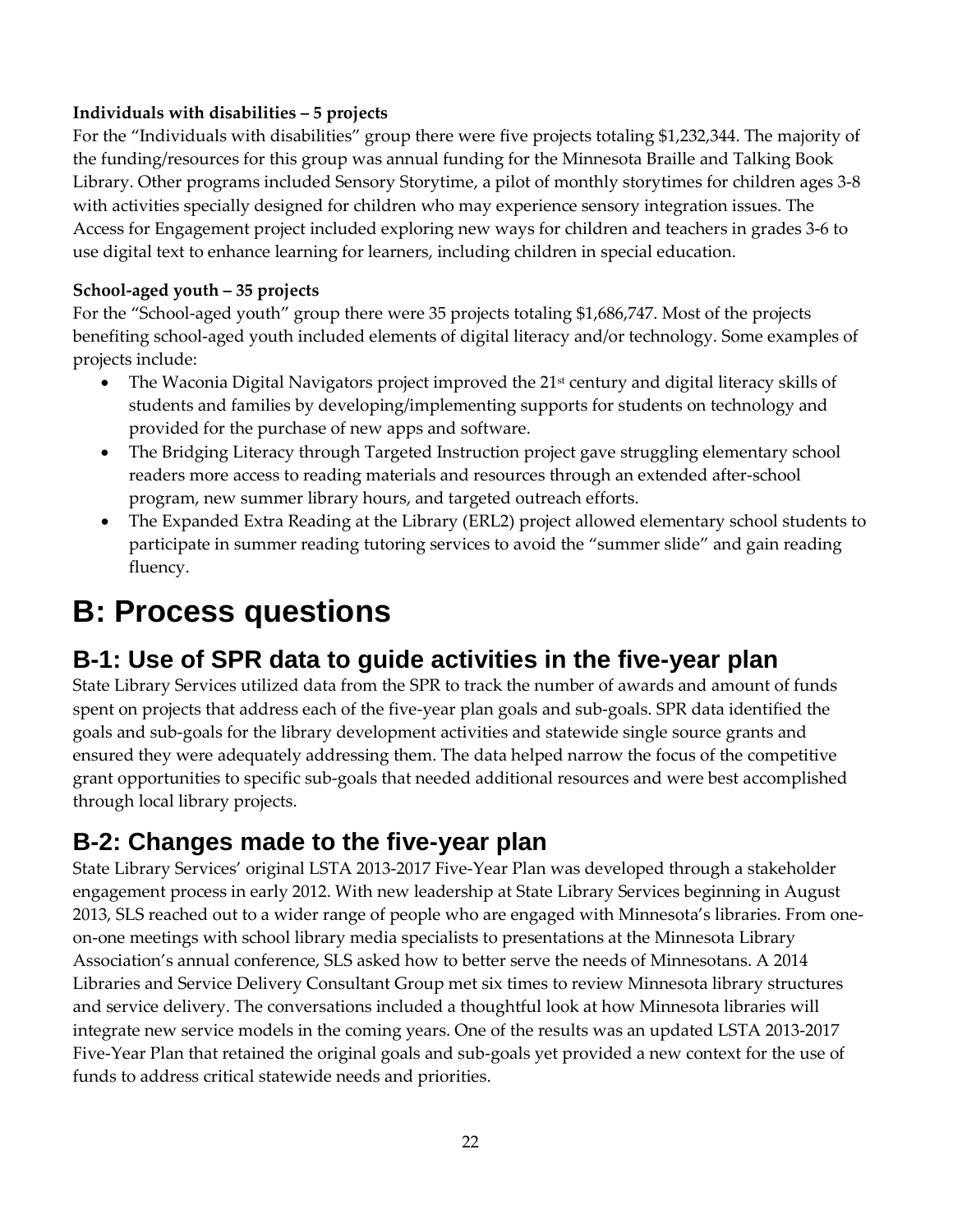### <span id="page-30-0"></span>**B-3: Sharing SPR data and evaluation resources**

State Library Services analyzes, compiles, and shares data included in the SPR with both internal and external stakeholders. SLS uses high-level SPR data to create an informational overview of the annual use of LSTA funds. Libraries are invited to share the annual overview with their communities and policymakers. SLS offers professional development opportunities and uses participant evaluation results to determine if the workshops were beneficial and if further training is needed. SLS incorporates evaluation results and various data from competitive and targeted grant projects into reports. Reports are posted on the Minnesota Department of Education website, presented to library stakeholders and community partners, and Minnesota Library Association and Information Technology Educators of Minnesota conference participants. Additionally, SLS regularly shares LSTA project outcomes through the State Library Services newsletter which reaches over 1,500 library stakeholders.

## <span id="page-30-1"></span>**C: Methodology questions**

### <span id="page-30-2"></span>**C-1: Implementation of an independent five-year evaluation**

As a state agency, State Library Services is required to utilize the services provided by other state agencies when they are available rather than hiring outside contractors. Management Analysis and Development (MAD) is Minnesota state government's in-house, fee-for-service management consulting group. MAD has over 30 years of experience helping public managers increase their organizations' effectiveness and efficiency. MAD provides quality management consultation services to local, regional, state, and federal government agencies and public institutions. MAD evaluated the 2008-2012 Five-Year LSTA Plan and consulted in the development of the 2013-2017 Five Year Plan. MAD's proposal and work plan to perform the 2013-2017 Five-Year Plan evaluation was accepted by SLS.

Karen Gaides, a senior management consultant at MAD, designed the strategy for conducting the fiveyear plan evaluation. Gaides led State Library Services staff, including the LSTA coordinator, state data coordinator, and state librarian, in gathering the required data and reports and connecting with library stakeholders. To ensure that stakeholder feedback was given freely, online surveys were sent through MAD communication channels and after presenting brief overviews at in-person focus groups, the LSTA coordinator and state librarian were excused to encourage participants to share feedback openly. Henriët Hendriks, another senior management consultant, performed much of the data analysis for the evaluation.

### <span id="page-30-3"></span>**C-2: Types of statistical and qualitative methods used in conducting the five-year evaluation**

### <span id="page-30-4"></span>**Focus groups**

In October 2016, MAD conducted three focus groups with stakeholders. The focus group discussion questions looked at the main activities funded by LSTA funding in Minnesota. Three focus groups were held in locations around the state with a total of twenty-four participants in attendance.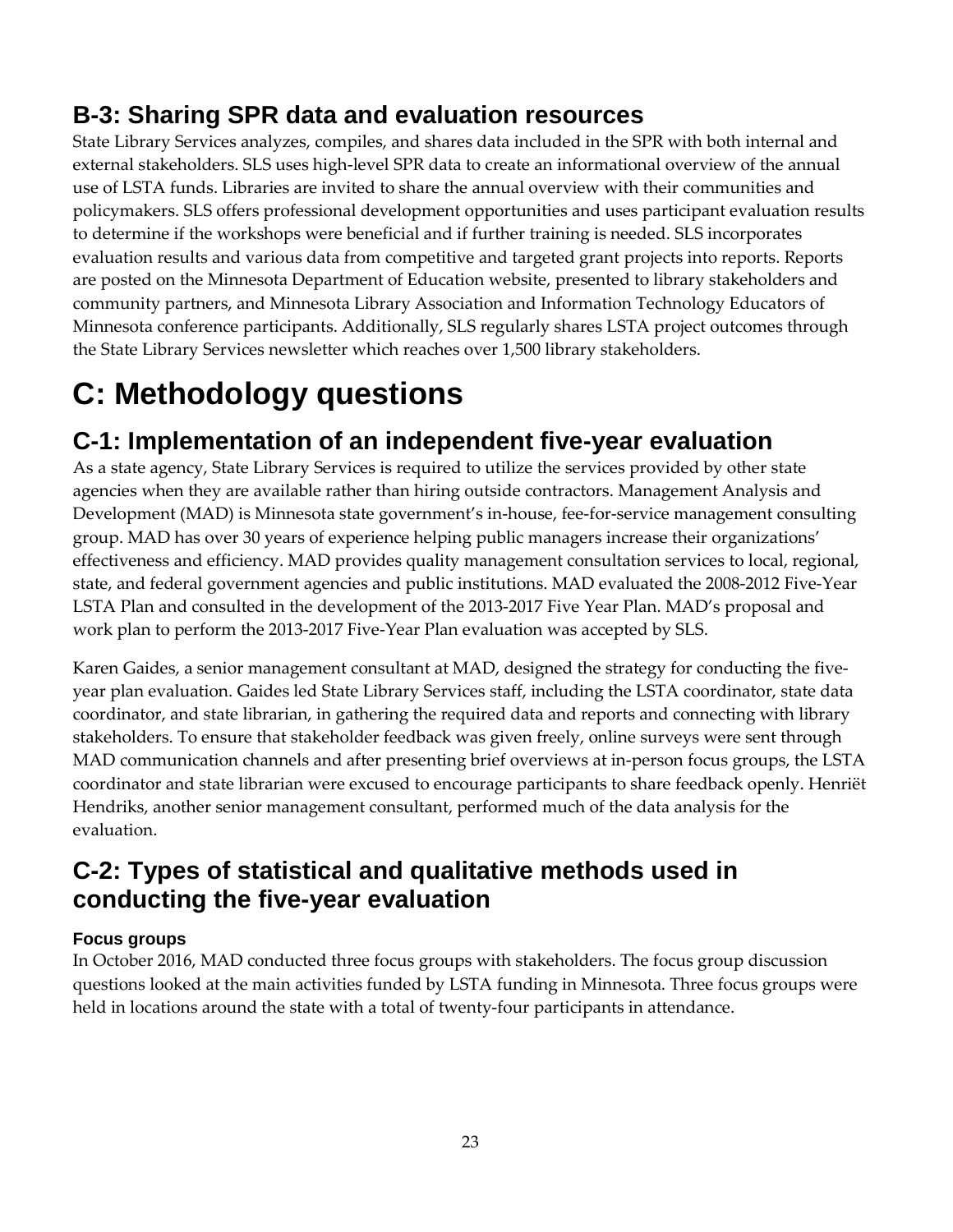### <span id="page-31-0"></span>**Survey**

In October and November 2016, MAD conducted the LSTA evaluation online survey, which was sent to a broad group of 1,549 stakeholders in the library community. The response rate for the survey was  $28\%$ (428 respondents). A copy of the focus group questions and the survey can be found in Appendix D.

### <span id="page-31-1"></span>**Data review**

-

In order to perform data and statistical analysis MAD consultants and State Library Services staff created a companion spreadsheet to the SPR reports with information taken from the primary fields needed for analysis from the SPR reporting. Other classifying information was added to the spreadsheet for each project to relate back to the evaluation questions such as goal/sub-goal, grant type, focal areas, intents, substantial groups (beneficiaries), LSTA funding, outputs, and narrative outcomes. Evaluators aggregated the information to produce data for findings in many sections of the report.

MAD consultants reviewed a number of other types of documents which can be found in Appendix C.

### <span id="page-31-2"></span>**C-3: Description and engagement of stakeholders in five-year evaluation**

Focus group attendees represented a broad cross-section of the library community in Minnesota. Attendees included staff/members from:

- Public libraries and schools who had applied for/received and those who had not applied for competitive grants;
- Multi-type and regional public library systems;
- Academic and research libraries;
- School media centers and special libraries, such as the Minnesota Braille and Talking Book Library; and
- Professional organizations, such as the Minnesota Library Association and ITEM.

Holding the focus groups in three locations around the state allowed for people from different geographic locations to attend. A complete list of participants in the focus groups can be found in Appendix B.

The recipients of the survey are from a similar cross-section of the library community in Minnesota. Some examples of sources for the survey email list include: LSTA grantee program administrators, public library directors, regional and multi-type system directors, school media specialists, youth services librarians, and State Library Services listserv recipients.

### <span id="page-31-3"></span>**C-4: Sharing of key findings and recommendations**

State Library Services will prepare a summary report of the key findings and recommendations from the Five-Year Plan Evaluation. SLS will post the report on the State Library Services LSTA webpage and share it directly with Minnesota library stakeholders through their listserv and direct emails to library stakeholder groups. Additionally, SLS will provide the key findings and recommendations to the strategic planning committee to help inform and guide development of the 2018-2022 Five-Year LSTA Plan.

<span id="page-31-4"></span><sup>6</sup> The response rate included respondents who started the survey and at least answered question 3b.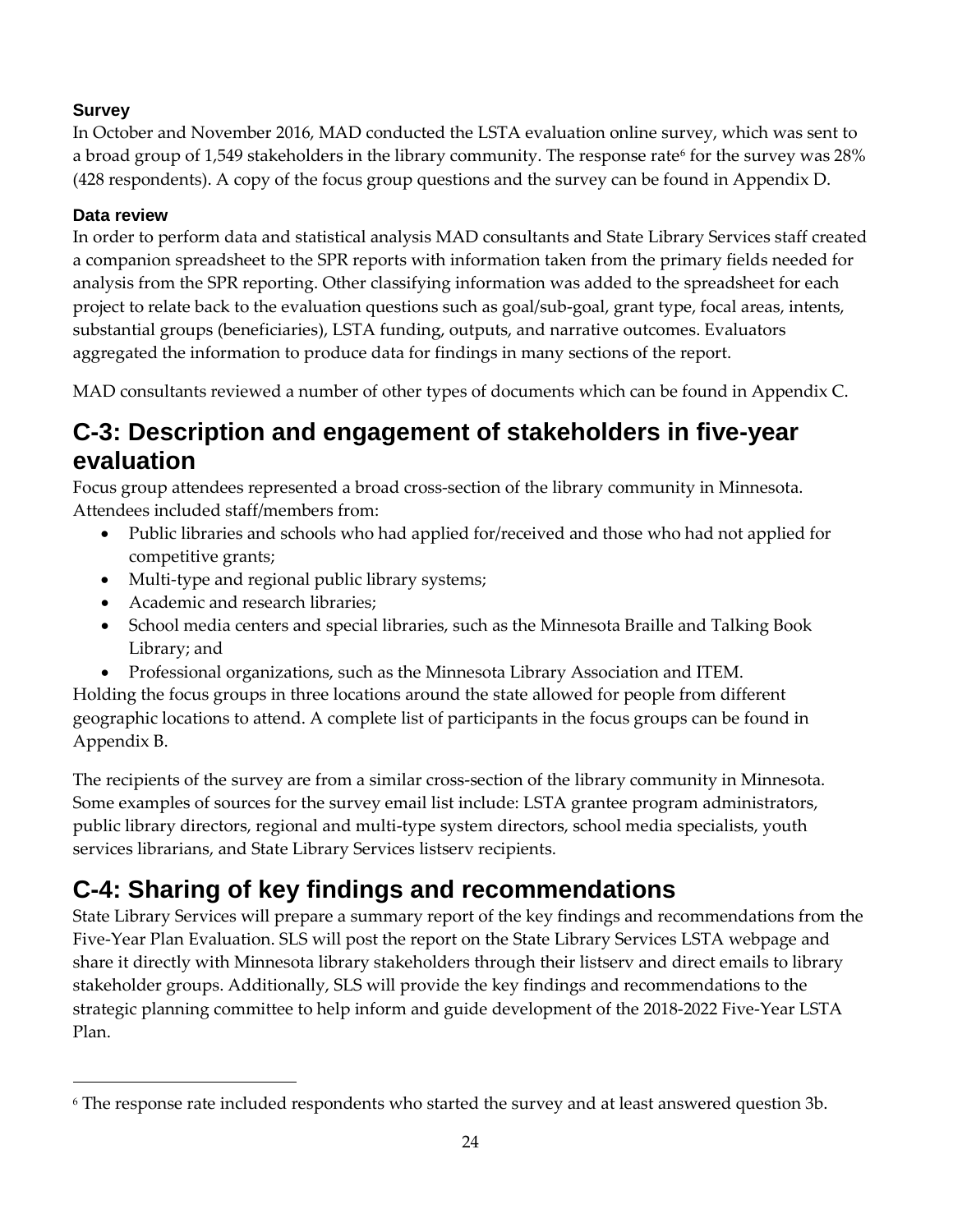# <span id="page-32-0"></span>**Appendix A: List of acronyms and terms**

### **Acronyms**

**ELM**: Electronic Library for Minnesota **GRRL**: Great River Regional Library System **IMLS**: Institute of Museum and Library Services **ILL**: Interlibrary Loan **LSTA**: Library Services and Technology Act **MBTBL:** Minnesota Braille and Talking Book Library **SLAA:** State Library Administrative Agency **SLS:** State Library Services **SPR:** State Program Report

### **General definitions and Minnesota-specific definitions**

**Library:** Included are district and charter school media centers, public libraries, academic libraries, special libraries, regional public library systems, multicounty multitype library system, learning resources centers, extension services, information and referral services, archives, and similar repositories.

**Library system:** A *regional public library system* is a multi-county public library service agency formed under Minnesota statutes by a joint powers agreement that provides free access to all residents of the region without discrimination. In Minnesota, there are six consolidated and six federated systems. A consolidated system is organized with one centralized administrative unit (and board) for libraries in that region. Federated regional systems provide shared services to public libraries that are operated by cities and counties. Each participating library in a federated library system maintains local financial and administrative autonomy.

A *multi-county, multi-type library system* is a multicounty cooperative network formed under Minnesota statutes and composed of any combination of public libraries, regional public library systems, public school libraries, public or private college or university libraries, state government libraries, special libraries, and any other libraries which share services and resources within a designated service area.

**Minitex:** Located at the University of Minnesota, Minitex is a cooperative organization that provides for resource sharing throughout the state and through grant agreements with the state library agency. Minitex administers statewide interlibrary loan and Ebooks Minnesota.

**MnLINK:** The statewide library information system and network hosted by Minitex and the backbone of interlibrary loan. MnLINK consists of two main components. The first component is an integrated library automation system shared by many colleges, universities, and state government libraries. The second component is a Z39.50 compliant Gateway linking designated public and academic integrated library automation systems around the state. The MnLINK integrated library systems and the MnLINK Gateway together create one of the largest multi-type shared library systems in the country.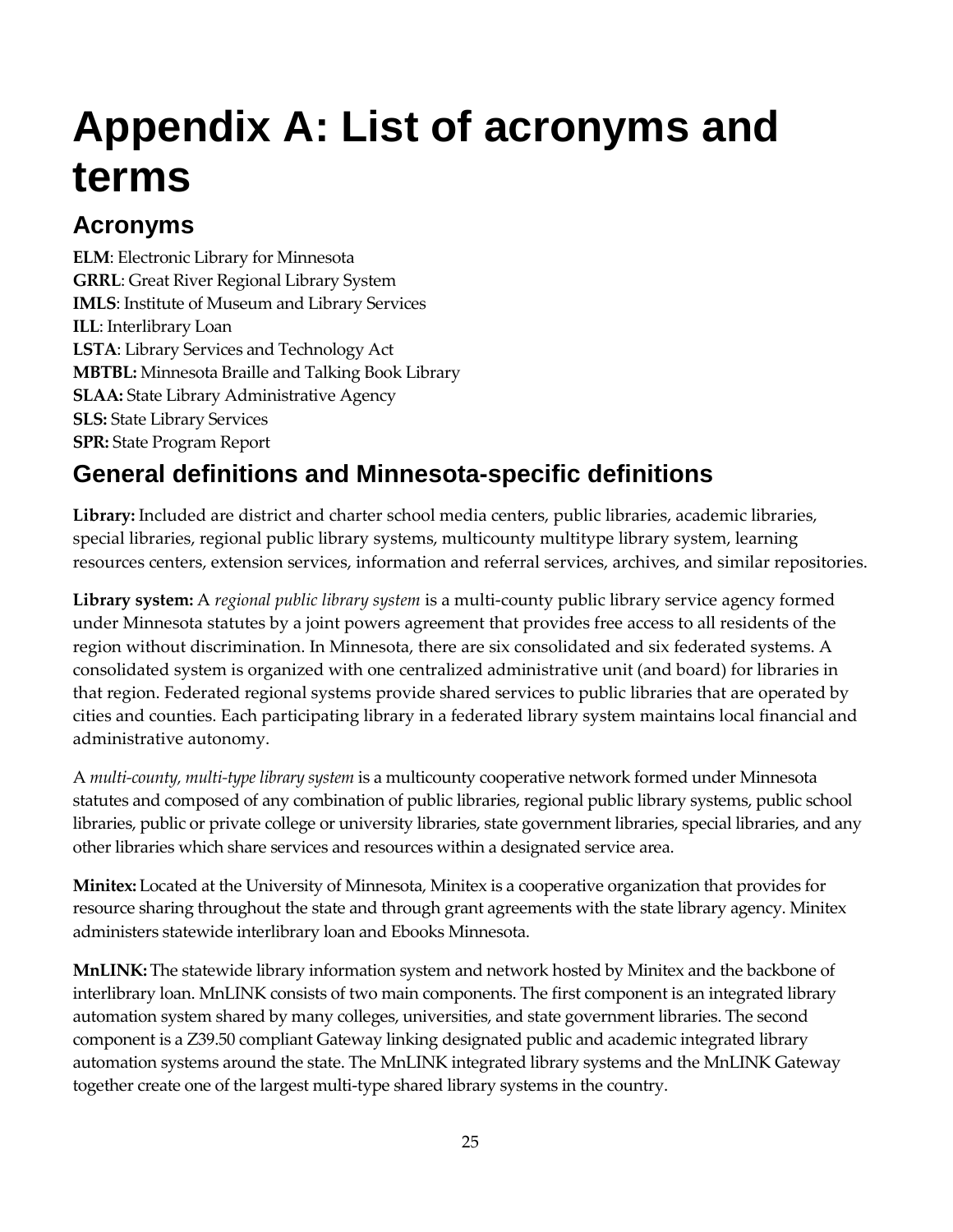# <span id="page-33-0"></span>**Appendix B: List of people interviewed**

### **Focus group attendees and organizations**

| <b>Name</b>         | <b>Organization</b>                                                 |
|---------------------|---------------------------------------------------------------------|
| Barber, Anne        | Morris Public Library                                               |
| Betcher, Audrey     | Rochester Public Library                                            |
| Bodeau, Andi        | Osseo Area Schools                                                  |
| Boese, Amy          | Ramsey County Library/ 2017 Minnesota Library Association President |
| Burnham, Maria      | Sauk-Rapids Rice Public Schools                                     |
| Dille, Pamela       | <b>Pioneerland Library System</b>                                   |
| Dougherty, Renee    | Columbia Heights Public Library                                     |
| French, Dawn        | St. Paul Public Schools                                             |
| Grussing, Jake      | Scott County Library System                                         |
| Halgren, Kathy      | South Saint Paul Public Library                                     |
| Hayes, Tim          | <b>Blue Earth County Library</b>                                    |
| Hedstrom, Gail      | Elbow Lake: Thorson Memorial Library                                |
| Horton, Valerie     | <b>Minitex</b>                                                      |
| Jordan, Mary        | Central Minnesota Libraries Exchange (CMLE)                         |
| Lienemann, Stacy    | Waseca-Le Sueur Regional Library                                    |
| Mehsikomer, Mary    | Technology and Information Educational Services (TIES)              |
| Molaro, Dr. Tony    | St. Catherine University, MLIS Program                              |
| Nerhaugen, Kristy   | <b>Duluth Public Library</b>                                        |
| Nysetvold, Theresa  | <b>Murray County Central Schools</b>                                |
| Pundsack, Karen     | <b>Great River Regional Library</b>                                 |
| Ridge, Marian       | Kitchigami Regional Library                                         |
| Stambaugh, Sara     | Rasmussen College                                                   |
| Stratton, Monica    | Ramsey County Library                                               |
| Trojanowski, Jim    | Plum Creek Library System                                           |
| Walker-Smalley, Ann | Metronet                                                            |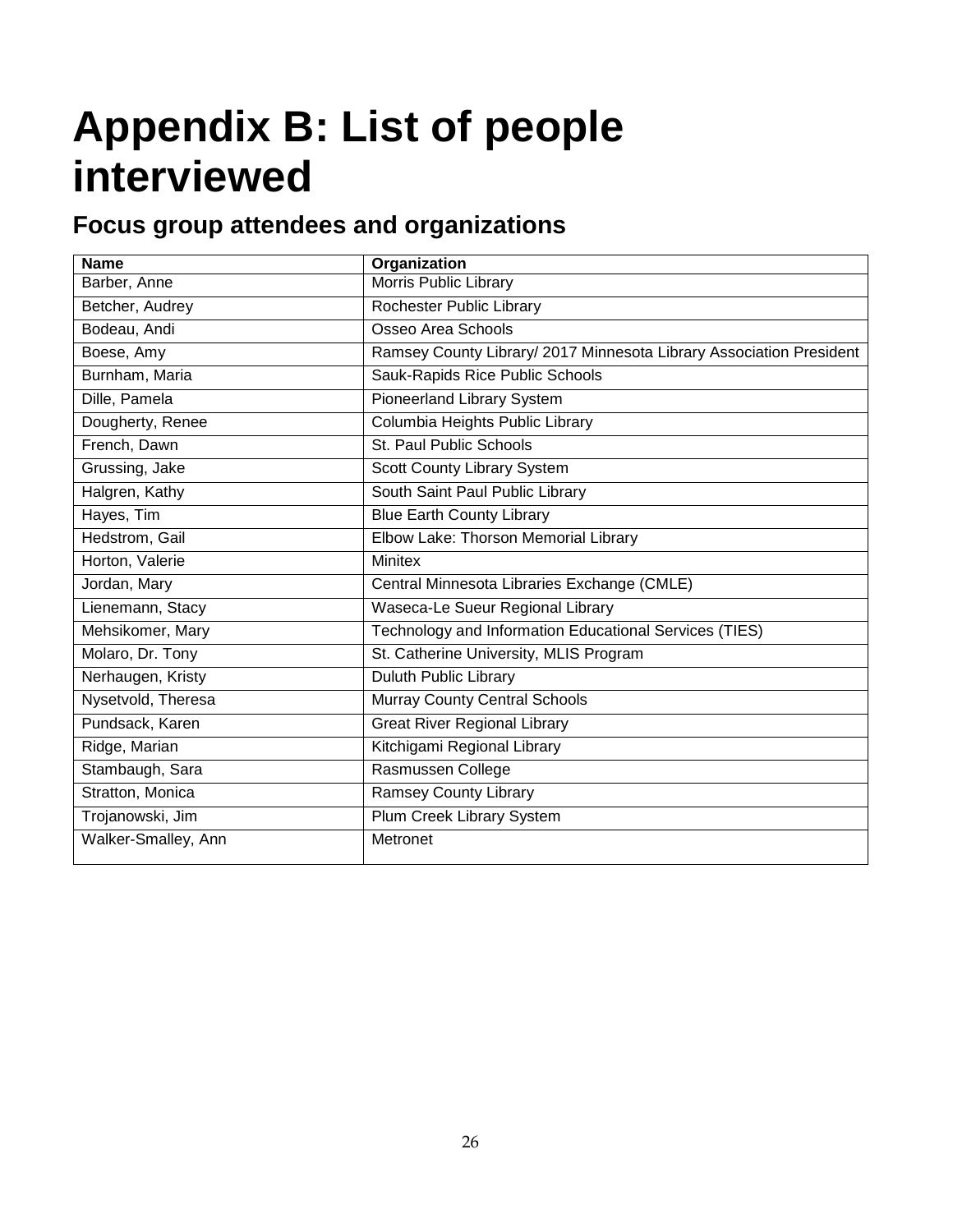# <span id="page-34-0"></span>**Appendix C: Documents reviewed and financial information**

### **Instructions and background documentation:**

Guidelines for IMLS Grants to States Five-Year Evaluation State of Minnesota LSTA Five-Year Plan 2013-2017 Webinars from ILMS on State Program Report, October 2016

### **Project related documentation:**

- A. Additional grantee/background information:
	- 1. MBTBL Profile at a Glance 2013
	- 2. MBTBL Profile at a Glance 2015
	- 3. Web sites:

State Library Services:<http://education.state.mn.us/MDE/dse/Lib/sls/index.htm> MBTBL: http://education.state.mn.us/MDE/fam/mbtbl/index.htm ILL: https://www.minitex.umn.edu/

- B. Grant opportunity background files for FFY 13, 14, 15:
	- 1. Announcements about grant opportunities
	- 2. Applications and instructions
	- 3. Application technical guidance presentations
	- 4. Reviewer rating forms
	- 5. Figures on number of applicants and number of grants awarded.
- C. Expenditures spreadsheets:
	- 1. LSTA Expenditures for FFY 2013 SPR Projects
	- 2. LSTA Expenditures for FFY 2014 SPR Projects
	- 3. LSTA Expenditures for FFY 2015 SPR Projects
- D. Surveys of participants in 61 State Library Services staff-led trainings, webinars, meetups, and resource sharing events in FY 2013- 2015
	- 1. Access to eBooks: Challenges
	- 2. eBooks in Libraries: Business Models
	- 3. 2015 Public Library Report Refresher
	- 4. 2015 Public Library Survey Update
	- 5. 2015-16 90-Second Newbery Film Festival Participant Evaluation
	- 6. 2016 90-Second Newbery Film Festival Screening Evaluation
	- 7. 2016 LSTA Grant application guidance (March session)
	- 8. 2016 LSTA Grant application guidance (April session)
	- 9. 90-Second Newbery Film Festival co-presentation @ NCTE
	- 10. 90-Second Newbery Film Festival Participant Evaluation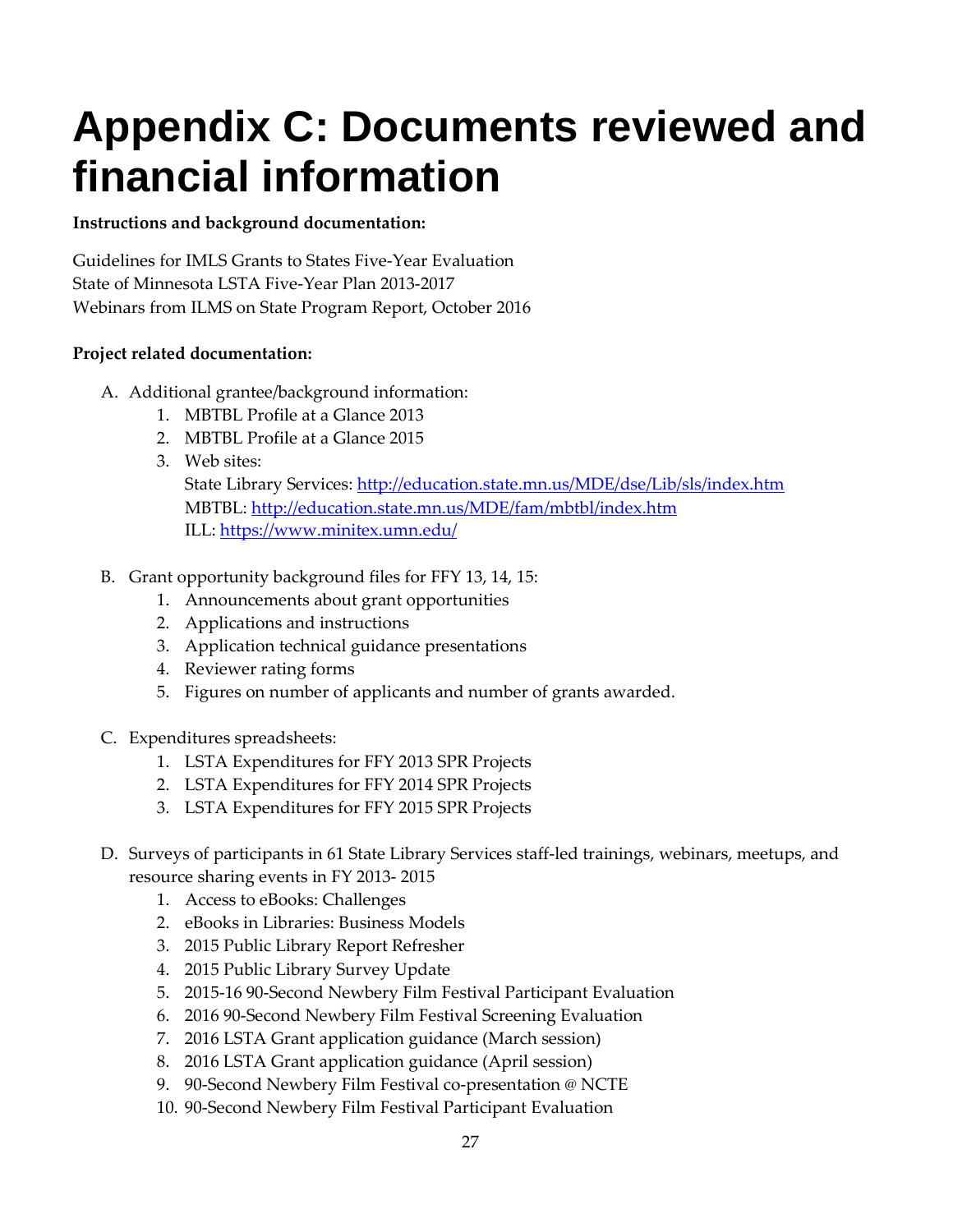- 11. 90-Second Newbery Film Festival Screening Evaluation
- 12. 90-Second Newbery Film Festival Workshop October 10, 2015
- 13. 90-Second Newbery Film-Making Workshop
- 14. Basic Records Management webinar
- 15. Better Together evaluation
- 16. Data Privacy for Libraries (ACL Staff Training)
- 17. Dept. of Commerce workshop avoiding scams @ Delano Library
- 18. Dept. of Commerce workshop avoiding scams @ Howard Lake Library
- 19. Dept. of Commerce workshop avoiding scams @ Pierz Library
- 20. Dept. of Commerce workshop avoiding scams @ Waite Park Library
- 21. Dept. of Commerce workshop financial literacy @ Anoka County Lib
- 22. Dept. of Commerce workshop financial literacy @ Zumbrota PL
- 23. Dept. of Commerce workshop at Perpich Ctr for Arts Education
- 24. Easy as Sing, Read, Talk, Write and Play: Adults as Partners in Developing Language and Literacy in Young Children Training Evaluation
- 25. eBook Basics (EeBMN)
- 26. eBooks in Libraries: Consortial Models (EeBMN)
- 27. Explore eBooks MN Summit
- 28. Explore EBooks MN Update
- 29. How to plan and implement a Storytime for Grown Ups
- 30. Improve the Health of Your Community through Your Library webinar survey
- 31. ITEM presentation about Ebooks MN (with Valerie Horton)
- 32. Libraries Serving Youth Meetup 2016 Participant Evaluation
- 33. Libraries Serving Youth Meetup Participant Evaluation
- 34. LSTA Grant Reviewer Training
- 35. LSTA Grantee orientation webinar (July)
- 36. LSTA Grantee orientation webinar (August)
- 37. LSTA Grantee Panel: Igniting Partnerships through LSTA Grants
- 38. Minnesota E-Learning Summit
- 39. MLA SLS Information Table
- 40. MN Coalition of Law Libraries Get the 411 on Legal Reference
- 41. MSBA Conference presentation
- 42. Opportunities for Library Services in Minnesota's Tribal Communities
- 43. PLD Day
- 44. Prepare+Prosper
- 45. ProQuest Historical Star Tribune training @ CMLE
- 46. ProQuest Historical Star Tribune training @ St. Paul Public Schools
- 47. ProQuest Historical Star Tribune training @ Viking Library System
- 48. RLTA and the e-rate process
- 49. SFSP informational webinar
- 50. Storytime for Grown Ups Workshop
- 51. Storytimes for Everyone! Training Evaluation Bemidji
- 52. Storytimes for Everyone! Training Evaluation North Branch
- 53. Storytimes for Everyone! Training Evaluation Detroit Lakes, Grand Rapids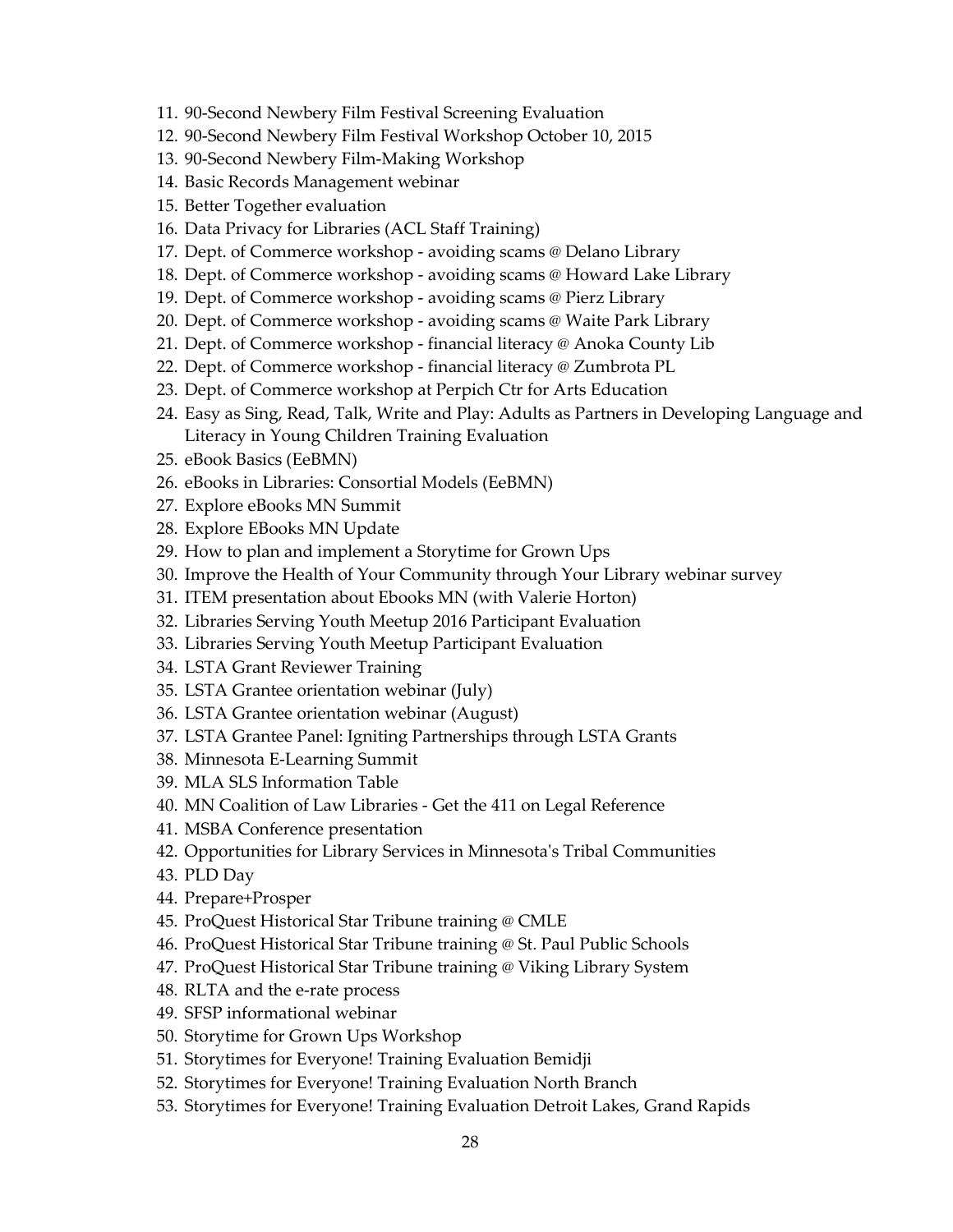- 54. Storytimes for Everyone! Training Evaluation Mankato
- 55. Storytimes for Everyone! Training Evaluation Prior Lake, Owatonna, Redwood Falls
- 56. Storytimes for Everyone! Training Evaluation St. Cloud
- 57. Supercharged Storytimes Impact Evaluation
- 58. Talk, Sing, Read, Write and Play Every Day Training of the Trainer Workshop Evaluation St. Cloud
- 59. Talk, Sing, Read, Write and Play Every Day Training of the Trainer Workshop Evaluation White Bear Lake
- 60. Tax Resources for Libraries webinar
- 61. Taxes 101 Webinar Evaluation
- 62. WBWF Grant Reviewer Training
- E. Grantee reports for each of the 93 projects with LSTA funding during the evaluation period

### **Table 10: List of Minnesota SPR Projects/Activities FFY13-FFY15**

The projects/activities in Table 10 are sorted first by fiscal year and then by sub-goal.

Grant Type Key: LRG=large competitive grant, TGT=targeted, SSG=sole source grant, SLAA=state library services projects, CON=contract for services, A4=administration project

| <b>Project Title</b>                                                                    | Grantee                                    | <b>FY</b> | Sub-<br>goal | Grant<br><b>Type</b> |
|-----------------------------------------------------------------------------------------|--------------------------------------------|-----------|--------------|----------------------|
| Minnesota Book Awards, Support to Librarians                                            |                                            |           |              |                      |
| Statewide                                                                               | Friends of the St. Paul Public Library     | 13        | 1.1          | <b>LRG</b>           |
| Youth Literacy                                                                          | <b>State Library Services</b>              | 13        | 1.2          | <b>SLAA</b>          |
| Mini Grants: Play and Learn Spaces                                                      | <b>State Library Services</b>              | 13        | 1.2          | N/A                  |
| Dakota County Library: Play and Learn Space                                             | Dakota County Library                      | 13        | 1.2          | <b>MNI</b>           |
| Lake Agassiz: Play and Learn Space                                                      | Lake Agassiz Regional Library              | 13        | 1.2          | <b>MNI</b>           |
| South St. Paul Public Library: Indoor Play Space                                        | South St. Paul Public Library              | 13        | 1.2          | <b>MNI</b>           |
| Waseca-Le Sueur: Play and Learn Area                                                    | Waseca-Le Sueur Regional Library<br>System | 13        | 1.2          | <b>MNI</b>           |
| Stillwater Public Library: Sensory Storytime                                            | <b>Stillwater Public Library</b>           | 13        | 1.2          | <b>MNI</b>           |
| East Central Regional Library: Opportunity<br>Community Play and Learn Space            | East Central Regional Library              | 13        | 1.2          | <b>MNI</b>           |
| Washington County Library: Play and Learn<br><b>Spaces</b>                              | <b>Washington County Library</b>           | 13        | 1.2          | <b>MNI</b>           |
| Anoka County Library: Play Matters                                                      | Anoka County Library                       | 13        | 1.2          | MNI                  |
| Carver County Library: Discovery Kits and<br>Learning Centers                           | <b>Carver County Library</b>               | 13        | 1.2          | <b>MNI</b>           |
| North Mankato Taylor Library: Imagination Station<br><b>Kits</b>                        | North Mankato Taylor Library               | 13        | 1.2          | <b>MNI</b>           |
| Mini Grants: Expanded Learning through Libraries                                        | <b>State Library Services</b>              | 13        | 1.2          | N/A                  |
| Ogilvie: I D.E.C.L.A.R.E.! It's a Library Fair                                          | Ogilvie ISD #333                           | 13        | 1.2          | <b>MNI</b>           |
| Hoyt Lakes Public Library: WeDo STEM                                                    | Hoyt Lakes Public Library                  | 13        | 1.2          | <b>MNI</b>           |
| Saint Paul Public Library: Minnesota Youth<br>Reading Awards in St. Paul Public Schools | St. Paul Public Library                    | 13        | 1.2          | <b>MNI</b>           |
| Literacy Equity: Engaging Resourceful<br><b>Community Knowledge</b>                     | Perpich Center for Arts Education          | 13        | 1.2          | <b>LRG</b>           |
| iPads and Pre-Readers, a Together Project                                               | Hennepin County Library                    | 13        | 1.2          | <b>LRG</b>           |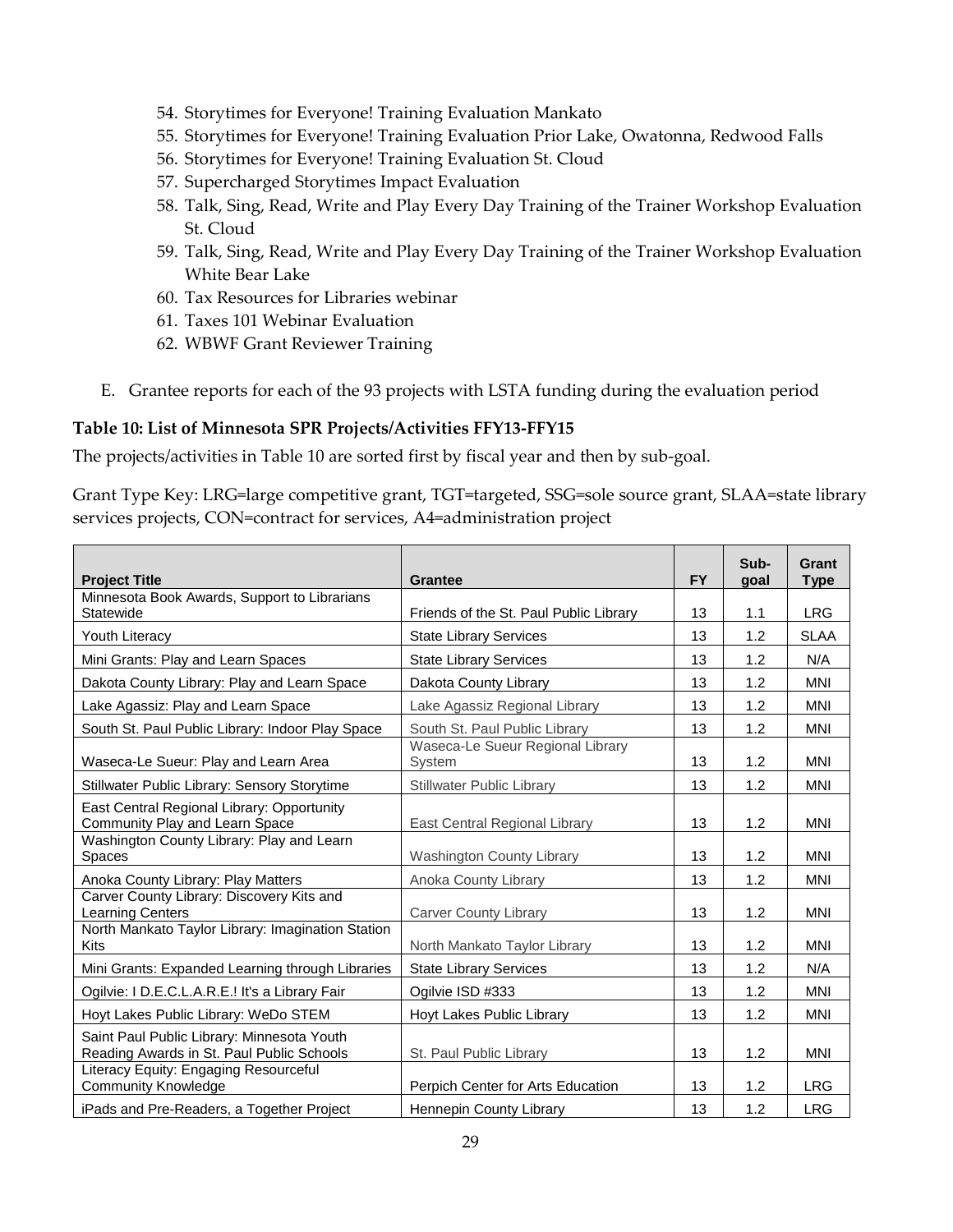| <b>Project Title</b>                                                                        | <b>Grantee</b>                                | <b>FY</b> | Sub-<br>goal | Grant<br><b>Type</b> |
|---------------------------------------------------------------------------------------------|-----------------------------------------------|-----------|--------------|----------------------|
| Brooklyn Center Reading for the 21st Century                                                | Brooklyn Center ISD#286                       | 13        | 1.2          | <b>LRG</b>           |
| Digital Learning at Oak View                                                                | Osseo ISD#279                                 | 13        | 1.2          | <b>LRG</b>           |
| Advancing At Risk Youth toward Working<br>Professionals                                     | St. Paul Public Library                       | 13        | 1.2          | <b>LRG</b>           |
| Skills for Success: digital and information literacy<br>for middle school learners          | Yinghua Academy                               | 13        | 1.2          | <b>LRG</b>           |
| Partnerships                                                                                | <b>State Library Services</b>                 | 13        | 1.3          | <b>SLAA</b>          |
| <b>Library Development</b>                                                                  | <b>State Library Services</b>                 | 13        | 1.3          | <b>SLAA</b>          |
| <b>Creative Aging in Mower County</b>                                                       | <b>Austin Public Library</b>                  | 13        | 1.3          | <b>LRG</b>           |
| Minnesota Braille and Talking Book Library                                                  | Minnesota Braille and Talking Book<br>Library | 13        | 1.3          | <b>SLAA</b>          |
| <b>Community Connectors: Services for</b><br>Underserved English Speaking Urban Populations | St. Paul Public Library                       | 13        | 1.3          | <b>LRG</b>           |
| Collective Learning Online Training Hub (CLOTH)                                             | Southeastern Libraries Cooperating<br>(SELCO) | 13        | 1.4          | <b>LRG</b>           |
| Statewide Interlibrary Loan and Delivery                                                    | Minitex Library Information Network           | 13        | 2.1          | SSG                  |
| Murray County School Libraries Addition to the<br><b>PCLS Catalog</b>                       | Plum Creek Library System                     | 13        | 2.1          | <b>LRG</b>           |
| Electronic Library for Minnesota (ELM) Instruction                                          | Minitex Library Information Network           | 13        | 2.2          | SSG                  |
| eBooks for Southeastern Minnesota Schools                                                   | Southeast Library System (SELS)               | 13        | 2.2          | <b>LRG</b>           |
| Libraries and Literacy Agencies United for Digital<br>Literacy                              | St. Paul Public Library                       | 13        | 2.2          | <b>TGT</b>           |
| Supporting Historical Research: Digitized<br>Minneapolis Tribune                            | <b>State Library Services</b>                 | 13        | 2.2          | <b>CON</b>           |
| <b>LSTA Administration and Coordination Grant</b>                                           | <b>State Library Services</b>                 | 13        | n/a          | A4                   |
| Tech Connects: Digital Literacy & Collaborative<br>Learning                                 | Lake Superior College, Erickson Library       | 14        | 1.1          | <b>LRG</b>           |
| Access for Engagement                                                                       | Moorhead Area Public Schools, ISD152          | 14        | 1.1          | <b>LRG</b>           |
| Rochester Reading Champions                                                                 | Rochester Public Library                      | 14        | 1.1          | <b>LRG</b>           |
| Project 2M<br>Accessible Digital Literacy for All Middle School                             | Cass Lake - Bena, ISD115                      | 14        | 1.2          | <b>LRG</b>           |
| Learners                                                                                    | Sauk Rapids-Rice Public Schools, ISD47        | 14        | 1.2          | <b>LRG</b>           |
| <b>BOLD Maker Space Exploration</b>                                                         | <b>BOLD School District</b>                   | 14        | 1.2          | <b>MNI</b>           |
| The River as Community                                                                      | Clouquet Public Library                       | 14        | 1.2          | <b>MNI</b>           |
| Expanded Extra Reading at the Library (ERL2)                                                | Fergus Falls Public Library                   | 14        | 1.2          | MNI                  |
| Student-Led STEM-Based Maker Activities                                                     | St. Paul Public Library                       | 14        | 1.2          | MNI                  |
| Together We Can Think It - Make It - Share it!                                              | West Central Area Schools, ISD 2342           | 14        | 1.2          | MNI                  |
| Brick Builders LEGO® Club                                                                   | Two Harbors Public Library                    | 14        | 1.2          | MNI                  |
| Playful Learning at the Wyoming Area Library                                                | East Central Regional Library                 | 14        | 1.2          | MNI                  |
| We Play Here                                                                                | <b>Great River Regional Library</b>           | 14        | 1.2          | MNI                  |
| Together Play and Learn Spots in Hennepin<br>County Library                                 | Friends of Hennepin County Library            | 14        | 1.2          | MNI                  |
| Come Play with Me at Our Library!                                                           | Kitchigami Regional Library                   | 14        | 1.2          | MNI                  |
| Lake Agassiz Children's Spaces and Storytimes                                               | Lake Agassiz Regional Library                 | 14        | 1.2          | <b>MNI</b>           |
| Playful Learning at the Martin County Library                                               | <b>Martin County Library</b>                  | 14        | 1.2          | MNI                  |
| Playful Learning Spaces for Olivia, Renville and<br><b>Bird Island Public Libraries</b>     | Pioneerland Library System                    | 14        | 1.2          | MNI                  |
| Interactive Play Spaces for White Bear Lake<br>Library                                      | Ramsey County Library                         | 14        | 1.2          | <b>MNI</b>           |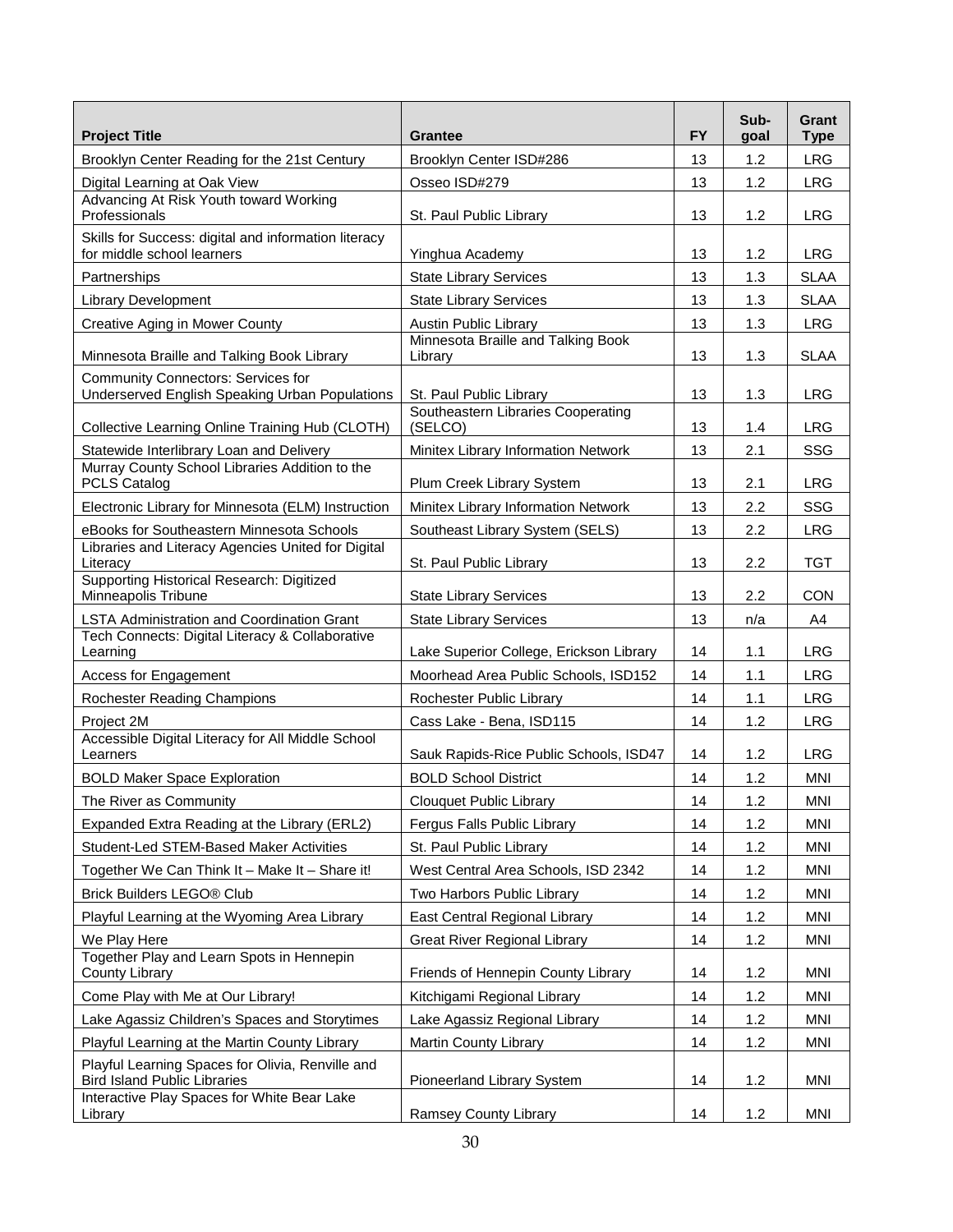| <b>Project Title</b>                                                                       | <b>Grantee</b>                                                | <b>FY</b> | Sub-<br>goal | Grant<br><b>Type</b> |
|--------------------------------------------------------------------------------------------|---------------------------------------------------------------|-----------|--------------|----------------------|
| Playful Learning in the Redwood Falls Public<br>Library                                    | Redwood Falls Public Library                                  | 14        | 1.2          | <b>MNI</b>           |
| Baby and Toddler Exploratory Play Space at<br>Hayden Heights Library                       | St. Paul Public Library                                       | 14        | 1.2          | MNI                  |
| Playful Learning in St. James                                                              | Watonwan Public Library                                       | 14        | 1.2          | <b>MNI</b>           |
| Playful Learning in the Wheaton Community<br>Library                                       | <b>Wheaton Community Library</b>                              | 14        | 1.2          | MNI                  |
| Improving Library Services to Children and Youth                                           | State Library Services - Minnesota<br>Department of Education | 14        | 1.2          | <b>SLAA</b>          |
| Minnesota Braille and Talking Book Library                                                 | Minnesota Braille and Talking Book<br>Library                 | 14        | 1.3          | <b>SLAA</b>          |
| <b>Building Library Capacity</b>                                                           | State Library Services - Minnesota<br>Department of Education | 14        | 1.3          | <b>SLAA</b>          |
| Building Media Resources in Saint Paul Public<br>Schools                                   | St. Paul Public Schools, ISD625                               | 14        | 1.4          | <b>LRG</b>           |
| Community School Media Centers as Online<br>Partners, 2014                                 | Southeast Library System (SELS)                               | 14        | 2.1          | <b>LRG</b>           |
| Statewide Interlibrary Loan and Delivery                                                   | University of Minnesota-Twin Cities                           | 14        | 2.1          | SSG                  |
| Data-Driven Collection Development                                                         | Southeastern Libraries Cooperating<br>(SELCO)                 | 14        | 2.2          | <b>LRG</b>           |
| <b>ELM</b> Instruction                                                                     | University of Minnesota-Twin Cities                           | 14        | 2.2          | SSG                  |
| Libraries and Literacy Agencies United for Digital<br>Literacy                             | State Library Services - Minnesota<br>Department of Education | 14        | 2.2          | <b>TGT</b>           |
| Digitized Minneapolis Tribune                                                              | State Library Services - Minnesota<br>Department of Education | 14        | 2.2          | <b>CON</b>           |
| <b>LSTA Administration and Coordination Grant</b>                                          | <b>State Library Services</b>                                 | 14        | n/a          | A4                   |
| Waconia Digital Navigators: Students at the Helm                                           | Waconia Public Schools                                        | 15        | 1.1          | <b>LRG</b>           |
| Romp and Rhyme                                                                             | Waseca-Le Sueur Regional Library<br>System                    | 15        | 1.2          | <b>LRG</b>           |
| Middle School Makerspaces: A Community of<br>Creators                                      | <b>Bloomington Public Schools</b>                             | 15        | 1.2          | <b>LRG</b>           |
| Bridging Literacy Through Targeted Instruction                                             | <b>Farmington Public Schools</b>                              | 15        | 1.2          | <b>LRG</b>           |
| 300 Books Before Kindergarten for At-Risk<br>Preschoolers                                  | South St. Paul Library                                        | 15        | 1.2          | MNI                  |
| Aids to Digital Navigation                                                                 | <b>Carver County Library</b>                                  | 15        | 1.2          | MNI                  |
| Building Research-Ready Students in SPPS                                                   | Saint Paul Public Schools (SPPS)                              | 15        | 1.2          | <b>LRG</b>           |
| Creating a Cuture of Literacy among AVID High<br><b>School Students</b>                    | Robbinsdale Area Schools                                      | 15        | 1.2          | <b>LRG</b>           |
| Traveling iPad Workshops for Leech Lake<br><b>Reservation Middle School Students</b>       | Leech Lake Tribal College                                     | 15        | 1.2          | <b>TGT</b>           |
| Improving Library Services to Children and Youth                                           | State Library Services - Minnesota<br>Department of Education | 15        | 1.2          | <b>SLAA</b>          |
| Library Lab: Connecting Science and Technology<br>to Teens                                 | Waseca LeSueur Regional Library<br>System                     | 15        | 1.2          | <b>MNI</b>           |
| Making, Creating, and Partnering in the Library for<br><b>College and Career Readiness</b> | Osseo Area Learning Center                                    | 15        | 1.2          | <b>MNI</b>           |
| Minecraft: Coding Camp                                                                     | <b>Washington County Library</b>                              | 15        | 1.2          | <b>MNI</b>           |
| Minnesota Braille and Talking Book Library                                                 | Minnesota Braille and Talking Book<br>Library                 | 15        | 1.3          | <b>SLAA</b>          |
| Cedar Riverside Library Outreach Project                                                   | Friends of Hennepin County Library                            | 15        | 1.3          | <b>LRG</b>           |
| <b>Building Library Capacity and Partnerships</b>                                          | State Library Services - Minnesota<br>Department of Education | 15        | 1.3          | <b>SLAA</b>          |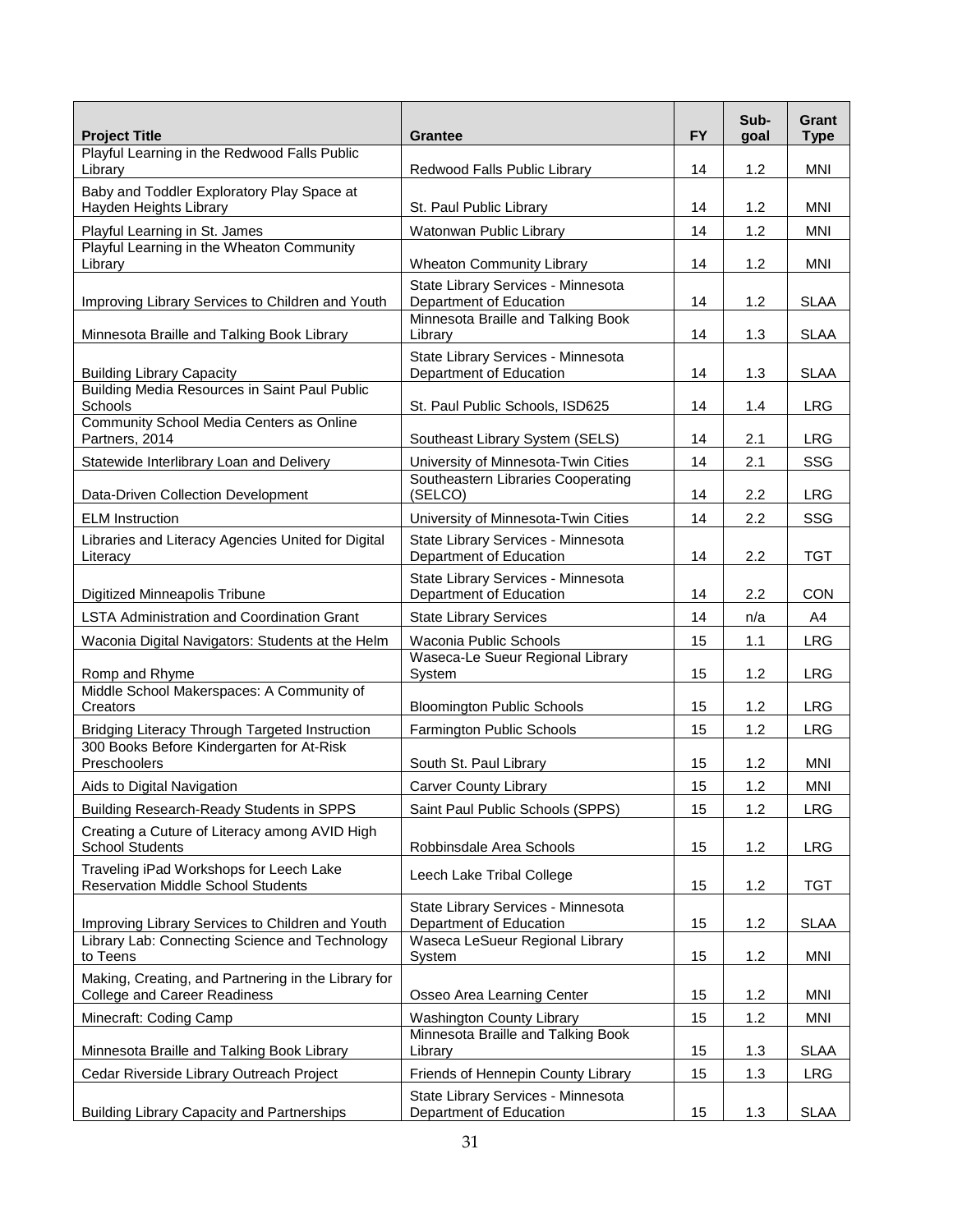| <b>Project Title</b>                                         | Grantee                                        | <b>FY</b> | Sub-<br>goal | Grant<br>Type |
|--------------------------------------------------------------|------------------------------------------------|-----------|--------------|---------------|
| Hmong Resource Center Library Expansion<br>Project           | <b>Hmong Cultural Center</b>                   | 15        | 1.3          | LRG           |
| Statewide Interlibrary Loan and Delivery                     | University of Minnesota-Twin Cities            | 15        | 2.1          | <b>SSG</b>    |
| <b>Identifying Access Needs for E-Government</b><br>Services | Metropolitan Library Service Agency<br>(MELSA) | 15        | 2.1          | <b>LRG</b>    |
| eBooks Minnesota                                             | University of Minnesota-Twin Cities            | 15        | 2.1          | <b>SSG</b>    |
| Rochester Books on the Fly                                   | Rochester Public Library                       | 15        | 2.1          | <b>TGT</b>    |
| <b>ELM</b> Instruction                                       | University of Minnesota-Twin Cities            | 15        | 2.2          | <b>SSG</b>    |
| <b>LSTA Administration and Coordination Grant</b>            | <b>State Library Services</b>                  | 15        | n/a          | A4            |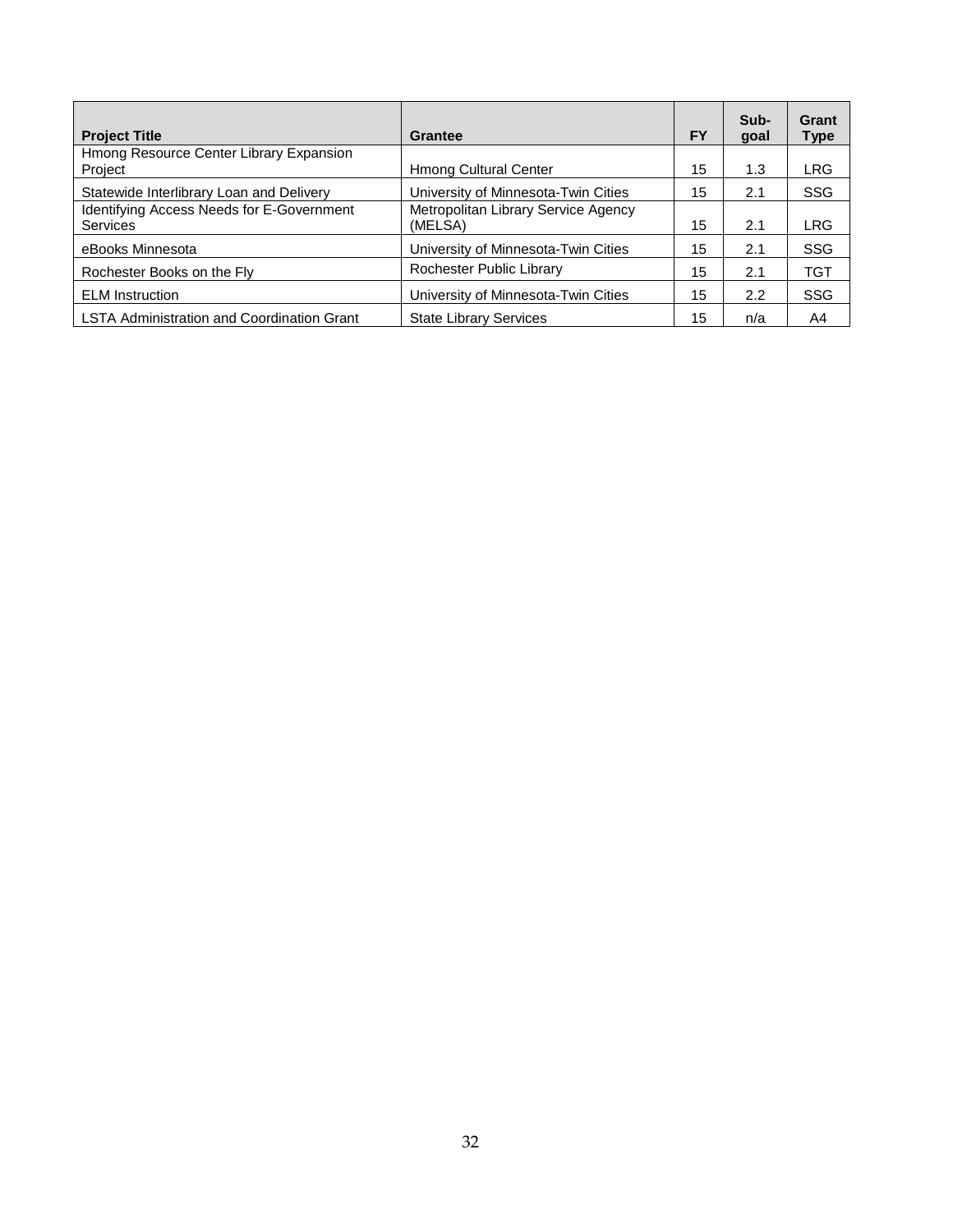### **Project Funding Types**

The funding types/mechanisms and an explanation of each is listed below:

- **Competitive grant opportunities:** 
	- o **Large competitive grants -** from \$10,000 to \$100,000 support library-based projects that address a community need and achieve a five-year plan sub-goal.
	- o **Mini grants** grants from \$1,000 to \$10,000 support library-based projects that meet an identified goal, such as providing extended student learning opportunities, creating playful learning environments, and addressing Minnesota's academic achievement gap.
- **Sole source grants** grants awarded when only one agency is able to carry out the work needed to accomplish an activity that will help achieve one of Minnesota's five-year plan goals. There were sole source grants with Interlibrary Loan and Delivery, Ebooks Minnesota, and ELM (Electronic Library for Minnesota) Instruction grants awarded to Minitex as well as a grant to St. Paul Public Library to bring Northstar digital literacy curriculum and assessments to adult education organizations across Minnesota.
- **Targeted grants** similar to sole source grants. However, more than one entity can be identified as a potential grantee. The entities must all be the same type, for instance tribal or correctional facility libraries, and must all be invited to apply for a grant award. SLS has offered two targeted grant opportunities during the 2013-2016 five-year plan, one for projects that support expanded library services to tribal communities and one for projects that bring library services and resources to transit hubs.
- **Professional or technical contract for services** for services including but not limited to consultation, analysis, evaluation, and planning, to help SLS staff achieve the goals of the fiveyear plan. Recent contracted services funded with LSTA, include library statistics data gathering software, hosting the digitized Historical Minneapolis Tribune, expert E-Rate and Early Literacy consultations, and automation software for the Braille and Talking Book Library.
- **State Library Services projects** SLAA staff coordinate initiatives that help achieve the goals of the five-year plan. SLAA staff salaries are paid with LSTA funds for the portion of their time spent coordinating these initiatives. Examples of recently funded LSTA initiatives include providing library services to individuals who because of a visual or physical disability cannot read standard print materials, providing early-literacy and early-STEM learning opportunities for library staff, the 90 Second Newbery Film Festival and school visits, and helping libraries build partnerships that connect them to one another and to community and statewide entities to improve services to library patrons. SLAA staff host webinars and conference presentations, provide direct library services, and create targeted resources and communication to support these initiatives.
- **Administration** SLAAs may use 4% of their annual allocation to administer the state's LSTA program. Minnesota's administrative funds pay a portion of the LSTA coordinator's salary as well as departmental costs associated with administering the LSTA program. The LSTA coordinator provides individual technical guidance and webinar orientations for potential grant applicants, grant reviewers, and grantees. Additionally, the LSTA coordinator administers competitive grant opportunities and requests for proposals, monitors grantee and vendor performance, and completes required federal reporting.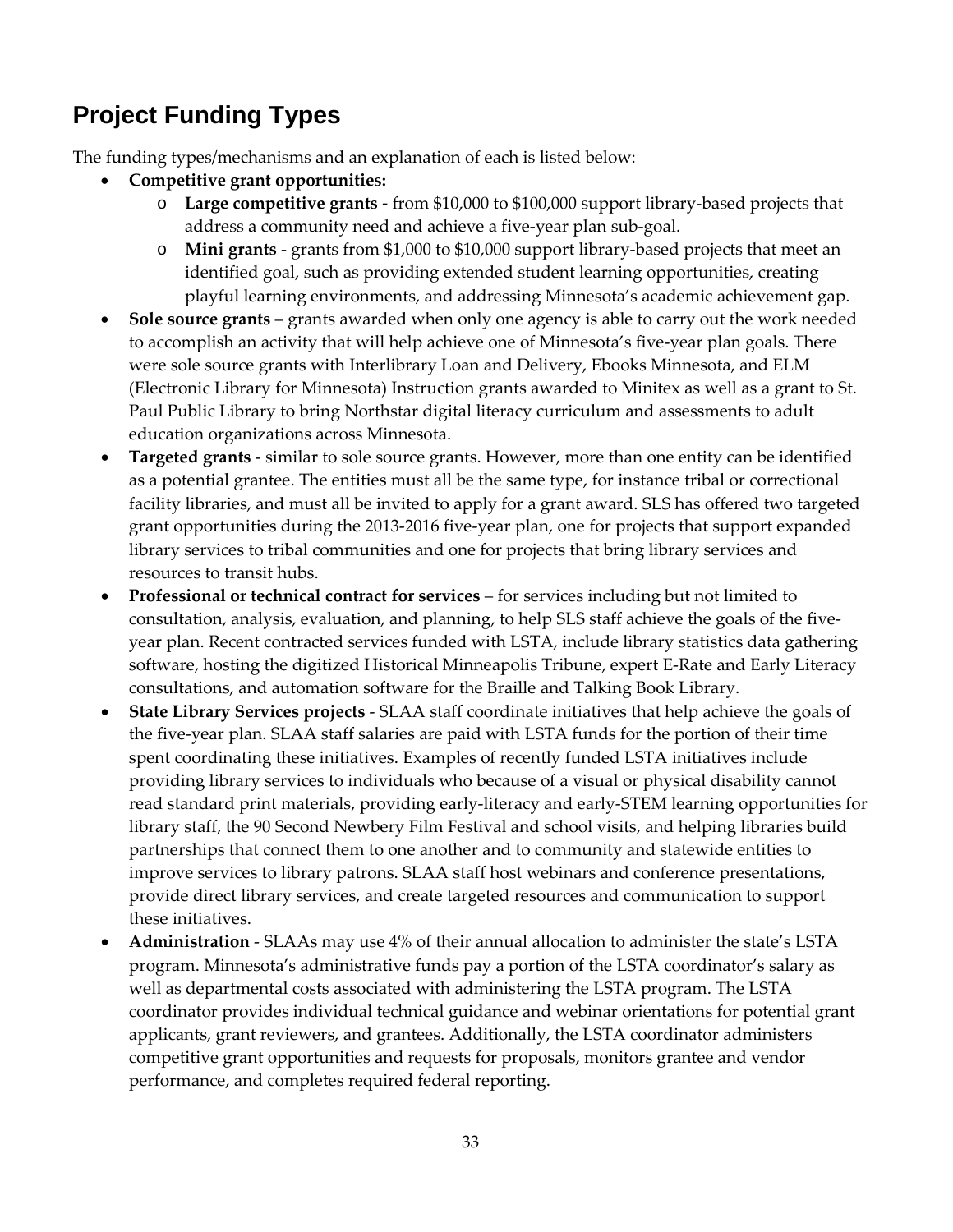# <span id="page-41-0"></span>**Appendix D: Research instruments for focus groups and survey**

## <span id="page-41-1"></span>**LSTA Evaluation Focus Group Questions**

### **1) Introductions**

Facilitator gives introduction on goals and process with focus group.

- a) Name
- b) Organization
- c) Experience with LSTA grants: *more than one can apply*
	- $\Box$  Applied for a competitive LSTA grant and received one
	- □ Applied for a competitive LSTA grant and did not receive one
	- $\Box$  Have not applied for a competitive LSTA grant
	- I don't know
	- $\Box$  Worked in a partnership role with a grant

### **2) Background presentation by State Library Services:**

- LSTA goals/sub-goals
- **State Library Services Overview**
- Overview of efforts funded by LSTA dollars FFY 13-15
	- o Pie chart showing dollar allocations

### **3) State LSTA goals**

a) Thinking back over the past 3 years, how well were the state LSTA goals aligned with your organization's and patron's needs?

### **LSTA Funding for Programs and Services**

### **4) Interlibrary Loan & Delivery and Minnesota Braille and Talking Book Library**

- a) Are you aware of support for Interlibrary Loan & Delivery and MBTBL?
- b) How does support to these organizations provide value to your organization and patrons?
- c) Did you experience any barriers or are you aware of any barriers to accessing these resources or programs?

### 5**) Improving Services to Children and Youth**

- a) Are you aware of items with Improving Library Services to Children and Youth?
- b) How do the Improving Library Services to Children and Youth initiatives provide value to your organization and patrons?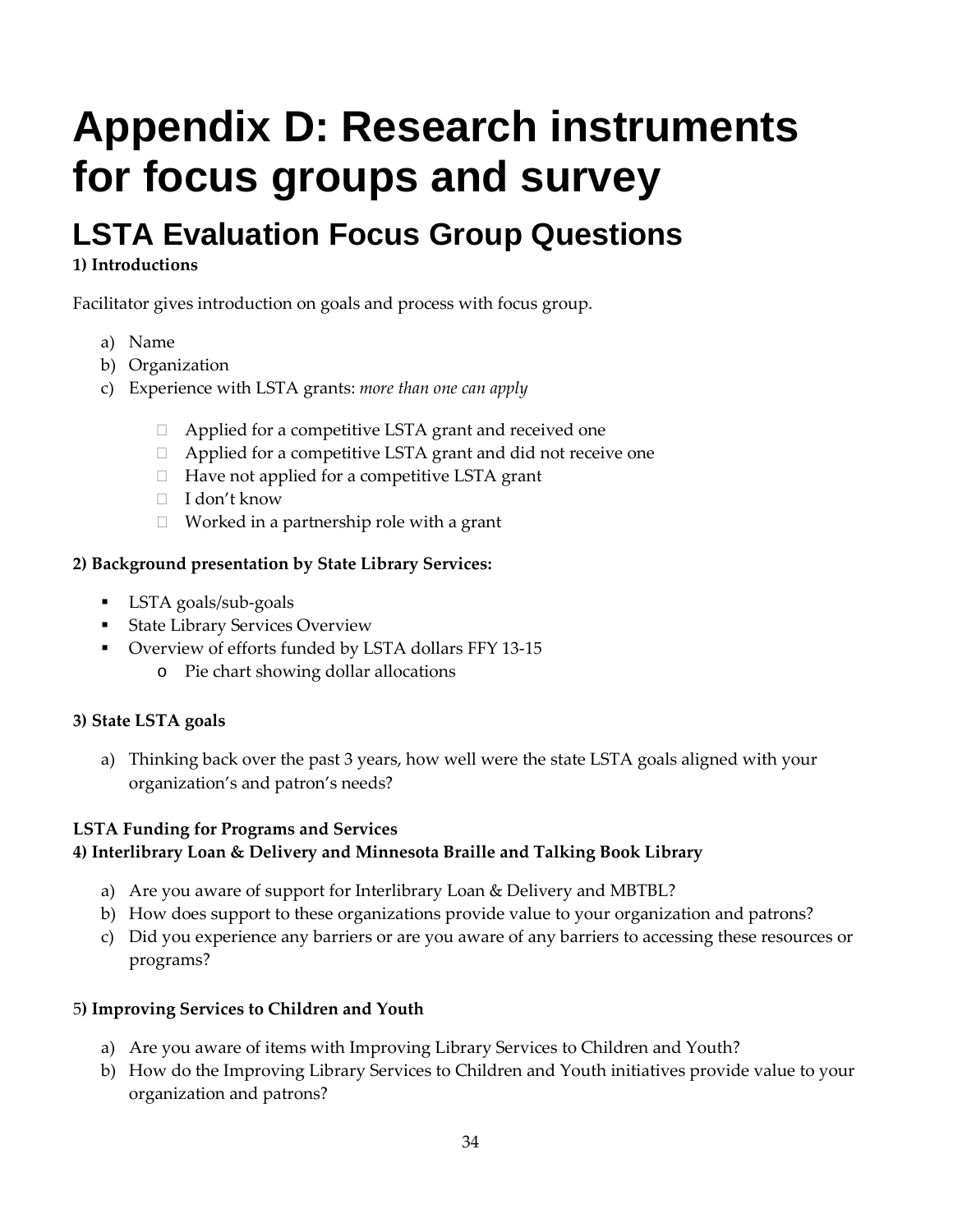c) Did you experience any barriers or are you aware of any barriers to accessing these resources or programs with this strategy?

#### **6) Building Library Capacity and Partnerships**

- a) Are you aware of items with Building Library Capacity and Partnerships?
- b) How do the Building Library Capacity and Partnerships initiatives provide value to your organization and patrons?
- c) Did you experience any barriers or are you aware of any barriers to accessing these resources or programs with this strategy?

#### **7) Competitive Grants**

- a) What are the benefits of the grants for your organization or other organizations that you are familiar with?
- b) If you have not applied for a grant, what stopped you from applying for a grant? Any barriers?
- c) Process/communication: Any feedback on the application, review process or communication about grants?
- d) Any other feedback or ideas for improvement on the LSTA grants or process?

#### **8) Future View**

Do you see any future needs in Minnesota's library system that LSTA funding would be helpful with?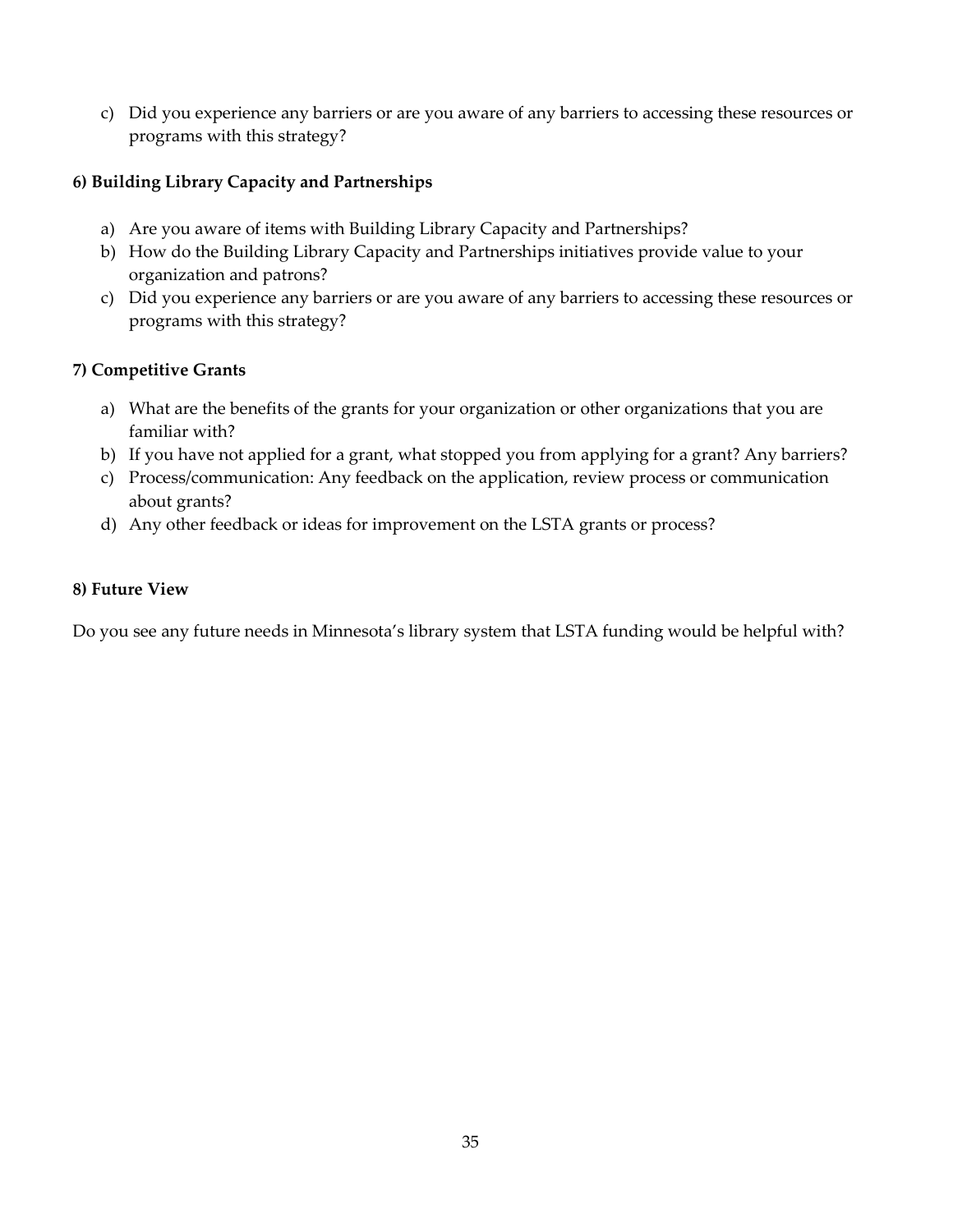## <span id="page-43-0"></span>**LSTA Evaluation Survey Instrument**

### **SURVEY INTRODUCTION**

State Library Services is evaluating its State of Minnesota LSTA (Library Services and Technology Act) Five-Year Plan 2013-2017. As required by the Institute of Museum and Library Services (IMLS) the division is assessing programs and services that took place on or after July 1, 2013 and were funded by federal fiscal year 2013, 2014 and 2015 LSTA allocations.

State Library Services would like to get your input on several items related to LSTA funded projects and associated LSTA five-year plan goals. Your responses will be confidential and neither your name nor your organization's name will be disclosed to State Library Services.

Please take 10-15 minutes to complete this survey. Your input is very helpful in informing the evaluation of the State of Minnesota LSTA Five-Year Plan 2013-2017 and in planning for the future.

State Library Services at the Department of Education has asked Management Analysis and Development (MAD) to conduct this survey and prepare an independent evaluation. If you have any questions about or problems with the survey, please contact Karen Gaides at 651.259.3822 or [karen.gaides@state.mn.us](mailto:karen.gaides@state.mn.us)

### **DEMOGRAPHIC QUESTIONS**

What best describes your location?

- Rural
- Urban
- Suburban

What best describes the type of library or library system at which you work? (check all that apply)

- □ Public library
- $\Box$  Public school, including charter, library
- Regional library system, multi-county, multi-type library system or other library cooperative
- Academic library
- $\Box$  Special library (not-for-profit law, historical, medical, etc.)
- $\Box$  State agency library
- □ Library friends organization
- Other:

### **LSTA FUNDING FOR PROGRAMS AND SERVICES**

Four percent of Minnesota's annual LSTA allocation is used to administer the LSTA program. The remaining 96% is dedicated to projects that accomplish the goals of the State of Minnesota LSTA Five-Year Plan 2013-2017. These funds support Interlibrary Loan, the Minnesota Braille and Talking Book Library, competitive grant awards and other programs and services such as professional development/training for library staff and activities that improve library services to children and youth.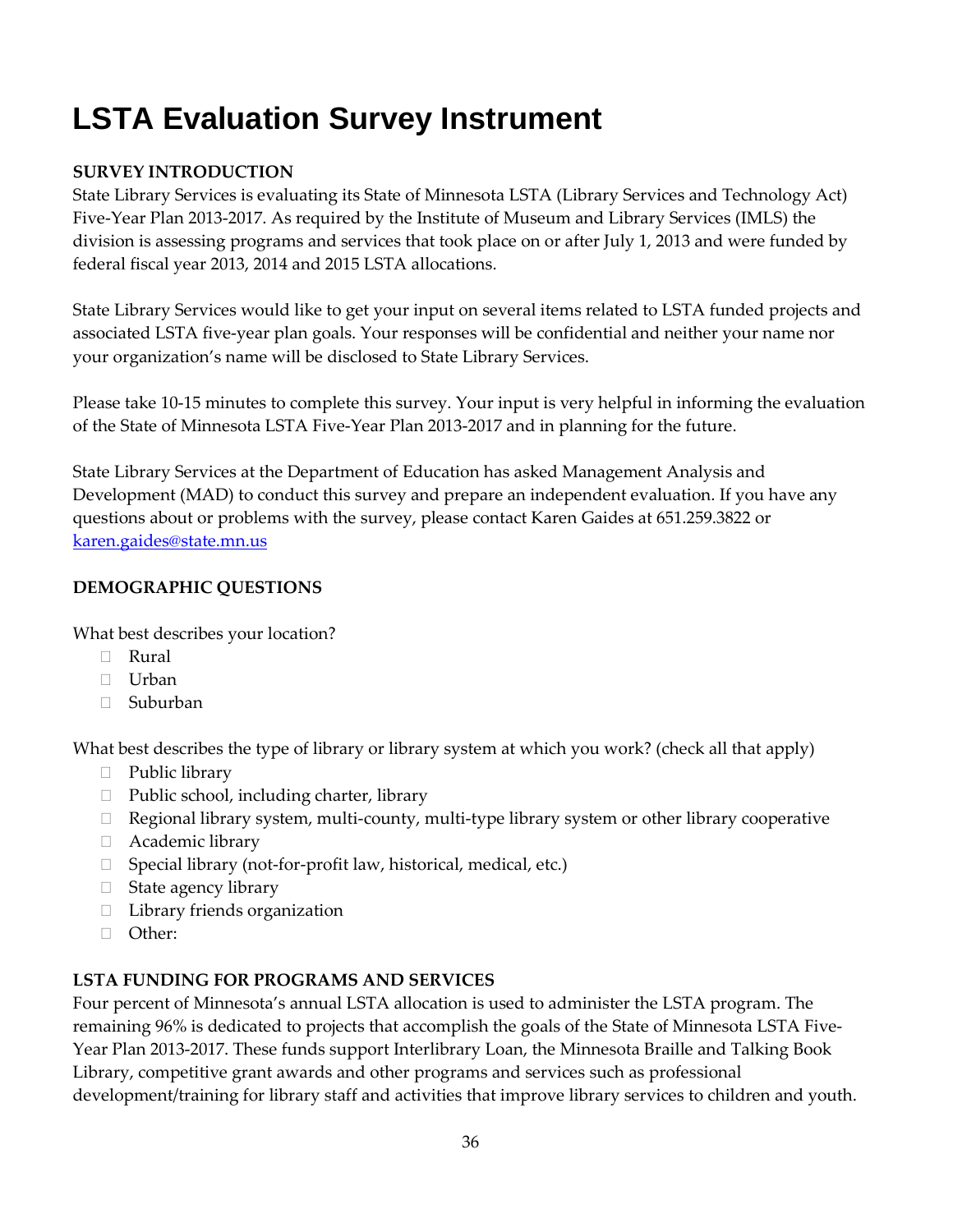Your feedback on how these programs benefit your patrons, organization or staff will help State Library Services to evaluate progress towards the five-year plan goals and plan for the future.

### **Interlibrary Loan**

LSTA funds support a portion of interlibrary loan services through Minitex. Interlibrary loan allows patrons of participating Minnesota libraries to access a wide array of information resources in a range of formats whenever and wherever the information is needed.

Please select your degree of agreement, from strongly agree to strongly disagree, for each statement below.

|                                                       | SА |  |  |  |
|-------------------------------------------------------|----|--|--|--|
| Interlibrary loan provides value to my organization,  |    |  |  |  |
| including staff                                       |    |  |  |  |
| Interlibrary loan provides value to my patrons        |    |  |  |  |
| Interlibrary loan activities strengthen Minnesota's   |    |  |  |  |
| libraries                                             |    |  |  |  |
| There are few barriers to accessing interlibrary loan |    |  |  |  |

Key=strongly agree, agree, neutral, disagree, strongly disagree, "don't know"

Interlibrary loan has the following positive impacts on my patrons, organization or staff; it helps them to:

- $\Box$  Improve their literacy (including digital and 21<sup>st</sup> century literacy) skills
- □ Expand access to technology
- □ Obtain materials/access to digital resources
- $\Box$  Engage in learning opportunities
- □ Overcome barriers to academic achievement
- Participate in lifelong learning
- $\Box$  Engage with their community
- $\Box$  Improve skills in the library workforce
- □ None of the above

### **Minnesota Braille and Talking Book Library (MBTBL)**

MBTBL is a program of the National Library Service for the Blind and Physically Handicapped. The library provides direct library service to patrons of all ages with visual, physical or reading disabilities for whom conventional print is a barrier to reading.

Please select your degree of agreement, from strongly agree to strongly disagree, for each statement below.

|                                                    | SA |  |  |  |
|----------------------------------------------------|----|--|--|--|
| MBTBL provides value to my organization, including |    |  |  |  |
| staff                                              |    |  |  |  |
| MBTBL provides value to my patrons                 |    |  |  |  |
| MBTBL activities strengthen Minnesota's libraries  |    |  |  |  |
| There are few barriers to accessing MBTBL          |    |  |  |  |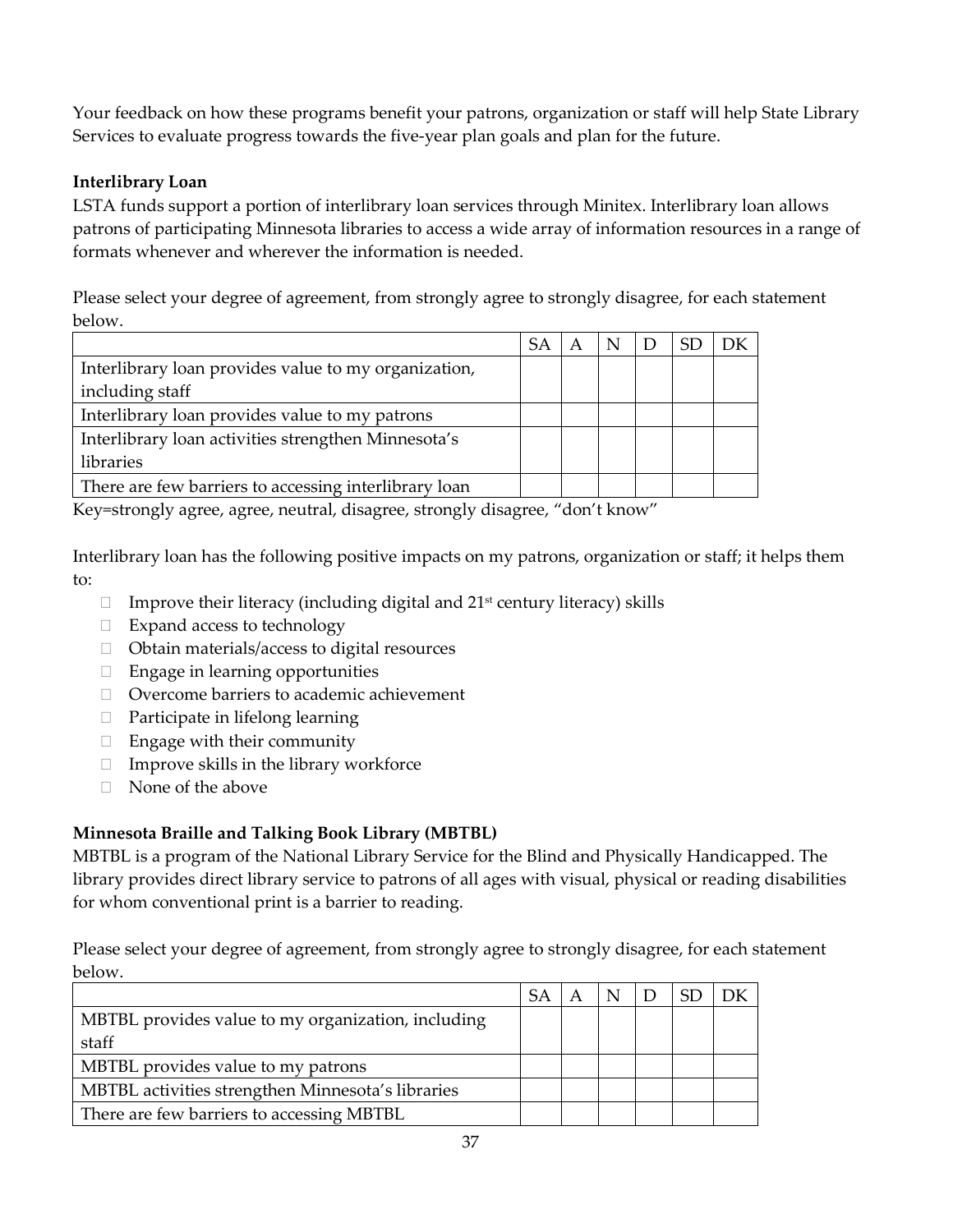MBTBL has the following positive impacts on my patrons, organization or staff; it helps them to:

- $\Box$  Improve their literacy (including digital and 21<sup>st</sup> century literacy) skills
- □ Expand access to technology
- $\Box$  Obtain materials/access to digital resources
- $\Box$  Engage in learning opportunities
- Overcome barriers to academic achievement
- $\Box$  Participate in lifelong learning
- $\Box$  Engage with their community
- $\Box$  Improve library workforce's skills
- $\Box$  None of the above

### **Activities that improve library services to children, youth and families/caregivers**

State Library Services staff coordinate professional development, programs and resources to improve library services to children, youth and families/caregivers. For example, Every Child Ready to Read 2 workshops, Supercharged Storytimes, Minnesota Storytime Hub, early literacy bookmarks and posters.

Please select your degree of agreement, from strongly agree to strongly disagree, for each statement below.

|                                                       | SA |  | SЕ |  |
|-------------------------------------------------------|----|--|----|--|
| Activities that improve library services to children, |    |  |    |  |
| youth and families/caregivers provide value to my     |    |  |    |  |
| organization, including staff                         |    |  |    |  |
| Activities that improve library services to children, |    |  |    |  |
| youth and families/caregivers provide value to my     |    |  |    |  |
| patrons                                               |    |  |    |  |
| Activities that improve library services to children, |    |  |    |  |
| youth and families/caregivers strengthen Minnesota's  |    |  |    |  |
| libraries                                             |    |  |    |  |
| There are few barriers to accessing activities that   |    |  |    |  |
| improve library services to children, youth and       |    |  |    |  |
| families/caregivers                                   |    |  |    |  |

Activities that improve library services to children, youth and families/caregivers have the following positive impacts on my patrons, organization or staff; they help them to:

- $\Box$  Improve their literacy (including digital and 21<sup>st</sup> century literacy) skills
- □ Expand access to technology
- □ Obtain materials/access to digital resources
- $\Box$  Engage in learning opportunities
- □ Overcome barriers to academic achievement
- $\Box$  Participate in lifelong learning
- □ Engage with their community
- Improve library workforce's skills
- $\Box$  None of the above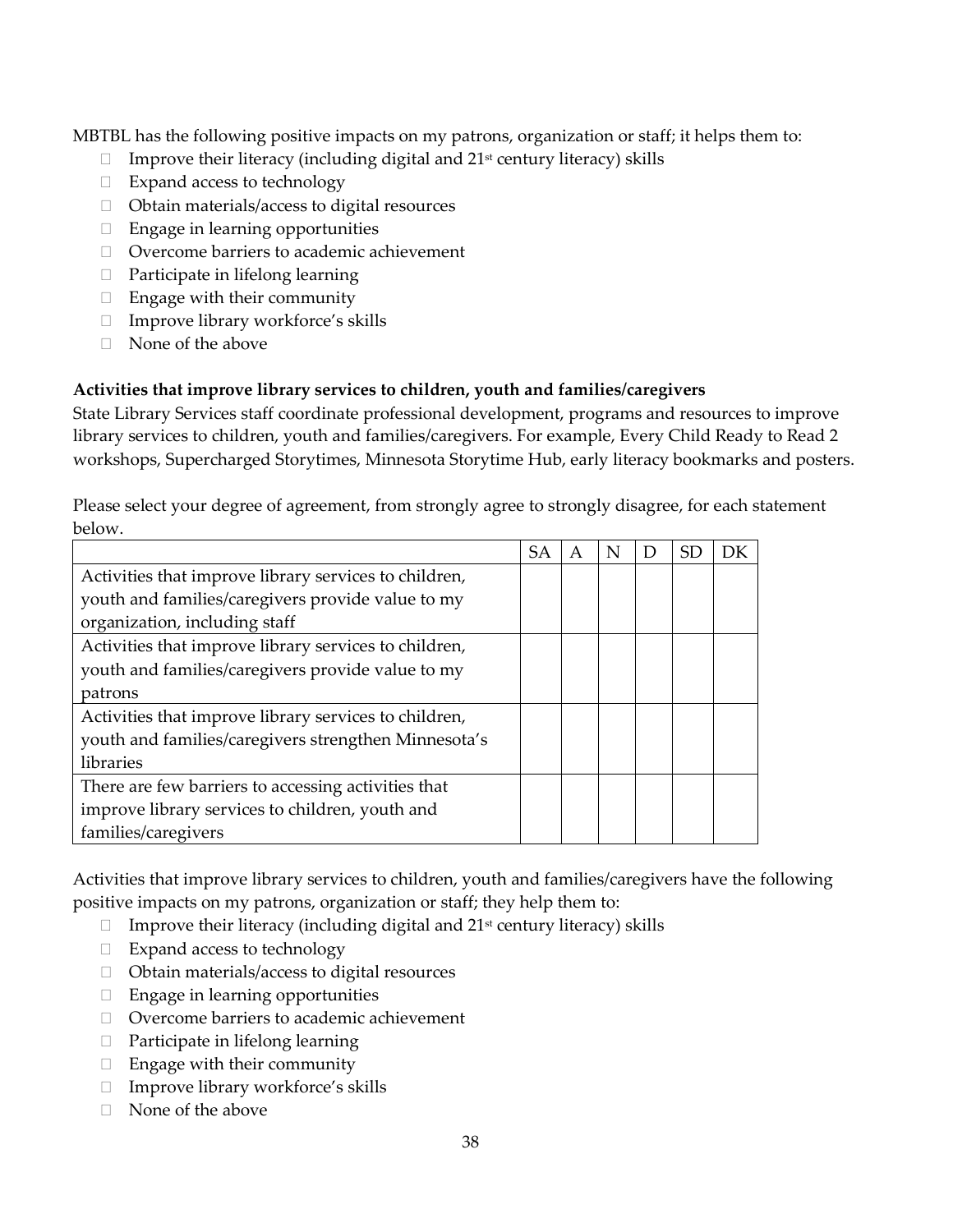### **Training and Professional Development for library staff and in collaboration with other agencies.**

State Library Services staff coordinate and connect Minnesota library staff with training and professional development in collaboration with other agencies. For example, tax information from the MN Department of Revenue, Records Retention with the Minnesota Historical Society and social security information from the Social Security Administration.

Please select your degree of agreement, from strongly agree to strongly disagree, for each statement below.

|                                                        | SА |  |  | DК |
|--------------------------------------------------------|----|--|--|----|
| Training and professional development provide value to |    |  |  |    |
| my organization, including staff                       |    |  |  |    |
| Training and professional development provide value to |    |  |  |    |
| my patrons                                             |    |  |  |    |
| Training and professional development activities       |    |  |  |    |
| strengthen Minnesota's libraries                       |    |  |  |    |
| There are few barriers to accessing training and       |    |  |  |    |
| professional development                               |    |  |  |    |

Training and professional development opportunities for library staff have the following positive impacts on my patrons, organization or staff; they help them to:

- $\Box$  Improve their literacy (including digital and 21<sup>st</sup> century literacy) skills
- □ Expand access to technology
- □ Obtain materials/access to digital resources
- $\Box$  Engage in learning opportunities
- Overcome barriers to academic achievement
- □ Participate in lifelong learning
- $\Box$  Engage with their community
- $\Box$  Improve library workforce's skills
- □ None of the above

### **Programs and Services delivered in collaboration with other organizations**

State Library Services staff coordinate and connect Minnesota library staff and patrons with programs and services delivered in collaboration with other organizations. For example, the Resilient Communities exhibit by the Minnesota Pollution Control Agency, EBooks MN from Minitex, Historical Star Tribune through the Minnesota Historical Society, Better Together: Strengthening Adult Learning Communities with Minnesota Adult Basic Education, and Minnesota Department of Employment and Economic Development.

Please select your degree of agreement, from strongly agree to strongly disagree, for each statement below.

| Programs and services like these provide value to my |  |  |  |
|------------------------------------------------------|--|--|--|
| organization, including staff                        |  |  |  |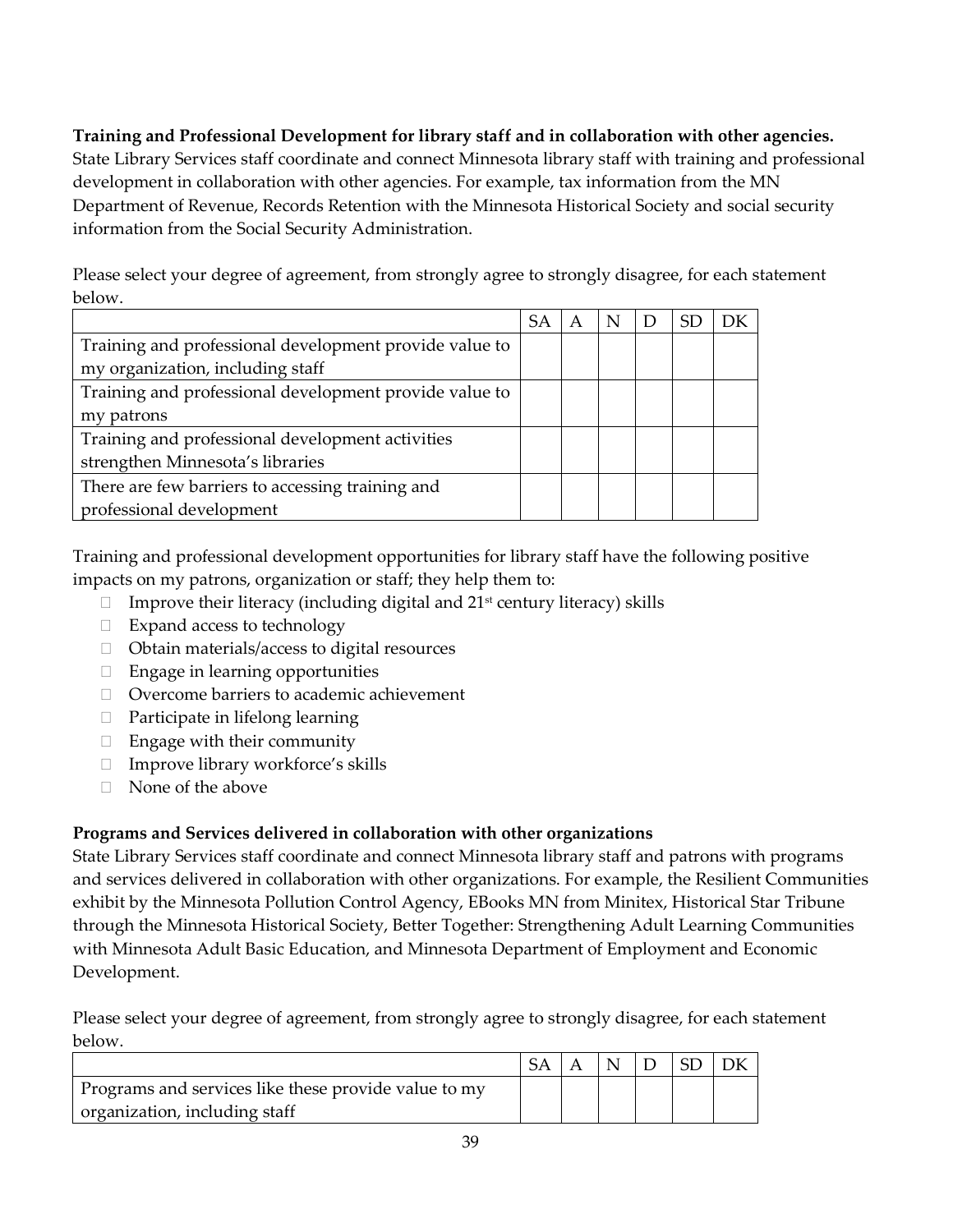|                                                         | SА |  |  |  |
|---------------------------------------------------------|----|--|--|--|
| Programs and services like these provide value to my    |    |  |  |  |
| patrons                                                 |    |  |  |  |
| Programs and services like these strengthen Minnesota's |    |  |  |  |
| libraries                                               |    |  |  |  |
| There are few barriers to accessing programs and        |    |  |  |  |
| services like these                                     |    |  |  |  |

Programs and services like these have the following positive impacts on my patrons, organization or staff; they help them to:

- $\Box$  Improve their literacy (including digital and 21<sup>st</sup> century literacy) skills
- $\Box$  Expand access to technology
- □ Obtain materials/access to digital resources
- $\Box$  Engage in learning opportunities
- Overcome barriers to academic achievement
- $\Box$  Participate in lifelong learning
- $\Box$  Engage with their community
- $\Box$  Improve library workforce's skills
- $\Box$  None of the above

### **Activities that connect public libraries and schools**

State Library Services staff develop and coordinate programs and professional development opportunities designed to connect Minnesota's public schools and libraries. For example, the 90 Second Newbery Film Festival, summer meal program collaborations, and the Libraries Serving Youth Meetup.

Please select your degree of agreement, from strongly agree to strongly disagree, for each statement below.

|                                                             | SА | A | N |  | DК |
|-------------------------------------------------------------|----|---|---|--|----|
| Activities that connect public libraries and schools        |    |   |   |  |    |
| provide value to my organization, including staff           |    |   |   |  |    |
| Activities that connect public libraries and schools        |    |   |   |  |    |
| provide value to my patrons                                 |    |   |   |  |    |
| Activities that connect public libraries and schools        |    |   |   |  |    |
| strengthen Minnesota's libraries                            |    |   |   |  |    |
| There are few barriers to accessing activities that connect |    |   |   |  |    |
| public libraries and schools                                |    |   |   |  |    |

Activities that connect public libraries and schools have the following positive impacts on my patrons, organization or staff; they help them to:

- $\Box$  Improve their literacy (including digital and 21<sup>st</sup> century literacy) skills
- $\Box$  Expand access to technology
- Obtain materials/access to digital resources
- $\Box$  Engage in learning opportunities
- □ Overcome barriers to academic achievement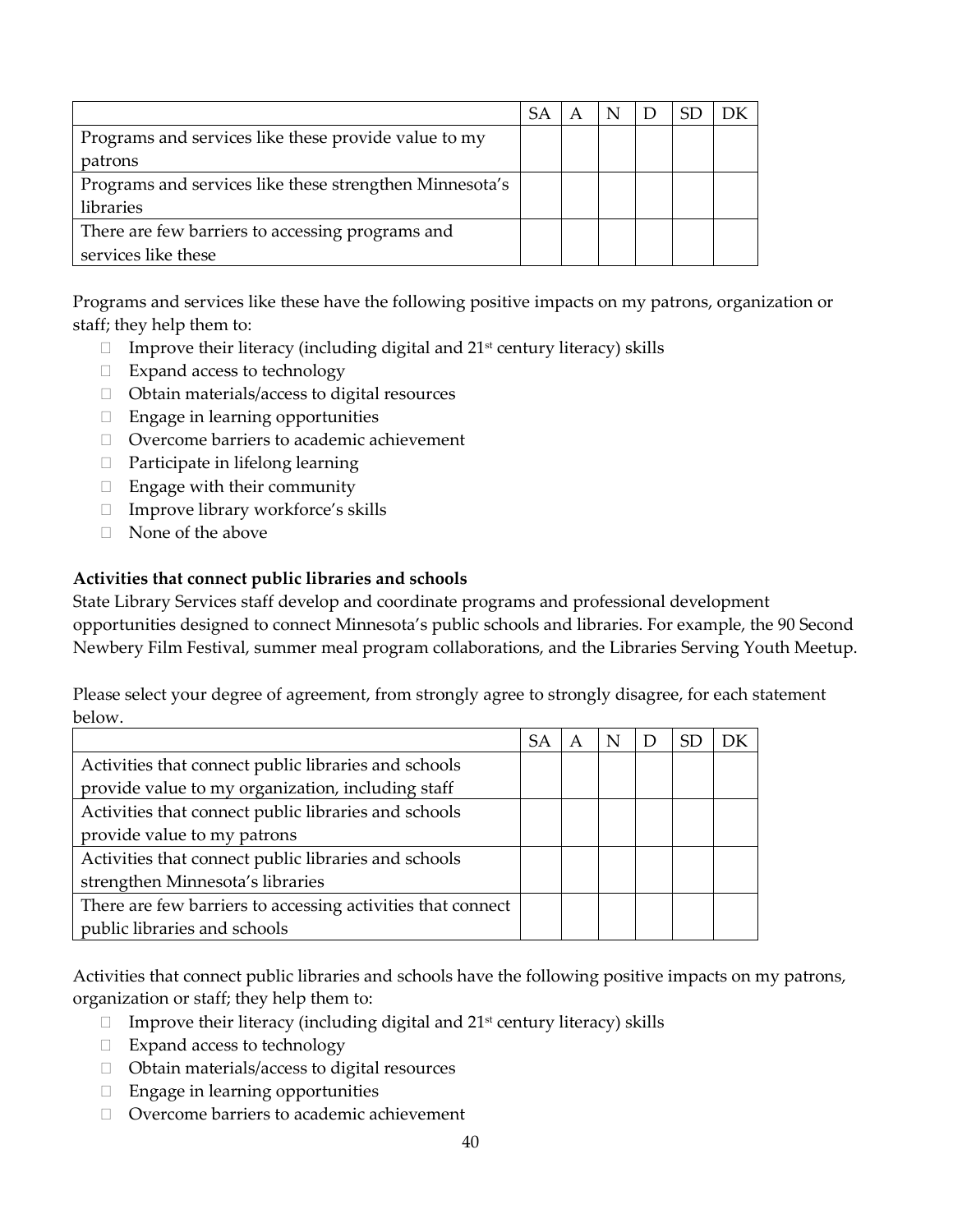- $\Box$  Participate in lifelong learning
- $\Box$  Engage with their community
- $\Box$  Improve library workforce's skills
- $\Box$  None of the above

### **LSTA Grant-funded Projects**

Large and mini competitive grants and targeted grants help Minnesota libraries carry out projects that address community needs, strengthen local libraries and address one or more LSTA sub-goals.

Please select your degree of agreement, from strongly agree to strongly disagree, for each statement below.

|                                                           | -SA | $\overline{A}$ | N |  | DΚ |
|-----------------------------------------------------------|-----|----------------|---|--|----|
| LSTA grant-funded projects, including competitive         |     |                |   |  |    |
| grants, provide value to my organization, including staff |     |                |   |  |    |
| LSTA grant-funded projects, including competitive         |     |                |   |  |    |
| grants, provide value to my patrons                       |     |                |   |  |    |
| LSTA grant-funded projects, including competitive         |     |                |   |  |    |
| grants, strengthen Minnesota's libraries                  |     |                |   |  |    |
| There are few barriers to accessing LSTA grant awards,    |     |                |   |  |    |
| including competitive LSTA grant awards                   |     |                |   |  |    |

LSTA grant-funded projects, including competitive grant projects, have the following positive impacts on my patrons, organization or staff; they help them to:

- $\Box$  Improve their literacy (including digital and 21<sup>st</sup> century literacy) skills
- $\Box$  Expand access to technology
- □ Obtain materials/access to digital resources
- Engage in learning opportunities
- Overcome barriers to academic achievement
- $\Box$  Participate in lifelong learning
- $\Box$  Engage with their community
- $\Box$  Improve library workforce's skills
- $\Box$  None of the above

Please indicate your organization's level of experience with Minnesota's **competitive LSTA grantfunded projects**:

### **Check all that apply**

Since July 1, 2013, my organization has:

- □ Applied for a competitive LSTA grant and received one
- □ Applied for a competitive LSTA grant and did not receive one
- $\Box$  Not applied for a competitive LSTA grant
- □ I don't know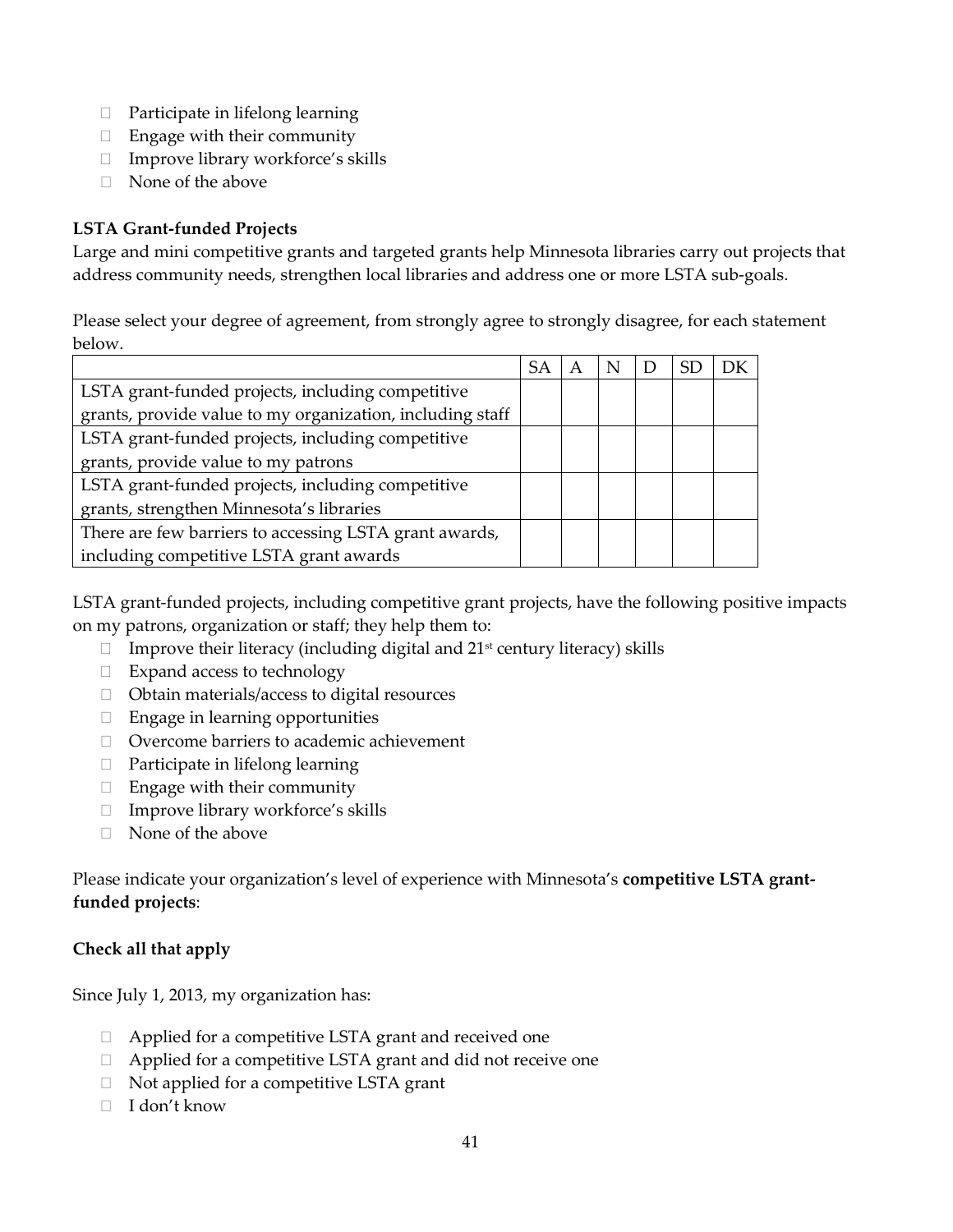### *Skip logic to:*

Why did your organization not apply for a competitive LSTA grant? (check all that apply)

- □ Lacked resources/staff to complete grant application and process
- Grant opportunity did not seem applicable to my organization's or community's needs
- $\Box$  Did not feel we would have an appropriate project
- $\Box$  Did not understand requirements and process well enough
- $\Box$  The dollar amount available wasn't sufficient
- □ Don't know
- Other:

### **Competitive LSTA Grant Awards since July 1, 2013 – Selection and Application process.**

Staff at State Library Services and the Grant Services divisions of the Minnesota Department of Education coordinate the competitive LSTA grant application & selection process.

|                                                         | <b>SA</b> |  |  |  |
|---------------------------------------------------------|-----------|--|--|--|
|                                                         |           |  |  |  |
| The competitive LSTA grant awards are beneficial to my  |           |  |  |  |
| organization or other organizations I am familiar with. |           |  |  |  |
| I understand how to apply for a competitive LSTA grant  |           |  |  |  |
| The competitive LSTA grant award selection process is   |           |  |  |  |
| clear                                                   |           |  |  |  |
| Sufficient support (such as instruction or training) is |           |  |  |  |
| available for applying for competitive LSTA grants      |           |  |  |  |
| I receive enough communication about open               |           |  |  |  |
| competitive LSTA grant opportunities, the selection     |           |  |  |  |
| process and grant projects awards                       |           |  |  |  |

### **LSTA FIVE-YEAR PLAN SUB-GOALS**

Approved by the Institute of Museum and Library Services (IMLS), the State of Minnesota LSTA Five-Year Plan 2013-2017 identifies Minnesota libraries' current needs and goals. All Minnesota LSTA funds, including competitive grants, are used to address one or more of the following six sub-goals in the plan.

During July 1, 2013-present timeframe, which LSTA five-year plan sub-goal(s) most closely reflected the needs of your patrons, organization and library staff?

Please rank the top three. Place "1" next to the sub-goal that most reflected the needs of your patrons/organization/staff, a "2" for the second most and a "3" for the third most.

| LSTA five-year plan sub-goal                                                   | Ranking |
|--------------------------------------------------------------------------------|---------|
| 1.1 Support literacy, including 21st century and digital literacy.             |         |
| 1.2 Provide educational opportunities for children from early learning through |         |
| postsecondary, especially targeting children from birth through age 17 from    |         |
| families living in poverty or facing barriers such as language, race, ability, |         |
| geography, or access to resources such as technology.                          |         |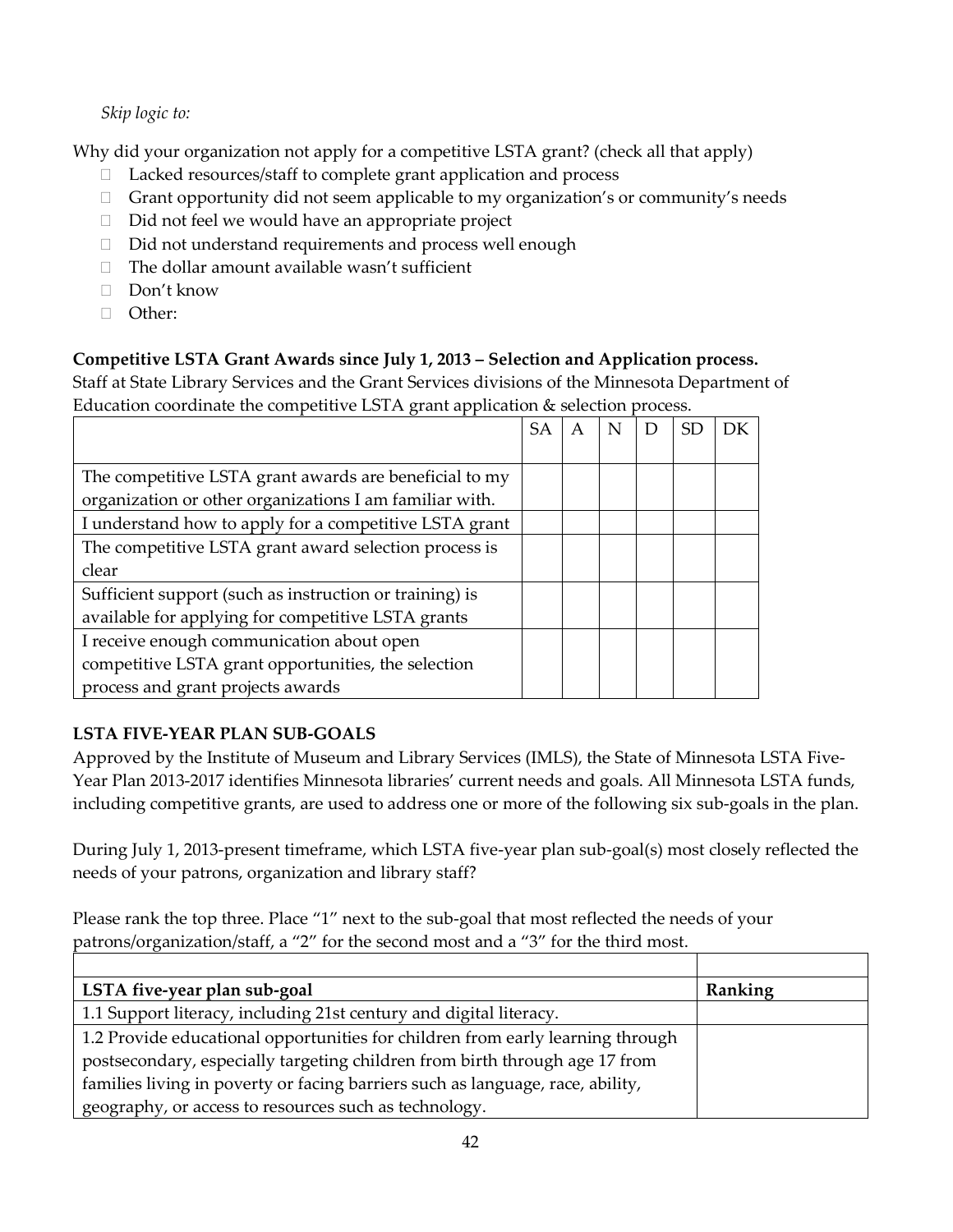| 1.3 Promote lifelong learning and continuing education, including the             |  |
|-----------------------------------------------------------------------------------|--|
| enhancement and expansion of services and resources relating to health, access    |  |
| to justice, and workforce and community development.                              |  |
| 1.4 Promote training and professional development, including continuing           |  |
| education, to improve and expand the current and future library workforce.        |  |
| 2.1 Support technology and infrastructure initiatives and services that build the |  |
| capacity of Minnesota's libraries to serve their patrons.                         |  |
| 2.2 Support statewide initiatives and services that build the capacity of         |  |
| Minnesota's libraries and their staff to serve their communities.                 |  |

### **ADDITIONAL QUESTIONS**

Do you have other comments about how LSTA funded activities since July 1, 2013 have been helpful to you, your organization or patrons?

What other support would you like to see from State Library Services in the future?

Note: responses to this question will be sent directly to State Library Services for use in developing the next LSTA five-year plan. Your name, organization and contact information will not be shared.

### **Looking ahead to 2022, what do you consider your community's greatest needs?**

*Please select (or rank) your communities top three needs* Access to information (physical and digital resources) Access to technology and broadband Adult literacy, including English-language learning Early literacy, including kindergarten readiness Immigrant and refugee services Improved services for people living in poverty Library workforce development Services for lifelong learners, including seniors Support for learners, including K-12 students Workforce development, including digital literacy

#### **Why do these needs stand out?**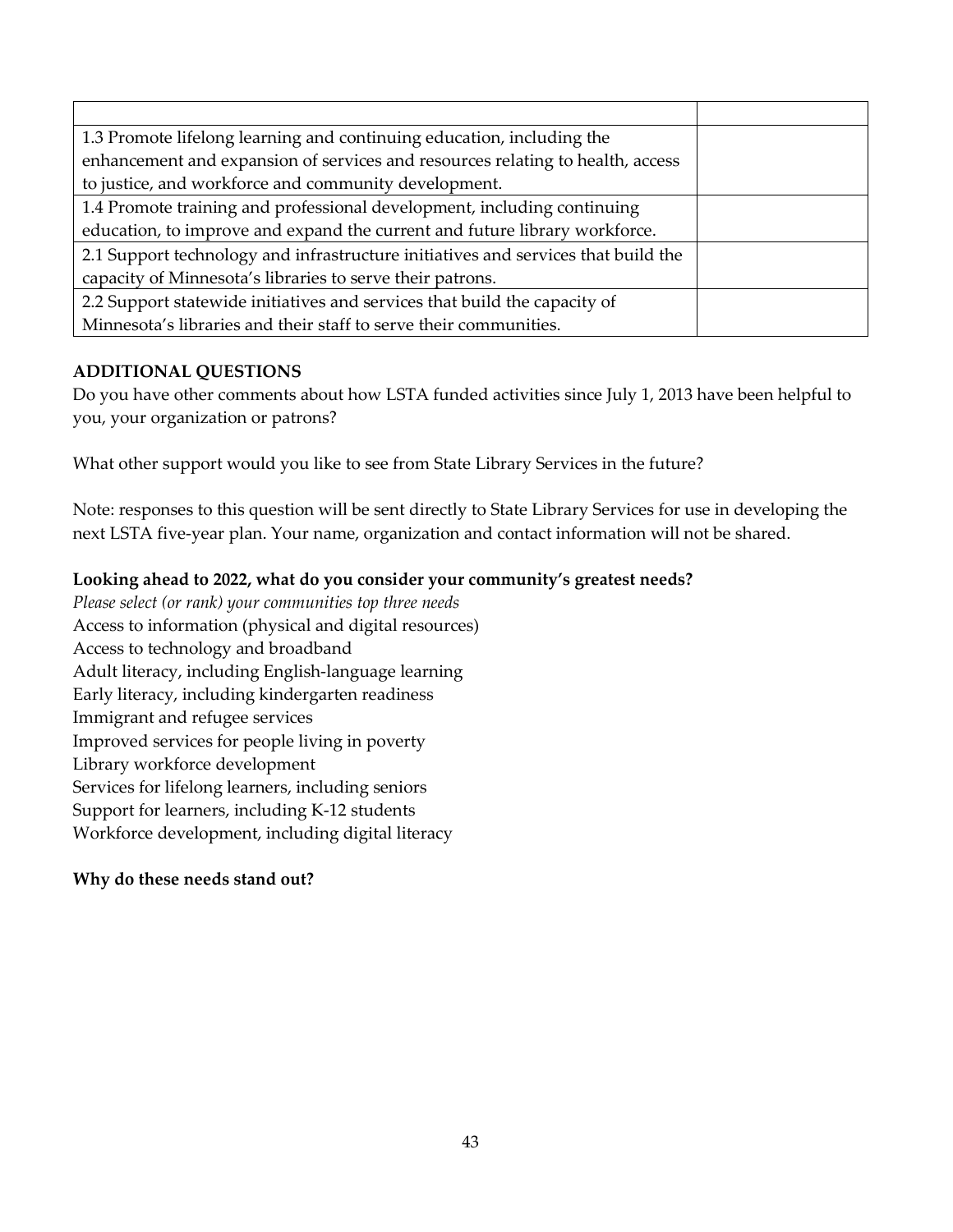# <span id="page-51-0"></span>**Appendix E: Additional output of statistical findings**

### **Demographics of survey respondents**

Survey respondents included a good mix of rural (42%), urban (23%), and suburban (34%) location of respondents. Three main library types or systems with the highest representation in the survey include public library (46%), public school (40%), and regional library system, multi-county, multi-type library system or other library cooperative (12%).

| <b>Library location</b> | # of survey<br>respondents | % of total<br>respondents |
|-------------------------|----------------------------|---------------------------|
| Rural                   | 181                        | 42%                       |
| Urban                   | 99                         | 23%                       |
| Suburban                | 145                        | 34%                       |
| No reply                | 3                          | 1%                        |
| Total                   | 428                        | 100%                      |

#### **Table 11: Location of survey respondents**

#### **Table 12: Library or library type where survey respondents work**

| Library type or system                                                                            | # of survey<br>respondents | % of total<br>respondents |
|---------------------------------------------------------------------------------------------------|----------------------------|---------------------------|
| Public library                                                                                    | 197                        | 46%                       |
| Public school, including charter school, library                                                  | 172                        | 40%                       |
| Regional library system, multi-county, multi-<br>type library system or other library cooperative | 51                         | 12%                       |
| Academic library                                                                                  | 17                         | 4%                        |
| Special library (not-for-profit law, historical,<br>medical, etc.                                 | 5                          | $1\%$                     |
| State agency library                                                                              | 5                          | $1\%$                     |
| Library friends organization                                                                      | 3                          | $1\%$                     |
| Other                                                                                             | 5                          | 1%                        |
| No reply                                                                                          | 2                          | 1%                        |
| Total                                                                                             | 428                        | 100%                      |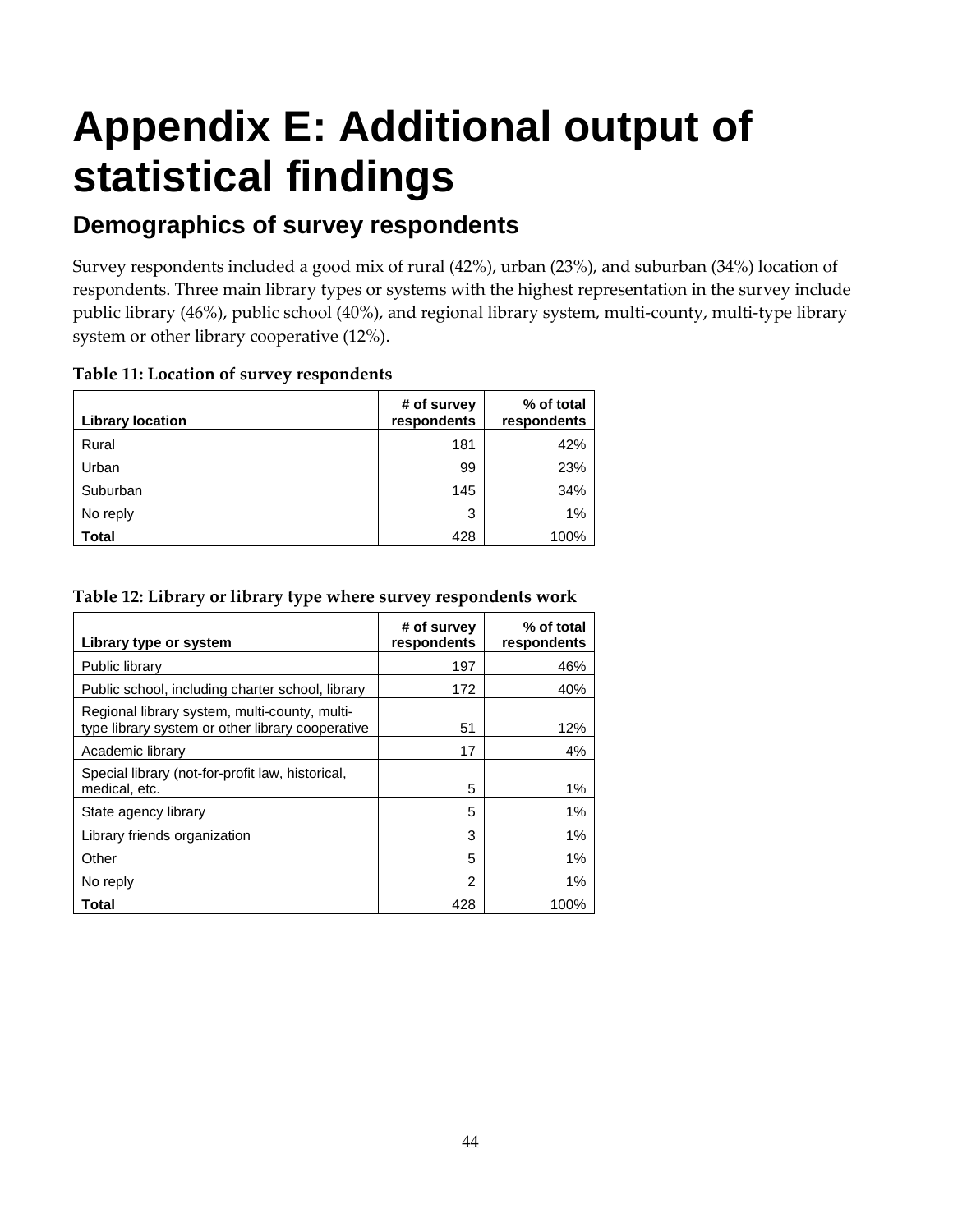# <span id="page-52-0"></span>**Appendix F: Summaries of coding used in qualitative analyses**

### **Focus Groups – Summary of Findings**

This document contains a summary of findings from the focus groups organized by activity area. Direct quotes from participants are also included.

### **Inter-Library Loan**

- Good awareness of ILL except by schools
- Schools need more information on if they can use ILL and how
- Important in rural areas (and beyond)
- Important to home school families, academic libraries
- Acknowledge large portion of pie/percentage of budget
- Interest may have waned in recent years, examples below but does not seem to be a strong theme.
	- o "I'm "absolutely aware" and support those programs even though ILL has declined in our area."
	- o "ILL is minimal in our school and is drastically reduced from previous years."

### **ILL Quotes – in support of ILL:**

"People assume you can use any library in the state as a basic right."

"Every day we receive requests for materials outside our library collection."

"(Large metro area county library's) service would collapse without ILL! Our libraries' physical spaces limit the collection size. Our patrons are very appreciative of ILL."

"Our patrons are fascinated with where their ILL books come from! They believe the world has opened up for them."

"ILL on demand is important."

### **Minnesota Braille and Talking Book Library (MBTBL)**

- More information and promotion needed
	- o "(Large metro area county library) does not use MBTBL services. We don't really know it's there."
	- o "Libraries would benefit from more promotion of MBTBL and learning about who's eligible for services."
- Not well understood how to access, may be underutilized
- Libraries do not have enough information to make referrals to MBTBL
- Important resource especially with aging population
- Some questioned if the technology approach is outdated, examples: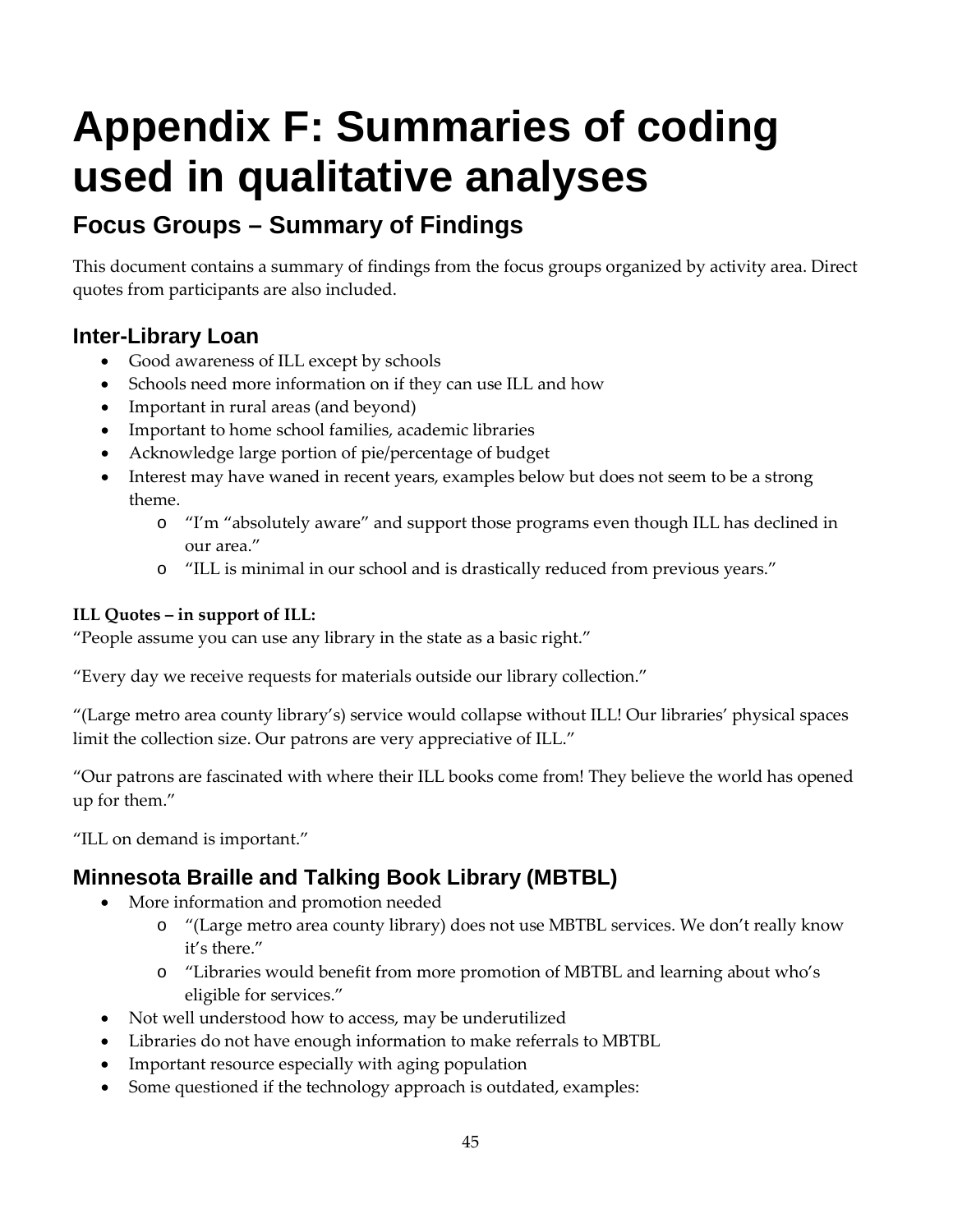- o "An aging population is likely to increase use, but computer technology and ebooks are supplanting need for these types of special services."
- o "Resources include digital cassettes and playback equipment that are provided by mail."
- o "I've toured MBTBL and don't understand it seems outdated when you consider services that are commercially available."

### **Services to Children and Youth**

- Summary: Awareness of programs is good, these programs are well known and liked (seemed to especially like storytime-related programs or resources)
- Promotion somewhat of an issue since the main means of promotion is the SLS listserv update emails
- Varied feedback on familiarity with the SLS listserv update emails, most participants are familiar with and receive listserv update emails. However a few focus group participants had not heard of many SLS-sponsored programs since they did not receive and/or had not heard of SLS listserv update emails.
- Geographic barriers of training location mentioned by some, therefore they tend to favor online training, webinars, etc. A few comments about the trainings/events being too metro-focused and a comment about the MeetUp being more local.
- Taking time off also mentioned as a barrier in attending trainings:
	- o "Supercharged Storytime is great because it's available online, but staff didn't have enough time for homework – no time for 90sN either."

Other quotes:

"Maybe we could have 90sN screenings around the state."

"Staff have gone through Every Child Ready to Read, Supercharged Storytimes, and the STEM workshop. This training is absolutely critical. Some staff had not had training like that before."

### **Theme of support for schools and libraries working together or needing to work together but few ideas on how to carry out partnerships effectively.**

Quotes:

- "It's critical that schools and libraries align."
- "We should use resources of public librarians to support school librarians. Most school librarians are not licensed. Could we find ways for public librarians to educate and inspire school librarians?"
- "You can only beat your head against the wall so many times. Schools are very hard to partner with."
- "Schools have so much to do; partnerships are not a priority."
- "Since school and public libraries operate under MDE, it's important for them to strengthen those partnerships. MDE should make it clear why collaboration is important and how to best share resources. I understand, though, that strong relationships between the two could appear to threaten their own job security. But, what could State Library Services do?"
- "Connecting school and public librarians is difficult because of the school schedule. Staff are required to be in the building. The Meetups are good, but they should be facilitated more at the local level rather than just statewide at MDE."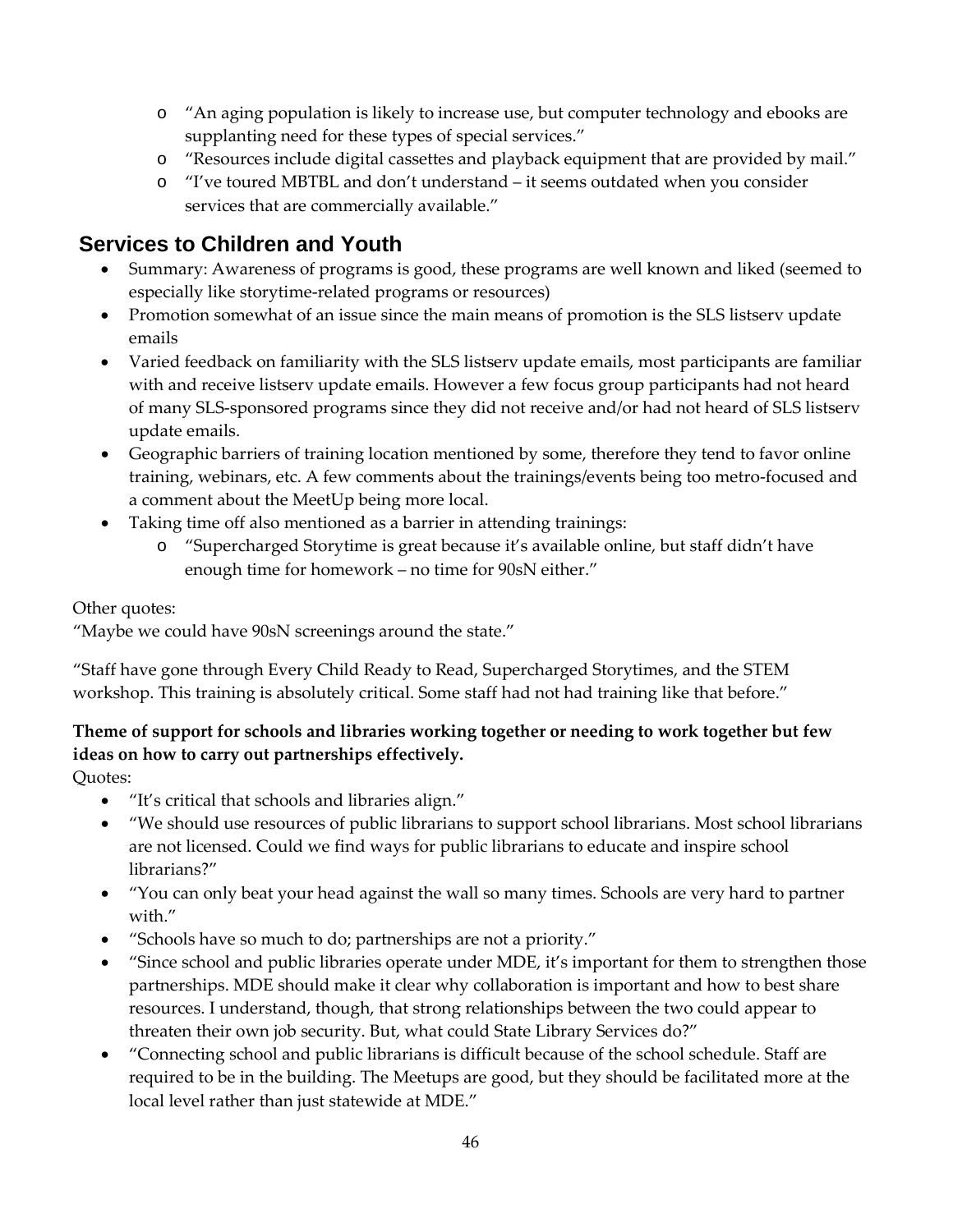• "We need more efforts to get public and school libraries to work together."

### **Building Library Capacity and Partnerships**

- Summary: Many have heard of these programs but are not as familiar with them as they are with Services to Children and Youth programs and also in some cases do not associate the Building Library Capacity programs with State Library Services. These programs mainly/especially touch public libraries.
- Awareness and promotion, getting word out an issue somewhat of an issue
- For many, the Building Library Capacity programs are not explained or understood well
- There seemed to be confusion for some on how the Building Library Capacity and Partnerships activities encompassed professional development. In many cases it was not the type of professional development that staff really need.
- Seem to want Professional Development and Continuing Ed focused in different areas, various examples:
	- o Professional development and continuing ed for library staff a need
	- o Some requests for SLS to be in coordination role with PD, coordinate a calendar.

### Quotes:

- "I'm not aware of most of these programs nor of any LSTA involvement in them."
- "I'm aware of programs, but unaware that LSTA funds them."
- "The professional development activities are good, but distance is a barrier."

#### Quotes:

- "The continuing education piece is huge." State Library Services should seek it out, look for opportunities and advocate for it."
- "For K-12 librarians, the real issue is initial education. There are not enough qualified, licensed applicants with MLS degrees to fill professional positions."
- "As a new system director, I don't feel well-prepared to be a system director. New directors don't get a walk-through of the calendar or state statute."
- "Lots of continuing education opportunities are available from various sources. A continuing education calendar would be helpful; the state could play a coordination role."
- "Continuing education should be a priority for professional development. Because of structural problems State Library Services is not addressing continuing education because it's not really their responsibility."

### **Competitive Grants**

### **Positive comments about competitive grants:**

- More accessible now, improved application, simplified
- Process improvements with grants acknowledged
- A few quotes/comments on SLS staff helpful with support and questions
	- o "Staff from SLS are always quick to respond to calls or emails for help."
	- o "State Library Services staff are very good to work with. They offer clarifications and answer all our questions."
	- o "Support is good online help is helpful as are phone calls to staff."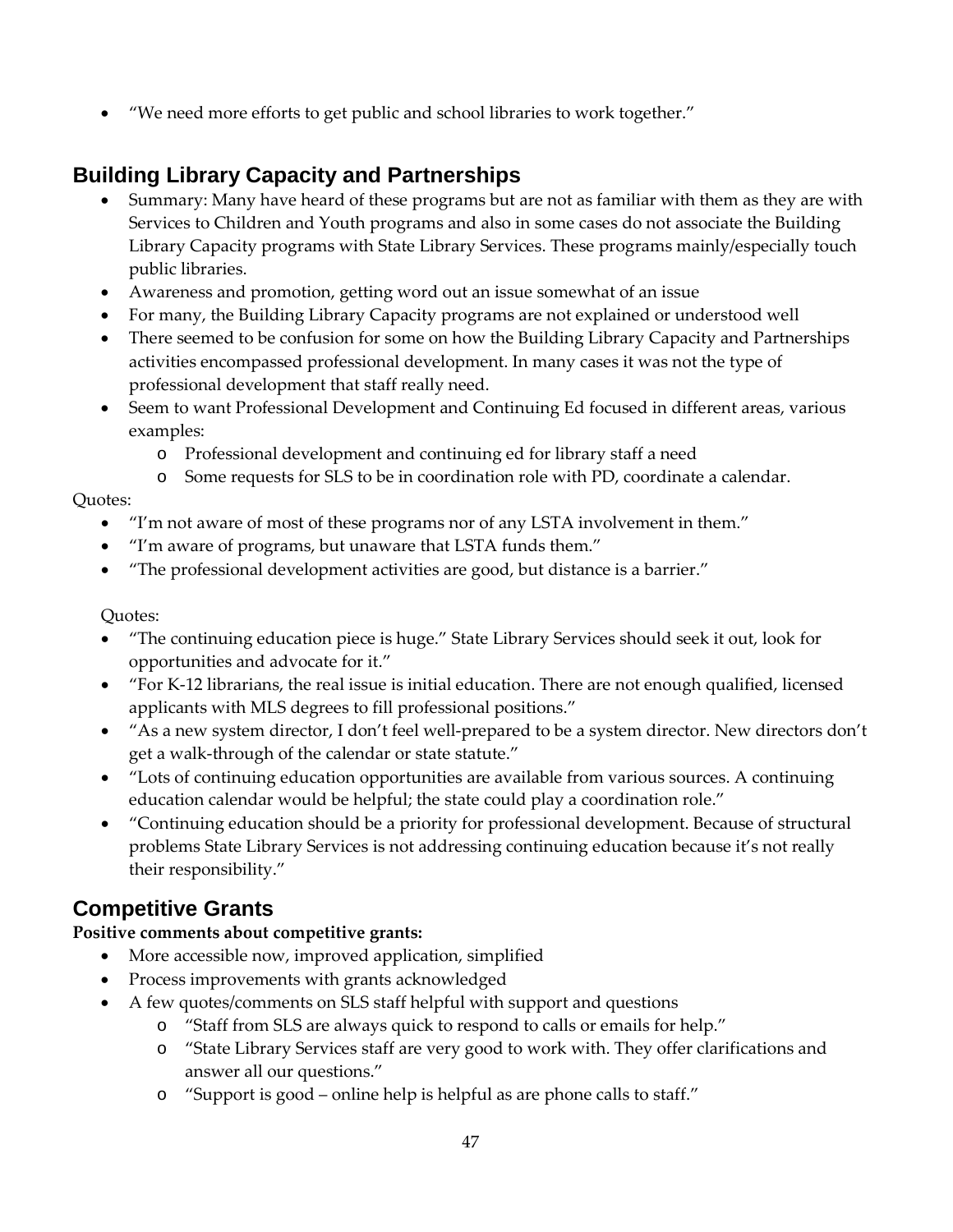### **Challenges with competitive grants:**

- Application long even with improvements
- Timeframes can be an issue but it depends on type of library what the preferred timeframes are.
- Challenge is in ability/staff resources to apply for grant
	- o "Staff in small libraries have hardly any time off the desk. How do they have time to apply, implement or evaluate grants? System support is only way grants are possible."

### **Viewpoint on grants as beneficial:**

- Overall feel that competitive grants are good/great since they encourage innovation
	- o The grants are a resource for innovation.
- People like the opportunities that grants provide
- Able to take a chance on something, try something different, with how the grants are structured it makes an organization think—the needs assessment and outcomes aspect are helpful.
	- o "Grants make you think about outcomes and highlight innovations. They make you more disciplined about telling your story."
	- o "The needs assessment before the grant application process is very helpful. It informs everything else you do. The process provides long-term benefits even if you don't get the grant."

### **Some dissatisfied with the focus of the grants/funding:**

- Would like to see grants that are less about innovation and more about core services, building collections
- Cannot always apply for what they want to, problem with alignment with goals and grants, some examples with infrastructure and core services
	- o "Just because SLS is in MDE, grant opportunities shouldn't be limited to K-12. The regions serve K-12 but also others."
	- o "We are a region of the aged. The region's schools are well-funded. Our region doesn't fit what LSTA is funding."

### **More training would be helpful:**

- Would like training on grant writing and also evaluation and outcomes
	- o The competitive grants make sure projects are aligned with the local strategic plan and state goals, and they ensure strong outcomes. "I want to move the needle in my community and not just have nice program." The competitive grants "encourage innovation."
	- o "One of my staff members was a LSTA reviewer and afterwards said applicants need training on understanding outcomes."
	- o "People also need training on evaluation."

### **LSTA Goals**

- Only one of the three groups commented much on LSTA goals so do not have enough data to generate findings
- For other two focus groups goals discussion turned into a springboard to discussing grants since participants had a lot to say about grants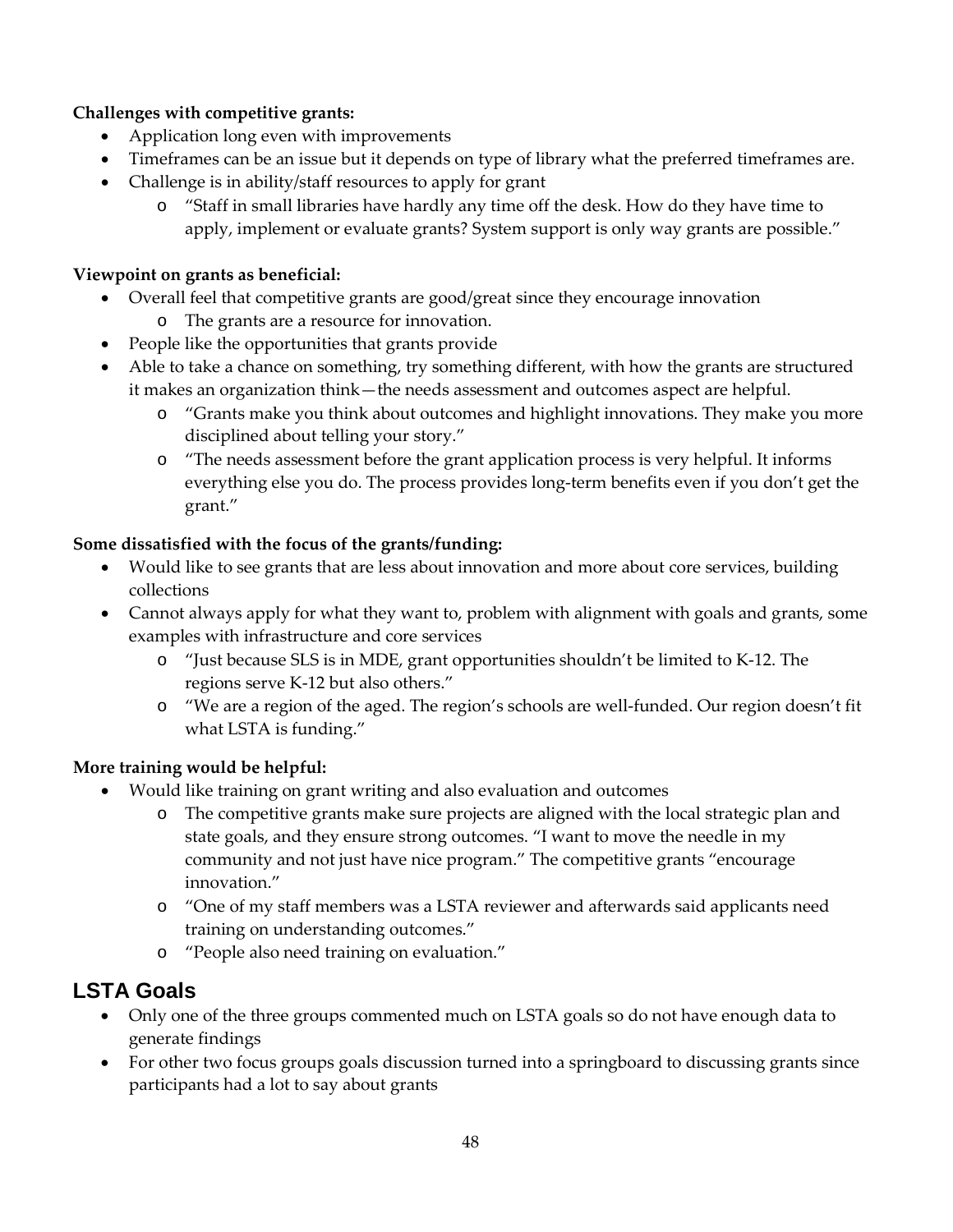### **State Library LSTA Plan Survey Categorized results for open-ended questions responses**

### **Why did your organization not apply for a competitive LSTA grant? \*Responses below are the comments for the "Other, please specify" response option:**

**Not eligible:**

- Private academic libraries usually are not eligible.
- The Lake Elmo Public Library writes and receives many grants but I'm not sure we qualify for LSTA grants.
- Not eligible.
- Was told that multi-type, multi-county library systems in Minnesota could not apply for LSTA grants.
- Received benefit of LSTA through regional library local libraries didn't have to apply individually.
- State/Government Libraries are not eligible to apply.
- The grant looks like you apply as a district not as a school.

### **Lack resources:**

- Did not have administrative support within the organization for the grant proposal
- Not enough RLBSS and other funds to match the grant.
- Licensed staff only works part-time and teaches classes as well as manages library during that time.
- Our library position was completely cut by our school district two years ago.

### **Lack knowledge about grants:**

- I have not had any experience or training on how to apply for grants.
- I don't know about LSTA grants. All grants are written at the regional office.
- Was not aware that it was even available. Also, does it apply to public school libraries?
- Need more information about them. Wasn't aware of the opportunity
- Was unaware of the grants.

### **Lack interest/opportunity:**

- Haven't yet had an opportunity.
- Working on building project; had grants from foundations to do.
- Too close to deadline to complete the grant application.
- Organization does not seek grant funding, partly because of state view of organizations of our type.
- Currently not interested, but if an opportunity came up, I would definitely apply.

### **Too complicated or time consuming, Comments on process:**

- The work involved, including paperwork, exceeds the value of the potential projects.
- Paperwork & application process seemed excessive, more time-consuming than other grant opportunities.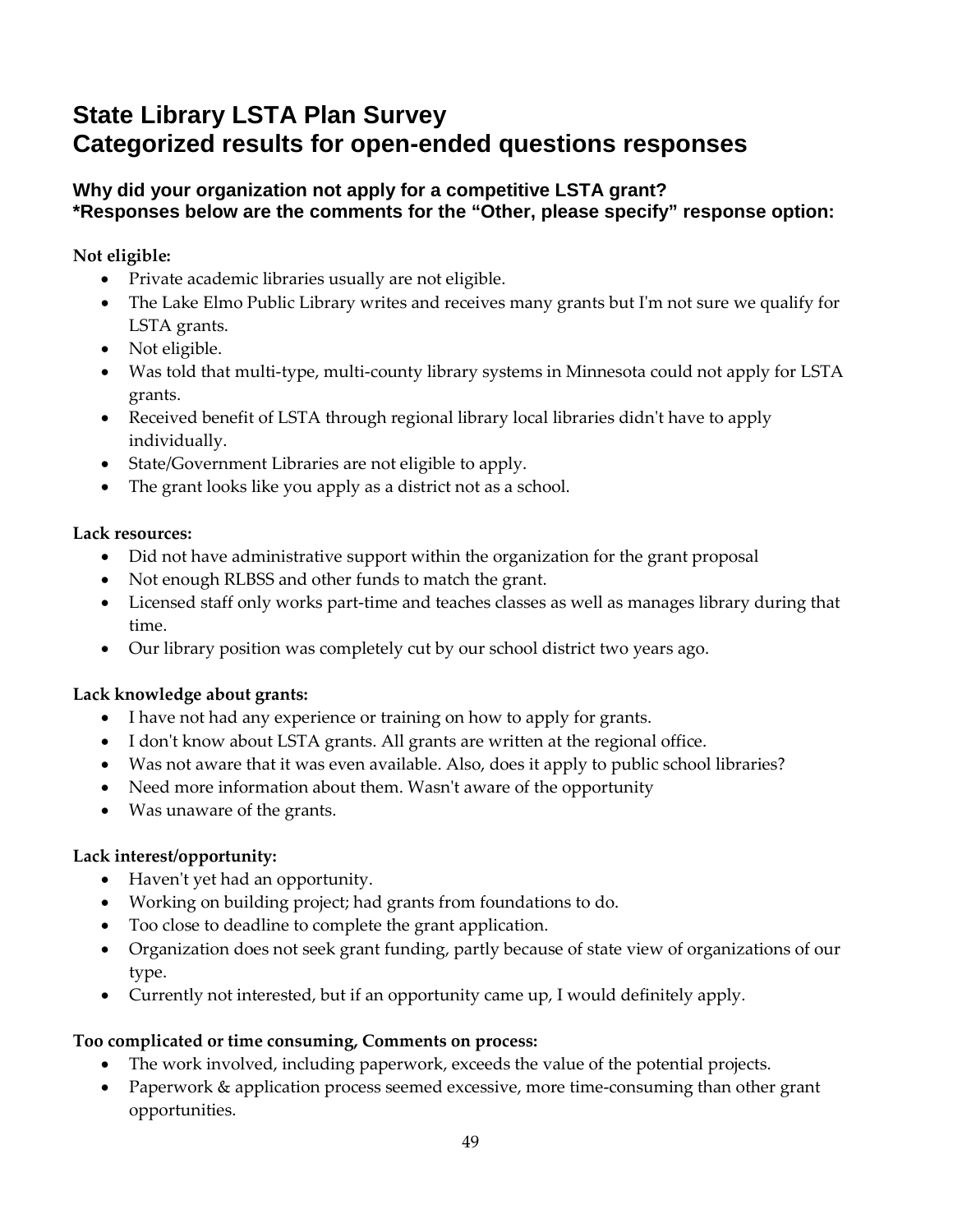- Too much time is wasted on the application process. The process should be simpler.
- Time and effort to get a grant didn't seem to fit with our staffing nor needs we were trying to fill
- It's more trouble than it is worth for something you only get to do one time with no follow through.

### **Don't know:**

- I am unable to answer this question.
- I am new to my position and do not know whether we have applied for one in the time period noted.
- I am not the staff person who would apply for such grants. Whatever you do to improve literacy helps.

### **What other comments do you have about how LSTA funded activities since July 1, 2013 have been helpful to you, your organization or patrons?**

### **Positive examples of grant uses/Complimentary comments**

**Schools:**

- LSTA has provided the school librarians with an opportunity to collaborate that we otherwise would not have. As school librarians, we are isolated and have no direct colleagues in the building. Working together last year, we were able to offer services beyond what we would have been able to do alone.
- The awarded LSTA grant in our school greatly improved library "providings" and services to our patrons. It has been transformational.
- The LSTA grants have allowed our school libraries the opportunity to try new services and study the effects of the services.
- These grants have been hugely impactful in providing technology, training and digital citizenship/media literacy instruction to our K-8 students. All the work has married with district goals to make the gains more impactful and relevant.

### **Mini-grants:**

- I loved the mini-grant it was the perfect amount for a small project to be efficient and meaningful without being burdensome on staff resources.
- Competitive LSTA grants have also had positive impacts on our libraries/patrons (we received a mini grant).

### **Technology-related (non-school):**

- LSTA funds have helped with project that moved our organization further along with digital literacy.
- We have been able to purchase Smart boards, cameras, etc. for almost every classroom and our media centers. We have greatly increased the amount of reading materials for our prekindergarten and kindergarten students.
- I believe LSTA funds helped supply our public library region with laptop computers which has made possible training for patrons in our rural branches that would not have been possible otherwise.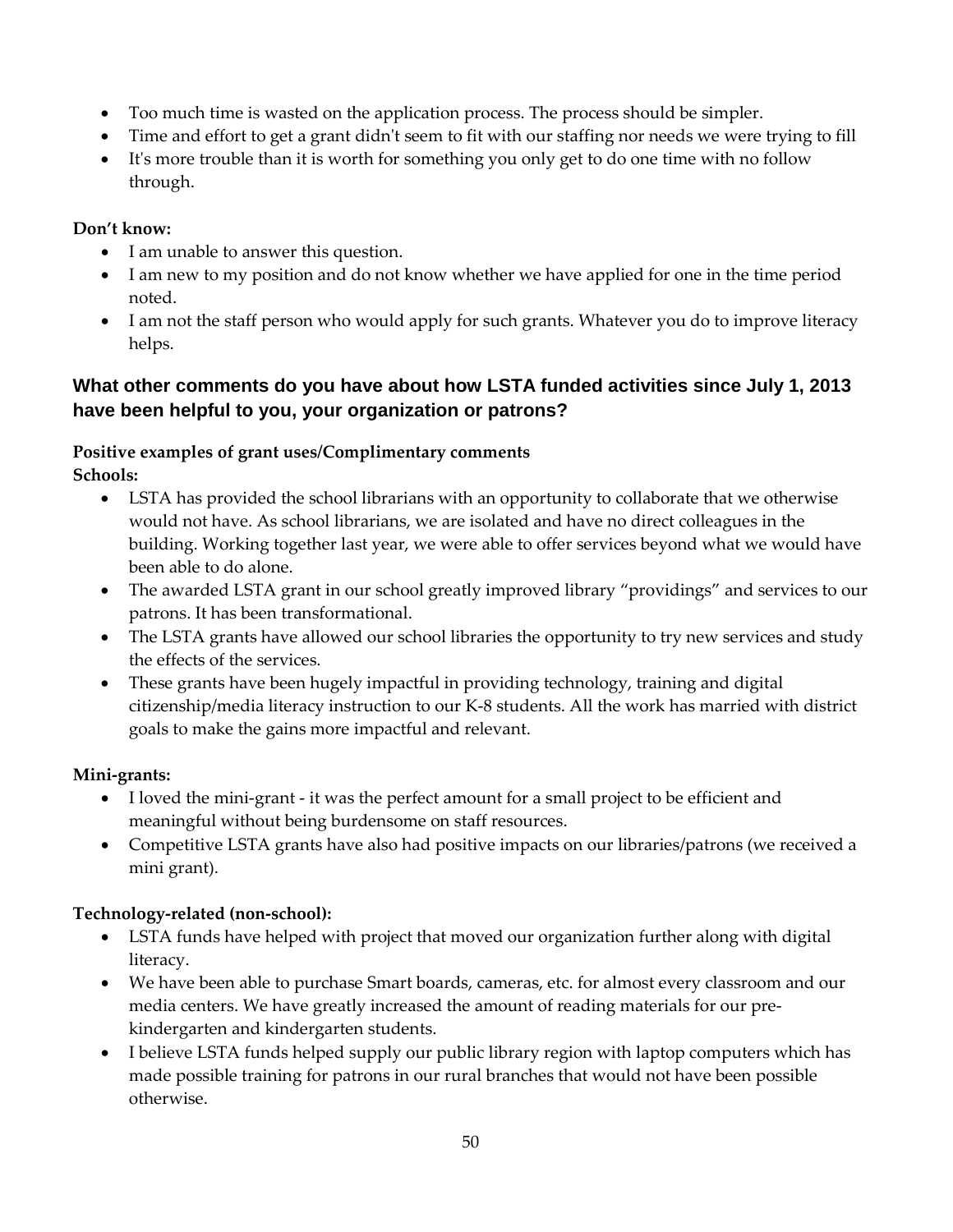• Not sure how arrowhead library system is involved with this, but they have been extremely helpful. I hope those programs continue to support us, including the ebook system. (*repeated under programs section)*

### **General:**

- We have many resources and have learned many things about our methods thanks to grant funds.
- Ability to work with others (think tanks) to generate, support, and implement grant requests.
- LSTA has jump-started our new relationship with our community--increasing our event attendance and lifelong learning reach substantially.
- As a recipient and grant reviewer I have seen that LSTA funds make important programs and projects possible for public and school libraries around the state.
- LSTA funds provide resources and opportunities that we may not otherwise have.
- The LSTA grant allowed our organization to leverage additional resources to build the infrastructure for a model literacy program involving multiple agencies working toward the same goal.
- I've really loved the training offered to library staff since I am a new library it has been invaluable!
- I was privileged to be part of implementing an LSTA grant-funded project that sought to increase awareness of and participation in library services within the Cedar Riverside community. The grant and support from SLS helped make it possible to host pop-up libraries in the neighborhood and train volunteer ambassadors.

### **Direct compliments to SLS staff/process:**

- Thank you for your work!
- State Library Services staff is very supportive with the process.
- We received a LSTA Grant for the enhancement of our children's area. I worked with a great person and she helped with any questions that I had. It was a great experience. I would highly recommend it to any library that would like help in their children's area.
- The mini-grant process was a more streamlined application.

### **Resource concern:**

- The grants are great, but the paperwork involved is way too time-intensive for small libraries with one staff person.
- Grant writing is a significant enterprise and require both time and expertise. Often working LMS's lack both.

### **Concern with grant process:**

- The grant period could have different timing, especially when a public library and school library are collaborating. We lose at least three months of working together when school is not in session.
- As a busy public school librarian, I would say that I simply haven't had time to look into the LSTA grant program sufficiently enough to know a lot about how the types of things it can be used toward would be useful to me in my school. I know there are numerous programs offered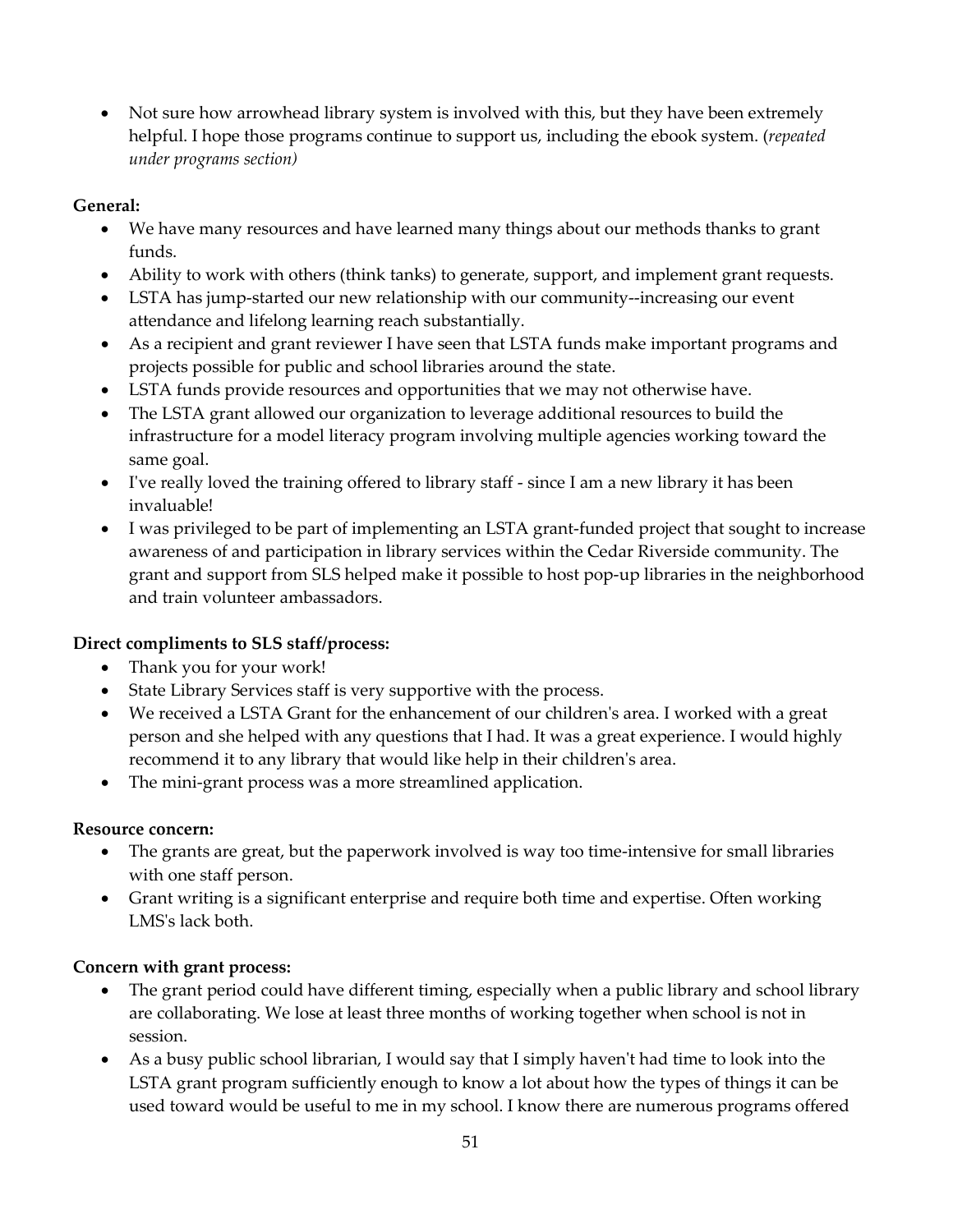through the public libraries that we schools can cooperate on, but in the cases where we have tried to participate with a public library program, we have sometimes been told that there were no times available for us once the public library slots were filled or the program was only for public libraries, etc. Overall, I guess it has left a bad taste in my mouth.

• As our library time is cut from schools, grants have been a lifeline. I want to see more advocacy for the connection between 21st century skills, technology and a librarian. The perception of a book checkout person seems prevalent in administration in the public schools.

### **Transparency/Reporting:**

- No transparency in the way LSTA funds are allocated.
- I believe the expenditure of LSTA funds needs to be completely transparent. The previous state library posted a simple report on the website every year. Receipts: total amount received for all areas. Disbursements: Recipient group sometimes with short explanation of activities funded total amount for each. Receipts = Disbursements. I am baffled as to why this can't seem to be accomplished. It couldn't possibly take more than an hour.
- It is difficult to know. There is not sufficient transparency in the selection process or in the midgrant/post grant reporting process that enables the broader library community to understand either the value of grant activities or the priorities used by the state library/MDE to distribute LSTA funding. While one might have the ability to determine from a title that there is theoretical value in a given project, but actual follow-up benefits, if any, are much harder to track.

### **Don't Know/Lack Knowledge:**

- Our district has a grant. That's all I know.
- Unfortunately I know very little about LSTA and the grants offered at our elementary school in Brainerd. I am pulled in so many directions for my job, I can barely keep up. So sorry.
- I admittedly have not been in a position to apply for an LSTA grant and since my system is so large I don't really know a whole lot about them. In my MLIS program we did mock grant writing projects built around the LSTA, and I think it provides ample opportunities to support education and foster communities through library programming.
- I don't really know anything about the LSTA grants but I am thinking that I should research how to apply as I have projects in mind that would align with the goals of the program.
- I don't know anything about this
- The question above did not allow me to give a complete answer. In my current library, I am working as a reference/ info librarian and am not in an administrative position that files for grants. In my former position I did assist in working on a grant request for out library.
- As a public school librarian, I feel I don't always know what services/resources the State Library provides, other than ELM—which is an amazing resource. *(repeated under programs section)*
- I am not aware of how our library system has used LSTA funds.
- Haven't applied for a grant
- Not familiar with this funding
- I feel like people use the acronym LSTA like everyone knows what that is, and I am sorry, but I don't understand the process at all.
- I am unaware of any LSTA funded activities I have participated in or any grants that have been funded in this area during that time.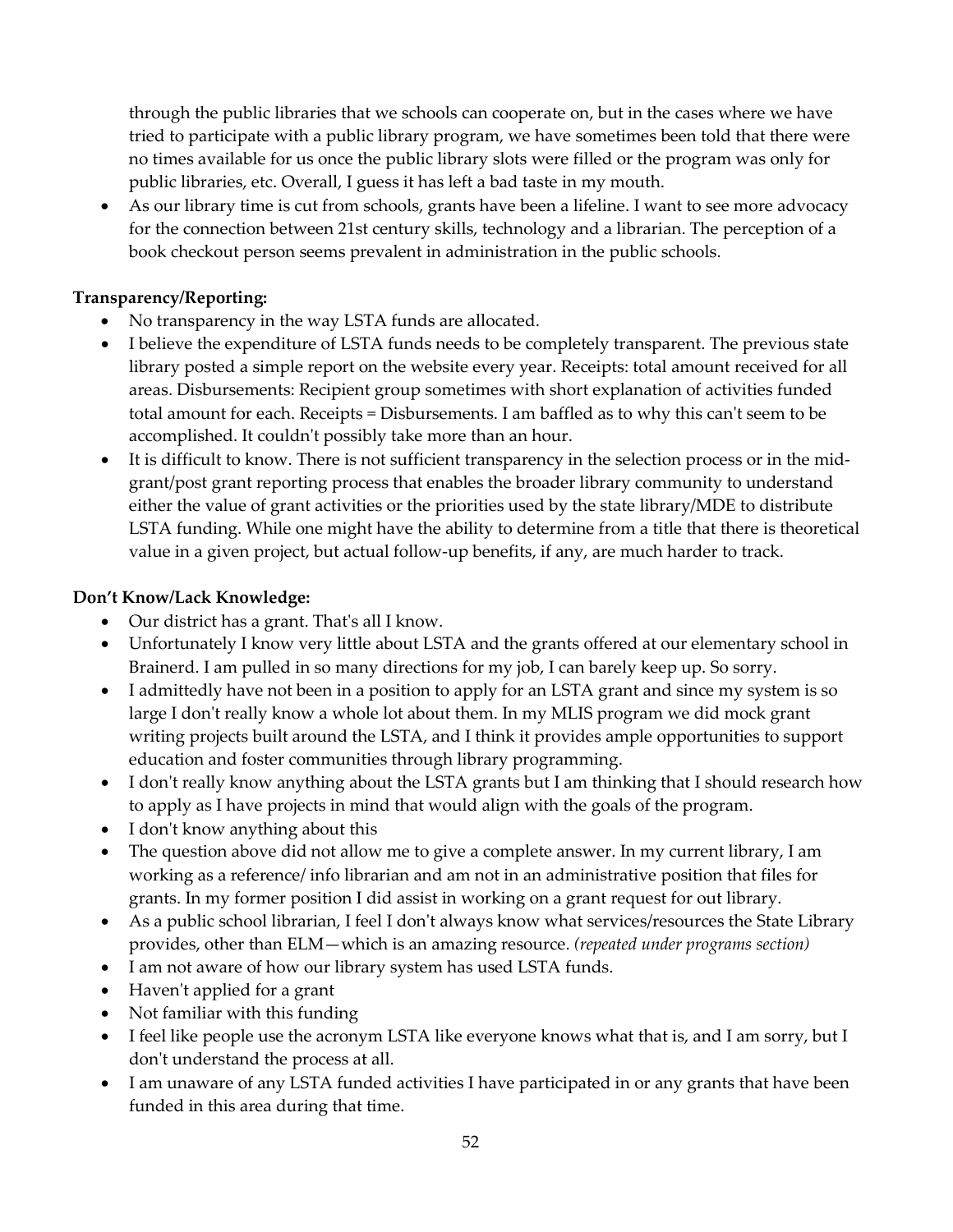- I am not included in the discussions about LSTA funded activities, grants, etc. Have absolutely no knowledge of how this actually affects my library system. Although I am a front line, professional (MLIS) worker and could offer insight into organizational and staff needs, I am not surveyed within my organization on these topics.
- Many of the questions were geared towards organizations that have already benefited from receiving an LSTA grant. Because my organization is not among those, my survey results, and those of others in my position, may skew the data.

### **Not applicable/not sure if applicable:**

- I have not applied for any because they did not seem applicable to my small libraries.
- I would like more information on the LSTA grants. I have not looked into them since I have assumed that since I'm not from an urban school that I would not qualify. If they are available to all schools, I would be interested.
- We do a great job of resource sharing in our state. The grant programs don't offer much to smaller libraries who are already stretched thin, and primarily benefit larger, already well funded, libraries. That money is needed to support smaller institutions.
- Public school libraries could not benefit from the grants, unfortunately. It wasn't clear either.
- I am not aware of State Library Grants that support school districts. I would need additional information, so districts in rural Minnesota could take advantage of possible funding.

### **Comments on particular programs - Support for MnLINK, ILL and infrastructure, ELM:**

- Being a small rural library, we rely heavily on MnLINK- interlibrary loan with other libraries around the state - in order to meet our patron's needs. Please keep this service going indefinitely! Also, we rely heavily on your support of infrastructure. Our patrons need internet access for everything, from applying for jobs to taking care of their banking. Unfortunately, not only are service fees for internet high, but then we also need expensive hardware, like the switches. Thank you so much for helping us out with this!
- It is important to maintain funding for our interlibrary loan service, as patrons have grown to expect and depend upon this service. A great way to share resources.
- Our library relies on ILL and other statewide projects funded with LSTA funds to continue operations.
- Interlibrary loan is a vital service and one heavily used by our patrons.
- Resource sharing is critical. Elm is critical.
- As a public school librarian, I feel I don't always know what services/resources the State Library provides, other than ELM—which is an amazing resource.
- Minnesota EBooks project has had a very positive impact on our library and should be continued.
- Not sure how arrowhead library system is involved with this, but they have been extremely helpful. I hope those programs continue to support us, including the ebook system.

### **Statements about needs:**

- We could really use some more help with School Libraries, Programming, support, advocacy, staffing, more LMS licensed programs that aren't just St. Kates and ALA certified.
- More communication between public and school libraries